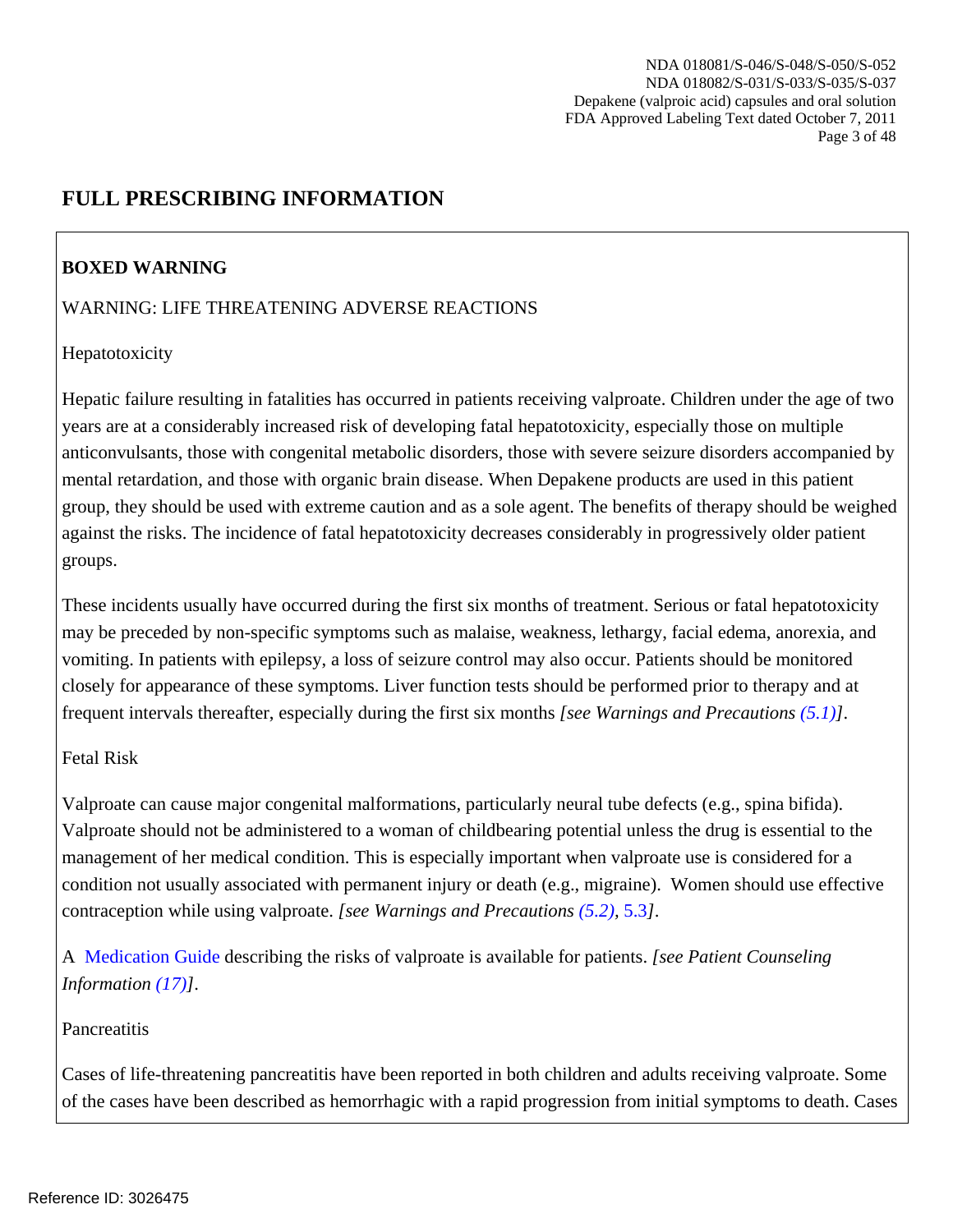have been reported shortly after initial use as well as after several years of use. Patients and guardians should be warned that abdominal pain, nausea, vomiting, and/or anorexia can be symptoms of pancreatitis that require prompt medical evaluation. If pancreatitis is diagnosed, valproate should ordinarily be discontinued. Alternative treatment for the underlying medical condition should be initiated as clinically indicated *[see Warnings and Precautions (5.4)]*.

# **1 INDICATIONS AND USAGE**

Depakene (valproic acid) is indicated as monotherapy and adjunctive therapy in the treatment of patients with complex partial seizures that occur either in isolation or in association with other types of seizures. Depakene (valproic acid) is indicated for use as sole and adjunctive therapy in the treatment of simple and complex absence seizures, and adjunctively in patients with multiple seizure types which include absence seizures.

Simple absence is defined as very brief clouding of the sensorium or loss of consciousness accompanied by certain generalized epileptic discharges without other detectable clinical signs. Complex absence is the term used when other signs are also present.

See *Warnings and Precaution (5.1)* for statement regarding fatal hepatic dysfunction.

# **2 DOSAGE AND ADMINISTRATION**

## **2.1 Epilepsy**

Depakene is intended for oral administration. Depakene capsules should be swallowed whole without chewing to avoid local irritation of the mouth and throat.

Patients should be informed to take Depakene every day as prescribed. If a dose is missed it should be taken as soon as possible, unless it is almost time for the next dose. If a dose is skipped, the patient should not double the next dose.

Depakene is indicated as monotherapy and adjunctive therapy in complex partial seizures in adults and pediatric patients down to the age of 10 years, and in simple and complex absence seizures. As the Depakene dosage is titrated upward, concentrations of clonazepam, diazepam, ethosuximide, lamotrigine, tolbutamide, phenobarbital, carbamazepine, and/or phenytoin may be affected *[see Drug Interactions (7.2)]*.

## **Complex Partial Seizures**

For adults and children 10 years of age or older.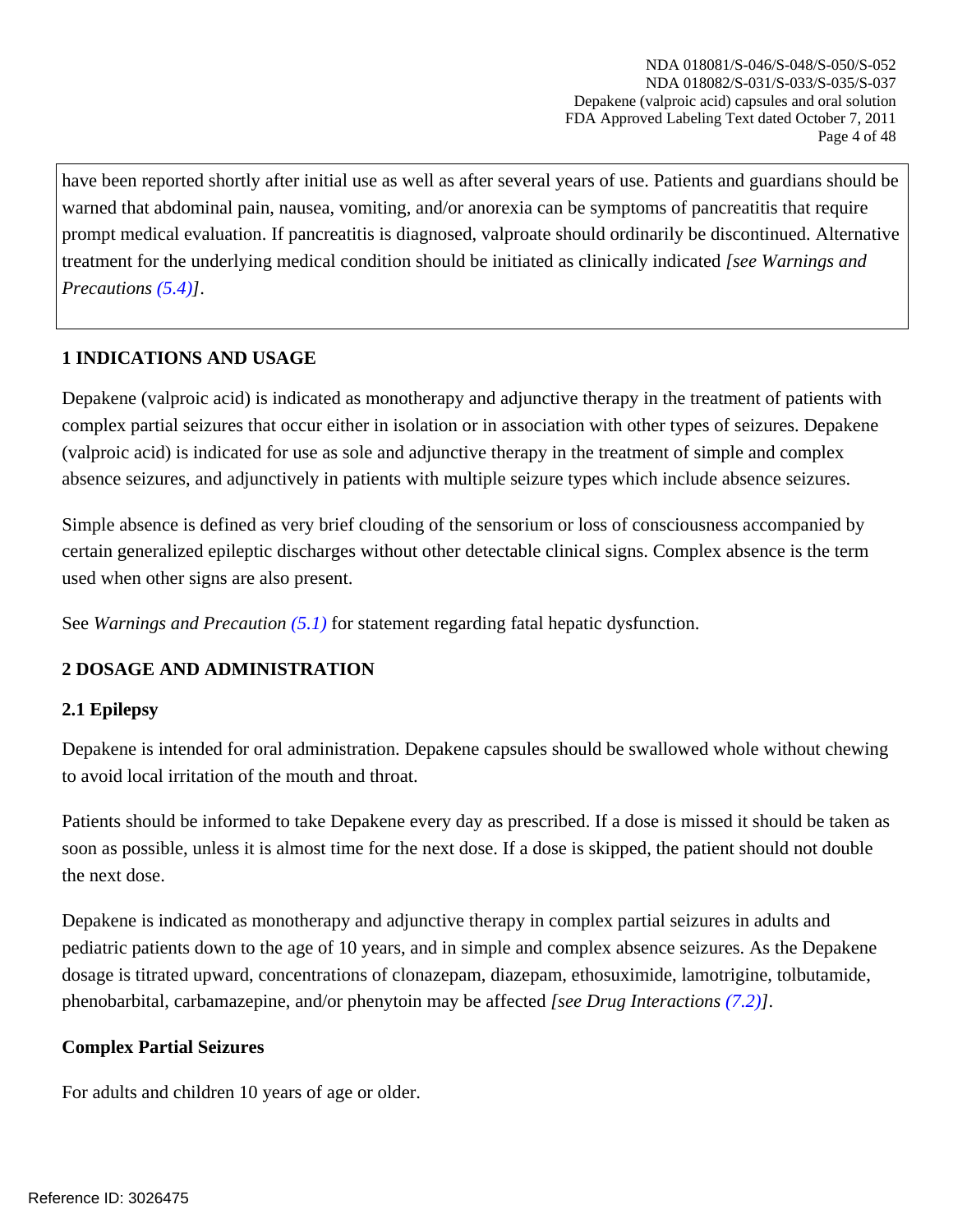### Monotherapy (Initial Therapy)

Depakene has not been systematically studied as initial therapy. Patients should initiate therapy at 10 to 15 mg/kg/day. The dosage should be increased by 5 to 10 mg/kg/week to achieve optimal clinical response. Ordinarily, optimal clinical response is achieved at daily doses below 60 mg/kg/day. If satisfactory clinical response has not been achieved, plasma levels should be measured to determine whether or not they are in the usually accepted therapeutic range (50 to 100 mcg/mL). No recommendation regarding the safety of valproate for use at doses above 60 mg/kg/day can be made.

The probability of thrombocytopenia increases significantly at total trough valproate plasma concentrations above 110 mcg/mL in females and 135 mcg/mL in males. The benefit of improved seizure control with higher doses should be weighed against the possibility of a greater incidence of adverse reactions.

### Conversion to Monotherapy

Patients should initiate therapy at 10 to 15 mg/kg/day. The dosage should be increased by 5 to 10 mg/kg/week to achieve optimal clinical response. Ordinarily, optimal clinical response is achieved at daily doses below 60 mg/kg/day. If satisfactory clinical response has not been achieved, plasma levels should be measured to determine whether or not they are in the usually accepted therapeutic range (50-100 mcg/mL). No recommendation regarding the safety of valproate for use at doses above 60 mg/kg/day can be made. Concomitant antiepilepsy drug (AED) dosage can ordinarily be reduced by approximately 25% every 2 weeks. This reduction may be started at initiation of Depakene therapy, or delayed by 1 to 2 weeks if there is a concern that seizures are likely to occur with a reduction. The speed and duration of withdrawal of the concomitant AED can be highly variable, and patients should be monitored closely during this period for increased seizure frequency.

#### Adjunctive Therapy

Depakene may be added to the patient's regimen at a dosage of 10 to 15 mg/kg/day. The dosage may be increased by 5 to 10 mg/kg/week to achieve optimal clinical response. Ordinarily, optimal clinical response is achieved at daily doses below 60 mg/kg/day. If satisfactory clinical response has not been achieved, plasma levels should be measured to determine whether or not they are in the usually accepted therapeutic range (50 to 100 mcg/mL). No recommendation regarding the safety of valproate for use at doses above 60 mg/kg/day can be made. If the total daily dose exceeds 250 mg, it should be given in divided doses.

In a study of adjunctive therapy for complex partial seizures in which patients were receiving either carbamazepine or phenytoin in addition to Depakote tablets, no adjustment of carbamazepine or phenytoin dosage was needed *[see Clinical Studies (14)]*. However, since valproate may interact with these or other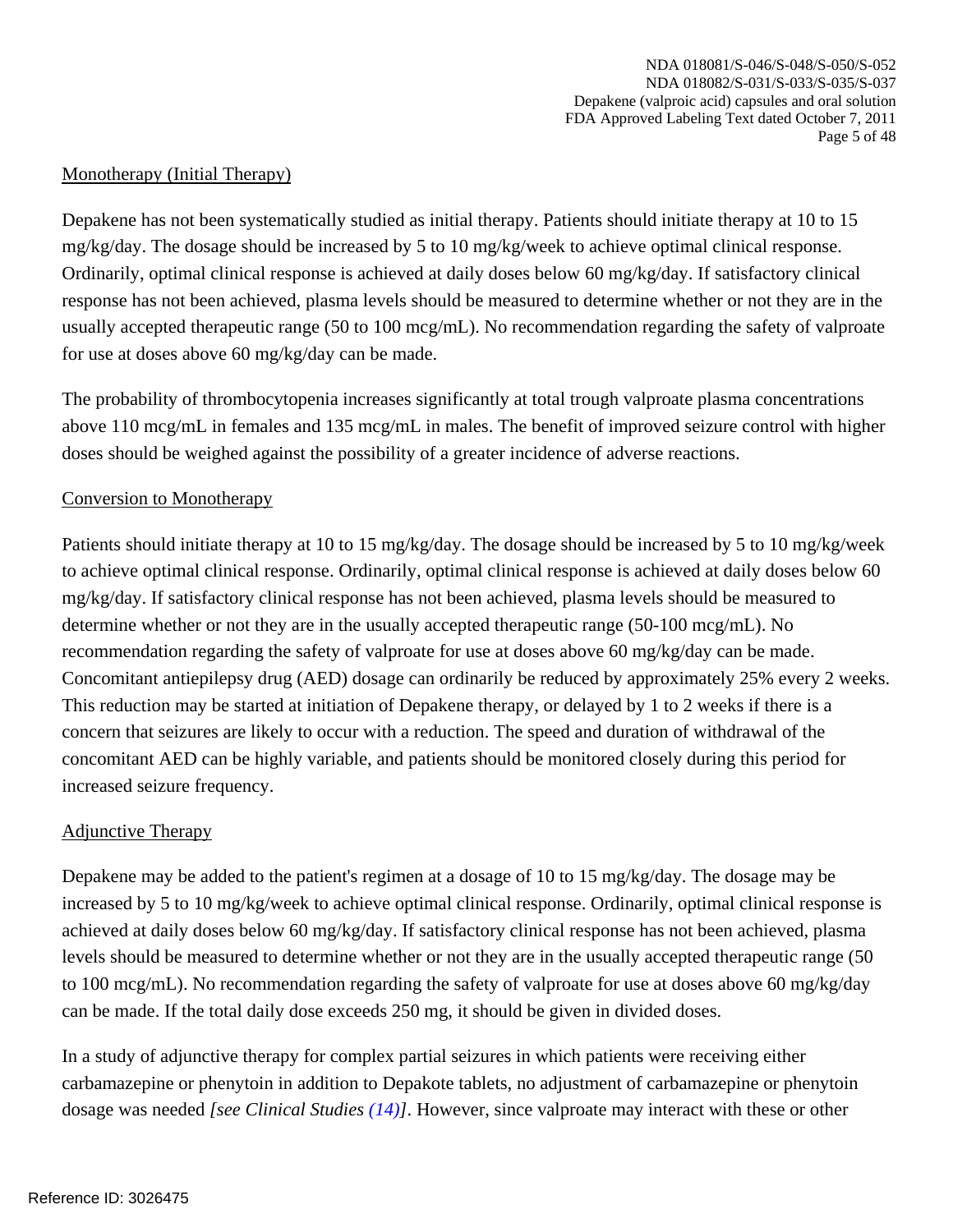concurrently administered AEDs as well as other drugs, periodic plasma concentration determinations of concomitant AEDs are recommended during the early course of therapy *[see Drug Interactions (7)]*.

## **Simple and Complex Absence Seizures**

The recommended initial dose is 15 mg/kg/day, increasing at one week intervals by 5 to 10 mg/kg/day until seizures are controlled or side effects preclude further increases. The maximum recommended dosage is 60 mg/kg/day. If the total daily dose exceeds 250 mg, it should be given in divided doses.

A good correlation has not been established between daily dose, serum concentrations, and therapeutic effect. However, therapeutic valproate serum concentration for most patients with absence seizures is considered to range from 50 to 100 mcg/mL. Some patients may be controlled with lower or higher serum concentrations *[see Clinical Pharmacology (12.3)]*.

As the Depakene dosage is titrated upward, blood concentrations of phenobarbital and/or phenytoin may be affected *[see Drug Interactions (7.2)]*.

Antiepilepsy drugs should not be abruptly discontinued in patients in whom the drug is administered to prevent major seizures because of the strong possibility of precipitating status epilepticus with attendant hypoxia and threat to life.

The following Table is a guide for the initial daily dose of Depakene (valproic acid) (15 mg/kg/day):

|             |               | <b>Table 1: Initial Daily Dose</b> |        |                                                    |        |  |
|-------------|---------------|------------------------------------|--------|----------------------------------------------------|--------|--|
| Weight      |               | <b>Total Daily Dose (mg)</b>       |        | <b>Number of Capsules or Teaspoonfuls of Syrup</b> |        |  |
| (Kg)        | (Lb)          |                                    | Dose 1 | Dose 2                                             | Dose 3 |  |
| $10 - 24.9$ | $22 - 54.9$   | 250                                |        | $\Omega$                                           |        |  |
| $25 - 39.9$ | $55 - 87.9$   | 500                                |        |                                                    |        |  |
| $40 - 59.9$ | $88 - 131.9$  | 750                                |        |                                                    |        |  |
| $60 - 74.9$ | 132 - 164.9   | 1.000                              |        |                                                    |        |  |
| $75 - 89.9$ | $165 - 197.9$ | 1.250                              |        |                                                    |        |  |

## **2.2 General Dosing Advice**

## Dosing in Elderly Patients

Due to a decrease in unbound clearance of valproate and possibly a greater sensitivity to somnolence in the elderly, the starting dose should be reduced in these patients. Dosage should be increased more slowly and with regular monitoring for fluid and nutritional intake, dehydration, somnolence, and other adverse reactions. Dose reductions or discontinuation of valproate should be considered in patients with decreased food or fluid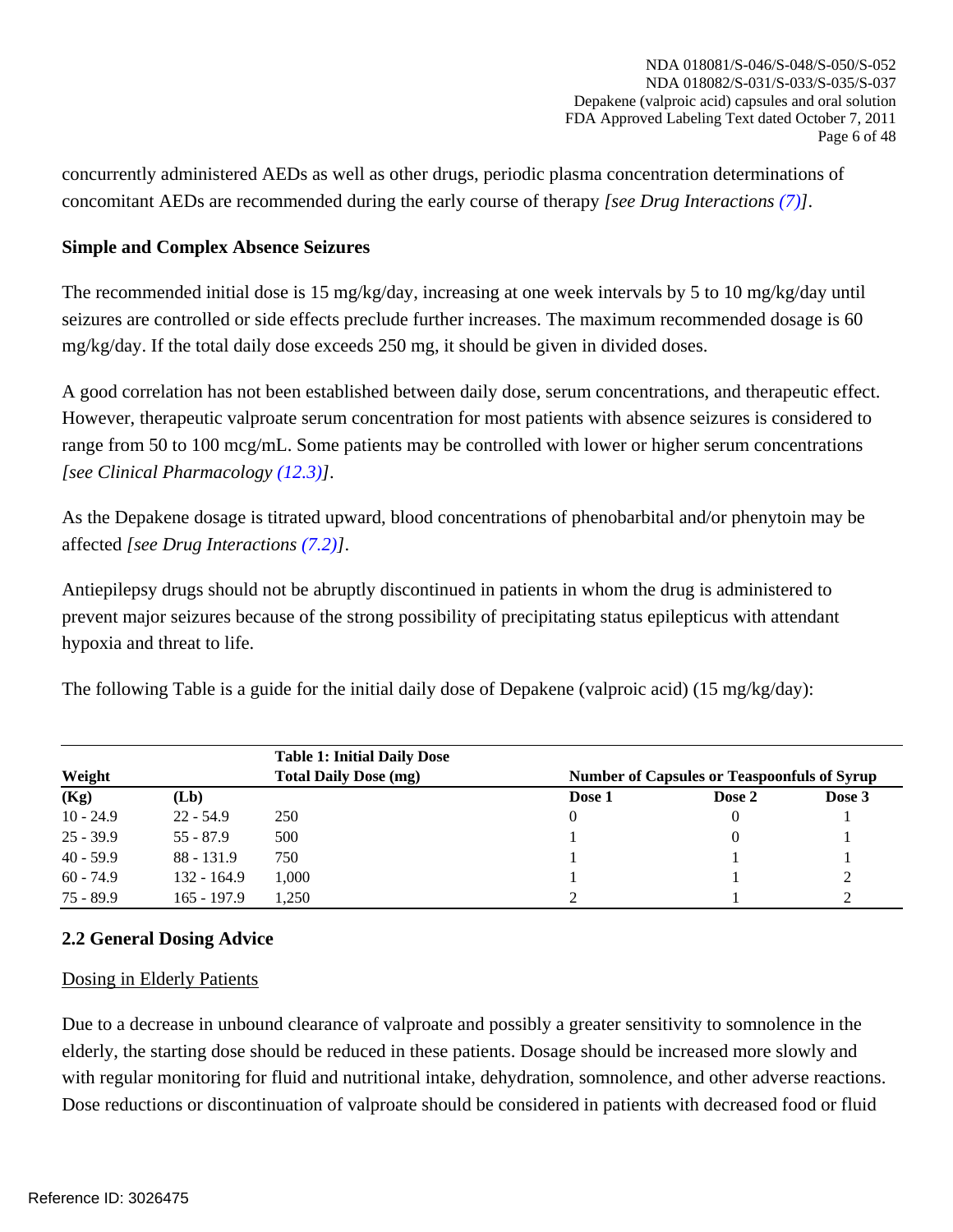intake and in patients with excessive somnolence. The ultimate therapeutic dose should be achieved on the basis of both tolerability and clinical response *[see Warnings and Precautions (5.13), Use in Specific Populations (8.5) and Clinical Pharmacology (12.3)]*.

## Dose-Related Adverse Reactions

The frequency of adverse effects (particularly elevated liver enzymes and thrombocytopenia) may be doserelated. The probability of thrombocytopenia appears to increase significantly at total valproate concentrations of ≥ 110 mcg/mL (females) or ≥ 135 mcg/mL (males) *[see Warnings and Precautions (5.7)]*. The benefit of improved therapeutic effect with higher doses should be weighed against the possibility of a greater incidence of adverse reactions.

## G.I. Irritation

Patients who experience G.I. irritation may benefit from administration of the drug with food or by slowly building up the dose from an initial low level.

## **3 DOSAGE FORMS AND STRENGTHS**

Depakene (valproic acid) is available as orange-colored soft gelatin capsules of 250 mg valproic acid, bearing the trademark Depakene for product identification, in bottles of 100 capsules and as a red Oral Solution containing the equivalent of 250 mg valproic acid per 5 mL as the sodium salt in bottles of 16 ounces.

## **4 CONTRAINDICATIONS**

Depakene should not be administered to patients with hepatic disease or significant hepatic dysfunction *[see Warnings and Precautions (5.1)]*.

Depakene is contraindicated in patients with known hypersensitivity to the drug *[see Warnings and Precautions (5.11)]*.

Depakene is contraindicated in patients with known urea cycle disorders *[see Warnings and Precautions (5.5)]*.

## **5 WARNINGS AND PRECAUTIONS**

## **5.1 Hepatotoxicity**

Hepatic failure resulting in fatalities has occurred in patients receiving valproate. These incidents usually have occurred during the first six months of treatment. Serious or fatal hepatotoxicity may be preceded by nonspecific symptoms such as malaise, weakness, lethargy, facial edema, anorexia, and vomiting. In patients with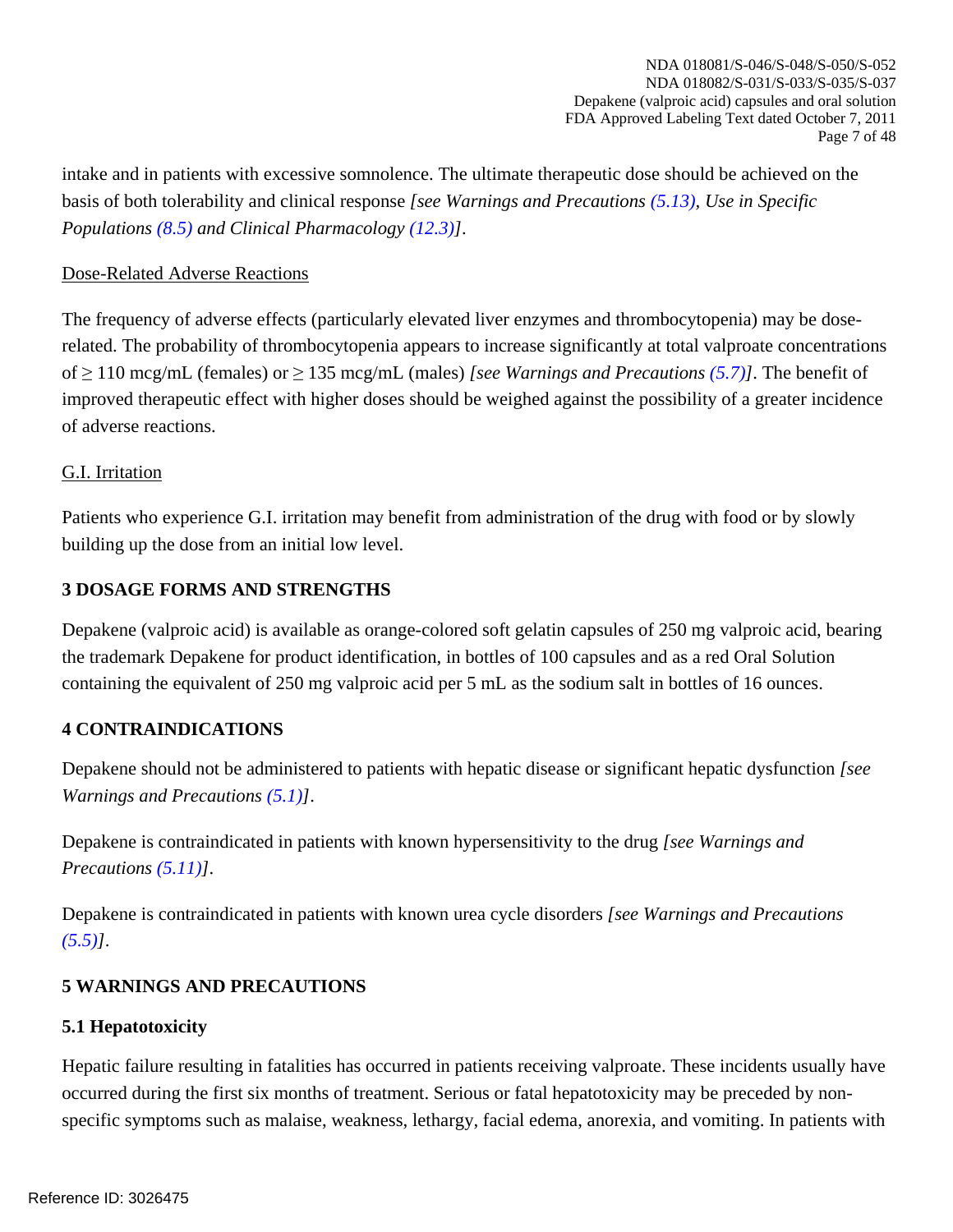epilepsy, a loss of seizure control may also occur. Patients should be monitored closely for appearance of these symptoms. Liver function tests should be performed prior to therapy and at frequent intervals thereafter, especially during the first six months. However, healthcare providers should not rely totally on serum biochemistry since these tests may not be abnormal in all instances, but should also consider the results of careful interim medical history and physical examination.

Caution should be observed when administering valproate products to patients with a prior history of hepatic disease. Patients on multiple anticonvulsants, children, those with congenital metabolic disorders, those with severe seizure disorders accompanied by mental retardation, and those with organic brain disease may be at particular risk. Experience has indicated that children under the age of two years are at a considerably increased risk of developing fatal hepatotoxicity, especially those with the aforementioned conditions. When Depakene products are used in this patient group, they should be used with extreme caution and as a sole agent. The benefits of therapy should be weighed against the risks. Above this age group, experience has indicated that the incidence of fatal hepatotoxicity decreases considerably in progressively older patient groups.

The drug should be discontinued immediately in the presence of significant hepatic dysfunction, suspected or apparent. In some cases, hepatic dysfunction has progressed in spite of discontinuation of drug *[see Boxed Warning and Contraindications (4)]*.

## **5.2 Use in Women of Childbearing Potential**

Because of the risk to the fetus of neural tube defects and other major congenital malformations, which may occur very early in pregnancy, valproate should not be administered to a woman of childbearing potential unless the drug is essential to the management of her medical condition. This is especially important when valproate use is considered for a condition not usually associated with permanent injury or death (e.g., migraine). Women should use effective contraception while using valproate. Women who are planning a pregnancy should be counseled regarding the relative risks and benefits of valproate use during pregnancy, and alternative therapeutic options should be considered for these patients. *[see Boxed Warning and Use in Specific Populations (8.1)]*.

To prevent major seizures, Depakene should not be discontinued abruptly, as this can precipitate status epilepticus with resulting maternal and fetal hypoxia and threat to life.

Evidence suggests that folic acid supplementation prior to conception and during the first trimester of pregnancy decreases the risk for congenital neural tube defects in the general population.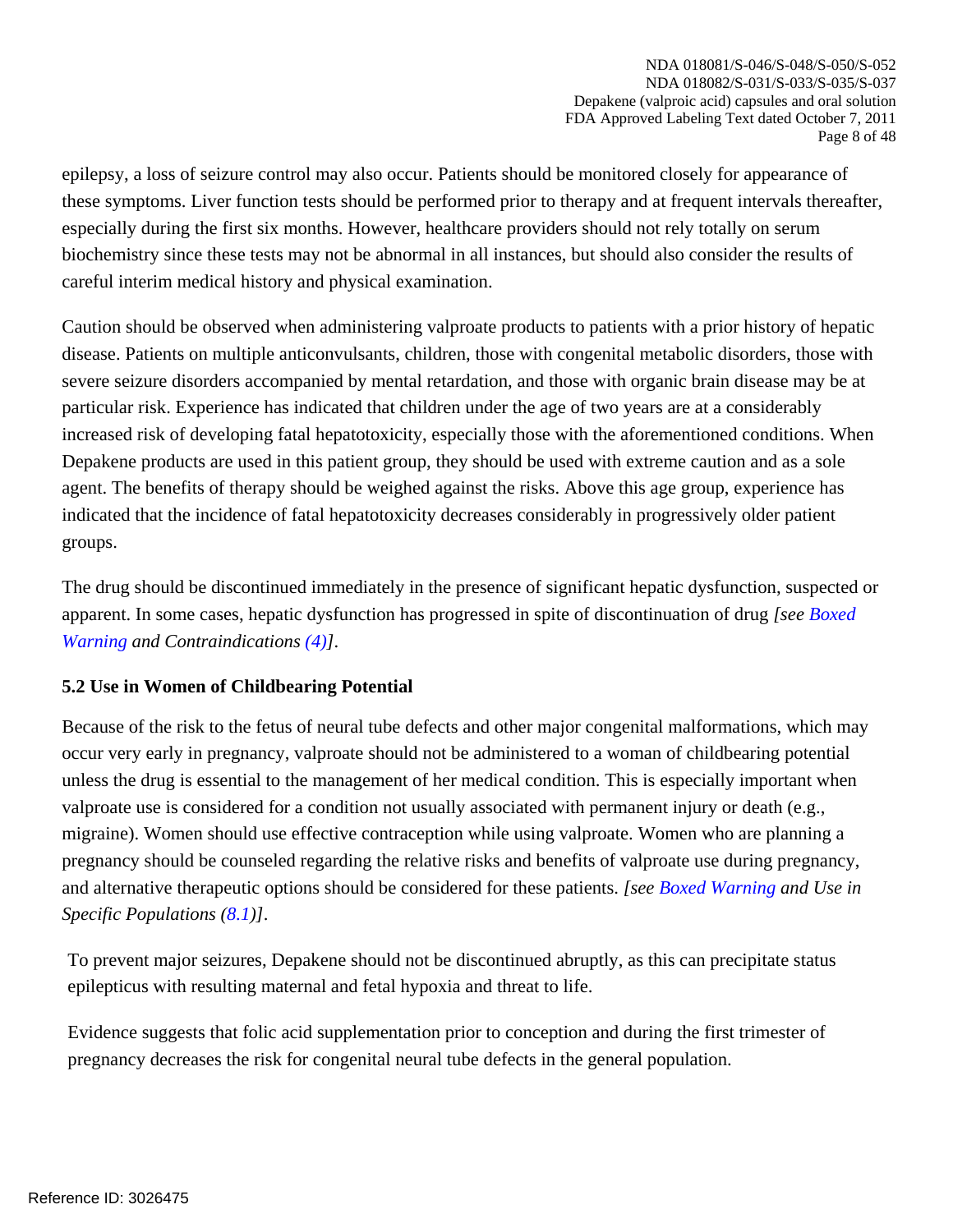NDA 018081/S-046/S-048/S-050/S-052 NDA 018082/S-031/S-033/S-035/S-037 Depakene (valproic acid) capsules and oral solution FDA Approved Labeling Text dated October 7, 2011 Page 9 of 48

#### **5.3 Birth Defects and Neurobehavioral Adverse Effects**

Valproate can cause fetal harm when administered to a pregnant woman. Pregnancy registry data show that maternal valproate use can cause neural tube defects and other structural abnormalities (e.g., craniofacial defects, cardiovascular malformations and malformations involving various body systems). The rate of congenital malformations among babies born to mothers using valproate is about four times higher than the rate among babies born to epileptic mothers using other anti-seizure monotherapies. Evidence suggests that folic acid supplementation prior to conception and during the first trimester of pregnancy decreases the risk for congenital neural tube defects in the general population.

Several published epidemiological studies have indicated that children exposed to valproate in utero have lower cognitive test scores than children exposed to either another antiepileptic drug in utero or to no antiepileptic drugs in utero. The largest of these studies is a prospective cohort study conducted in the United States and United Kingdom that found that children with prenatal exposure to valproate had lower Differential Ability Scale (D.A.S) scores at age 3 (92 [95% C.I. 88-97]) than children with prenatal exposure to the other antiepileptic drug monotherapy treatments evaluated: lamotrigine (101 [95% C.I. 98 104]), carbamazepine (98 [95% C.I. 95-102]) and phenytoin (99 [95% C.I. 94 - 104]). The D.A.S., which has a mean score of 100 (SD = 15), is a battery of cognitive tests designed for children ages 2.5 to 17 years. The D.A.S. is a measure of neurobehavioral development performed when children are too young to undergo IQ testing and generally correlates with IQ scores later in childhood.

Although all of the available studies have methodological limitations, the weight of the evidence supports the conclusion that valproate exposure in utero causes subsequent adverse effects on cognitive development.

In animal studies, valproate-exposed offspring had malformations similar to those seen in humans and demonstrated behavioral deficits. [*see Use in Specific Populations (8.1)*]

## 5.4 Pancreatitis

Cases of life-threatening pancreatitis have been reported in both children and adults receiving valproate. Some of the cases have been described as hemorrhagic with rapid progression from initial symptoms to death. Some cases have occurred shortly after initial use as well as after several years of use. The rate based upon the reported cases exceeds that expected in the general population and there have been cases in which pancreatitis recurred after rechallenge with valproate. In clinical trials, there were 2 cases of pancreatitis without alternative etiology in 2416 patients, representing 1044 patient-years experience. Patients and guardians should be warned that abdominal pain, nausea, vomiting, and/or anorexia can be symptoms of pancreatitis that require prompt medical evaluation. If pancreatitis is diagnosed, valproate should ordinarily be discontinued.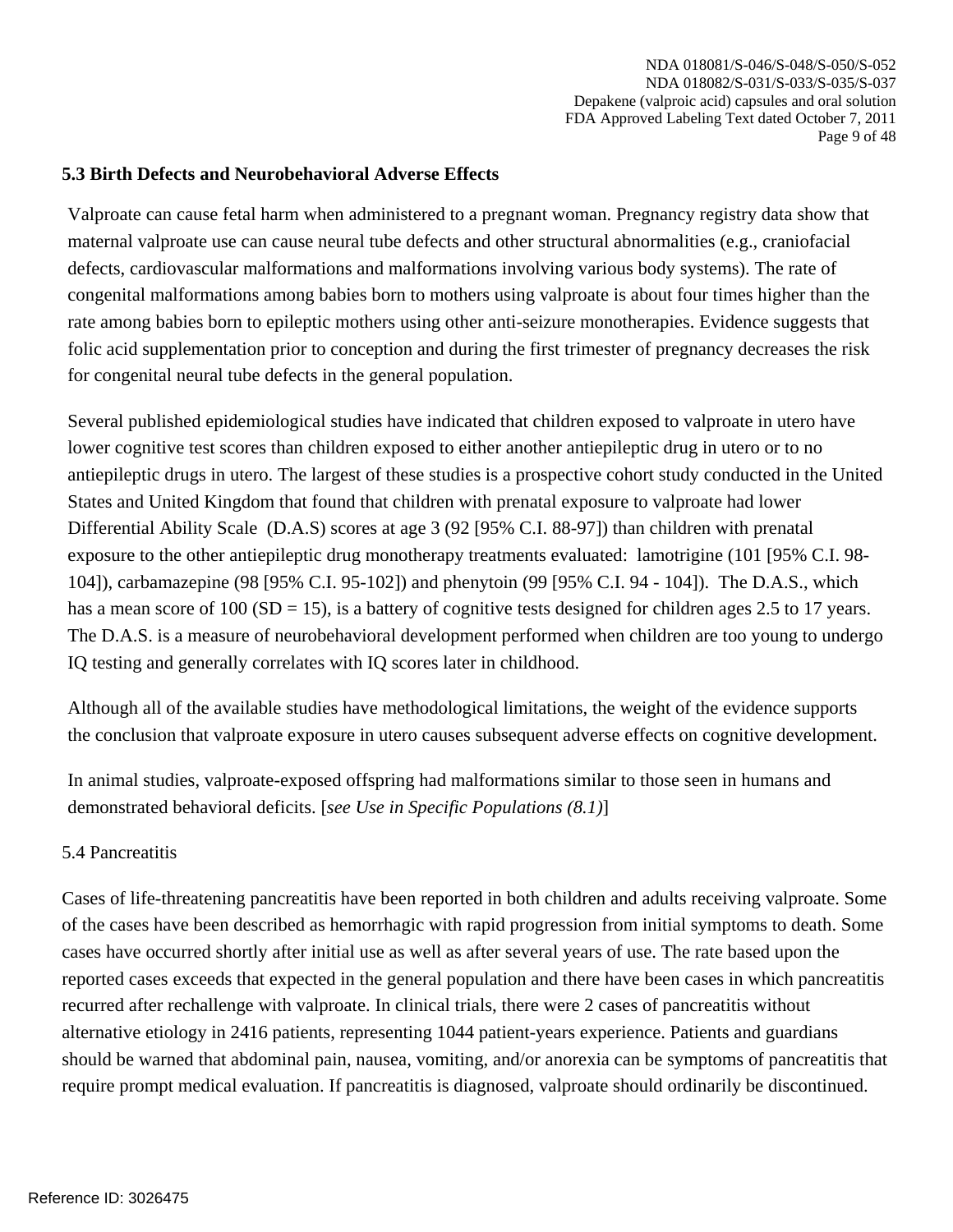Page 10 of 48 NDA 018081/S-046/S-048/S-050/S-052 NDA 018082/S-031/S-033/S-035/S-037 Depakene (valproic acid) capsules and oral solution FDA Approved Labeling Text dated October 7, 2011

Alternative treatment for the underlying medical condition should be initiated as clinically indicated *[see Boxed Warning]*.

# **5.5 Urea Cycle Disorders (UCD)**

Valproic acid is contraindicated in patients with known urea cycle disorders.

Hyperammonemic encephalopathy, sometimes fatal, has been reported following initiation of valproate therapy in patients with urea cycle disorders, a group of uncommon genetic abnormalities, particularly ornithine transcarbamylase deficiency. Prior to the initiation of valproate therapy, evaluation for UCD should be considered in the following patients: 1) those with a history of unexplained encephalopathy or coma, encephalopathy associated with a protein load, pregnancy-related or postpartum encephalopathy, unexplained mental retardation, or history of elevated plasma ammonia or glutamine; 2) those with cyclical vomiting and lethargy, episodic extreme irritability, ataxia, low BUN, or protein avoidance; 3) those with a family history of UCD or a family history of unexplained infant deaths (particularly males); 4) those with other signs or symptoms of UCD. Patients who develop symptoms of unexplained hyperammonemic encephalopathy while receiving valproate therapy should receive prompt treatment (including discontinuation of valproate therapy) and be evaluated for underlying urea cycle disorders *[see Contraindications (4) and Warnings and Precautions (5.9)]*.

## **5.6 Suicidal Behavior and Ideation**

Antiepileptic drugs (AEDs), including Depakene, increase the risk of suicidal thoughts or behavior in patients taking these drugs for any indication. Patients treated with any AED for any indication should be monitored for the emergence or worsening of depression, suicidal thoughts or behavior, and/or any unusual changes in mood or behavior.

Pooled analyses of 199 placebo-controlled clinical trials (mono- and adjunctive therapy) of 11 different AEDs showed that patients randomized to one of the AEDs had approximately twice the risk (adjusted Relative Risk 1.8, 95% CI:1.2, 2.7) of suicidal thinking or behavior compared to patients randomized to placebo. In these trials, which had a median treatment duration of 12 weeks, the estimated incidence rate of suicidal behavior or ideation among 27,863 AED-treated patients was 0.43%, compared to 0.24% among 16,029 placebo-treated patients, representing an increase of approximately one case of suicidal thinking or behavior for every 530 patients treated. There were four suicides in drug-treated patients in the trials and none in placebo-treated patients, but the number is too small to allow any conclusion about drug effect on suicide.

The increased risk of suicidal thoughts or behavior with AEDs was observed as early as one week after starting drug treatment with AEDs and persisted for the duration of treatment assessed. Because most trials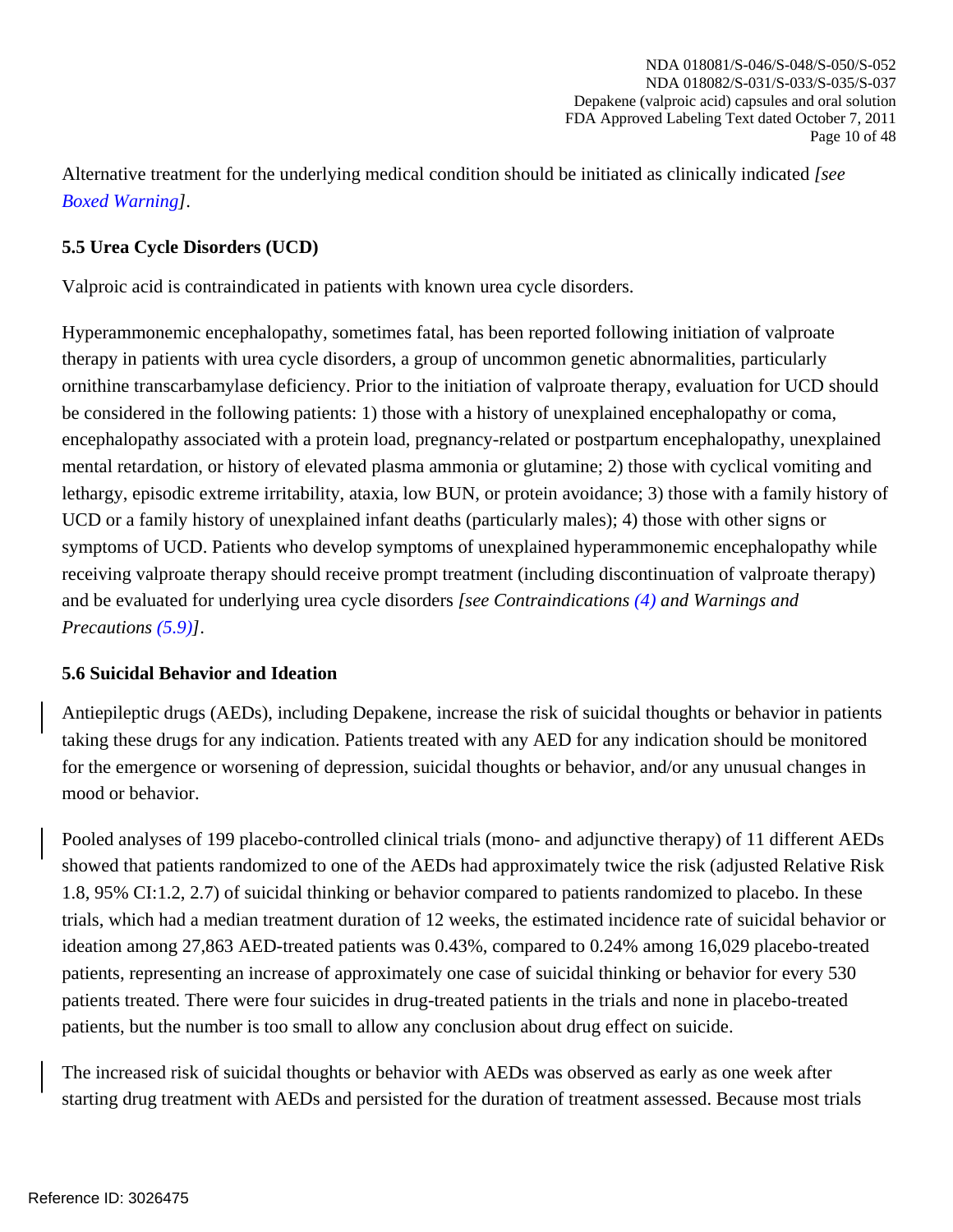included in the analysis did not extend beyond 24 weeks, the risk of suicidal thoughts or behavior beyond 24 weeks could not be assessed.

The risk of suicidal thoughts or behavior was generally consistent among drugs in the data analyzed. The finding of increased risk with AEDs of varying mechanisms of action and across a range of indications suggests that the risk applies to all AEDs used for any indication. The risk did not vary substantially by age (5 100 years) in the clinical trials analyzed.

| Table 2. Risk by indication for antiepileptic drugs in the pooled analysis |                                                                    |                                                                 |                                                                                                              |                                                                                                              |  |
|----------------------------------------------------------------------------|--------------------------------------------------------------------|-----------------------------------------------------------------|--------------------------------------------------------------------------------------------------------------|--------------------------------------------------------------------------------------------------------------|--|
| <b>Indication</b>                                                          | <b>Placebo Patients</b><br>with Events Per<br><b>1000 Patients</b> | <b>Drug Patients</b><br>with Events Per<br><b>1000 Patients</b> | <b>Relative Risk: Incidence of Events in</b><br><b>Drug Patients/Incidence in Placebo</b><br><b>Patients</b> | <b>Risk Difference:</b><br><b>Additional Drug</b><br><b>Patients with Events Per</b><br><b>1000 Patients</b> |  |
| Epilepsy                                                                   | 1.0                                                                | 3.4                                                             | 3.5                                                                                                          | 2.4                                                                                                          |  |
| Psychiatric                                                                | 5.7                                                                | 8.5                                                             | 1.5                                                                                                          | 2.9                                                                                                          |  |
| Other                                                                      | 1.0                                                                | 1.8                                                             | 1.9                                                                                                          | 0.9                                                                                                          |  |
| Total                                                                      | 2.4                                                                | 4.3                                                             | 1.8                                                                                                          | 1.9                                                                                                          |  |

Table 2 shows absolute and relative risk by indication for all evaluated AEDs.

The relative risk for suicidal thoughts or behavior was higher in clinical trials for epilepsy than in clinical trials for psychiatric or other conditions, but the absolute risk differences were similar for the epilepsy and psychiatric indications.

Anyone considering prescribing Depakene or any other AED must balance the risk of suicidal thoughts or behavior with the risk of untreated illness. Epilepsy and many other illnesses for which AEDs are prescribed are themselves associated with morbidity and mortality and an increased risk of suicidal thoughts and behavior. Should suicidal thoughts and behavior emerge during treatment, the prescriber needs to consider whether the emergence of these symptoms in any given patient may be related to the illness being treated.

Patients, their caregivers, and families should be informed that AEDs increase the risk of suicidal thoughts and behavior and should be advised of the need to be alert for the emergence or worsening of the signs and symptoms of depression, any unusual changes in mood or behavior, or the emergence of suicidal thoughts, behavior, or thoughts about self-harm. Behaviors of concern should be reported immediately to healthcare providers.

# **5.7 Thrombocytopenia**

The frequency of adverse effects (particularly elevated liver enzymes and thrombocytopenia may be doserelated. In a clinical trial of Depakote (divalproex sodium) as monotherapy in patients with epilepsy, 34/126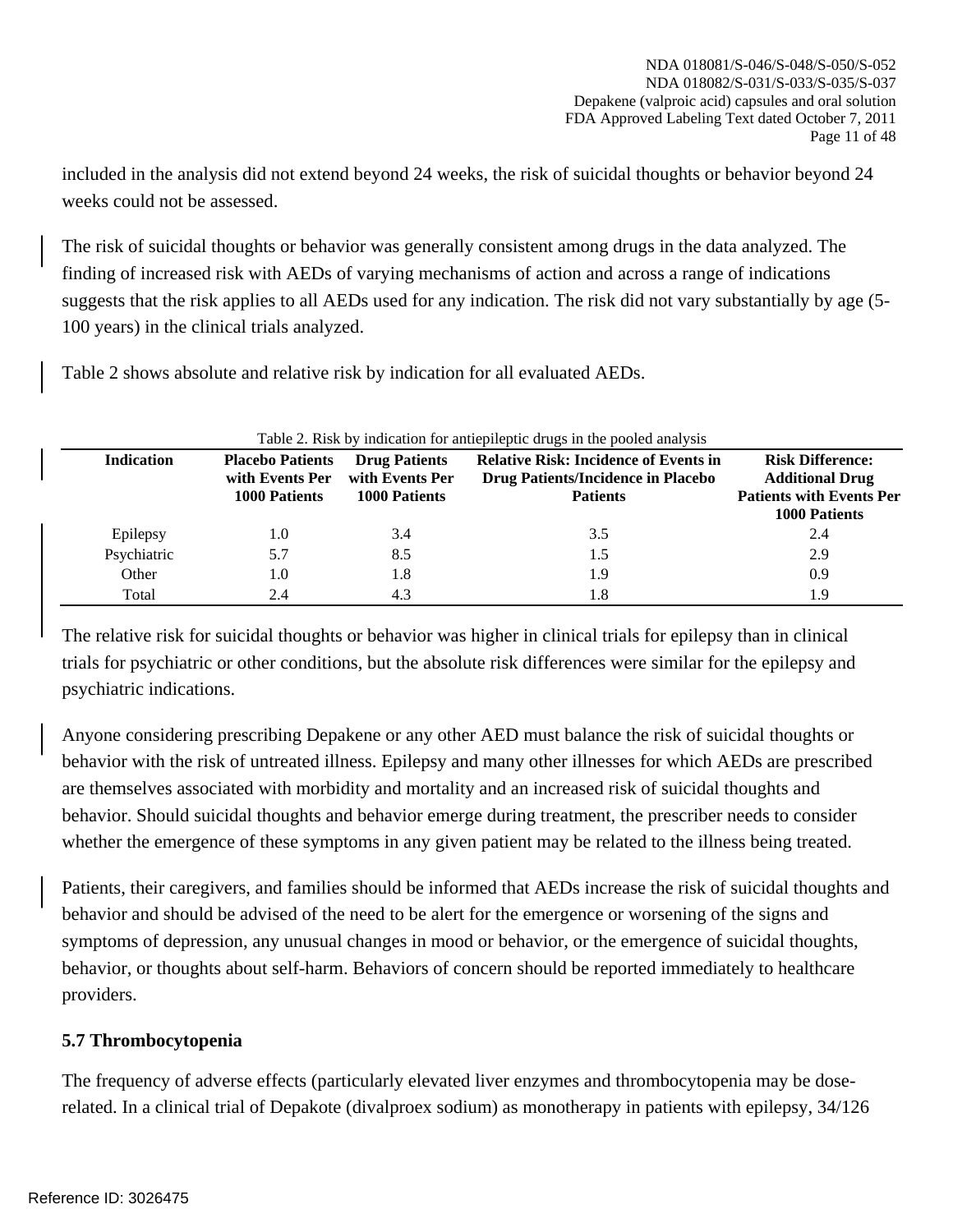patients (27%) receiving approximately 50 mg/kg/day on average, had at least one value of platelets  $\leq$  75 x  $10<sup>9</sup>/L$ . Approximately half of these patients had treatment discontinued, with return of platelet counts to normal. In the remaining patients, platelet counts normalized with continued treatment. In this study, the probability of thrombocytopenia appeared to increase significantly at total valproate concentrations of  $\geq 110$ mcg/mL (females) or  $\geq$  135 mcg/mL (males). The therapeutic benefit which may accompany the higher doses should therefore be weighed against the possibility of a greater incidence of adverse effects.

Because of reports of thrombocytopenia, inhibition of the secondary phase of platelet aggregation, and abnormal coagulation parameters, (e.g., low fibrinogen), platelet counts and coagulation tests are recommended before initiating therapy and at periodic intervals. It is recommended that patients receiving Depakene (valproic acid) be monitored for platelet count and coagulation parameters prior to planned surgery. Evidence of hemorrhage, bruising, or a disorder of hemostasis/coagulation is an indication for reduction of the dosage or withdrawal of therapy.

## **5.8 Hyperammonemia**

Hyperammonemia has been reported in association with valproate therapy and may be present despite normal liver function tests. In patients who develop unexplained lethargy and vomiting or changes in mental status, hyperammonemic encephalopathy should be considered and an ammonia level should be measured. Hyperammonemia should also be considered in patients who present with hypothermia *[see Warnings and Precautions (5.10)]*. If ammonia is increased, valproate therapy should be discontinued. Appropriate interventions for treatment of hyperammonemia should be initiated, and such patients should undergo investigation for underlying urea cycle disorders *[see Contraindications (4) and Warnings and Precautions (5.5, 5.8, 5.9)]*.

Asymptomatic elevations of ammonia are more common and when present, require close monitoring of plasma ammonia levels. If the elevation persists, discontinuation of valproate therapy should be considered.

## **5.9 Hyperammonemia and Encephalopathy Associated with Concomitant Topiramate Use**

Concomitant administration of topiramate and valproate has been associated with hyperammonemia with or without encephalopathy in patients who have tolerated either drug alone. Clinical symptoms of hyperammonemic encephalopathy often include acute alterations in level of consciousness and/or cognitive function with lethargy or vomiting. Hypothermia can also be a manifestation of hyperammonemia *[see Warnings and Precautions (5.10)]*. In most cases, symptoms and signs abated with discontinuation of either drug. This adverse reaction is not due to a pharmacokinetic interaction. It is not known if topiramate monotherapy is associated with hyperammonemia. Patients with inborn errors of metabolism or reduced hepatic mitochondrial activity may be at an increased risk for hyperammonemia with or without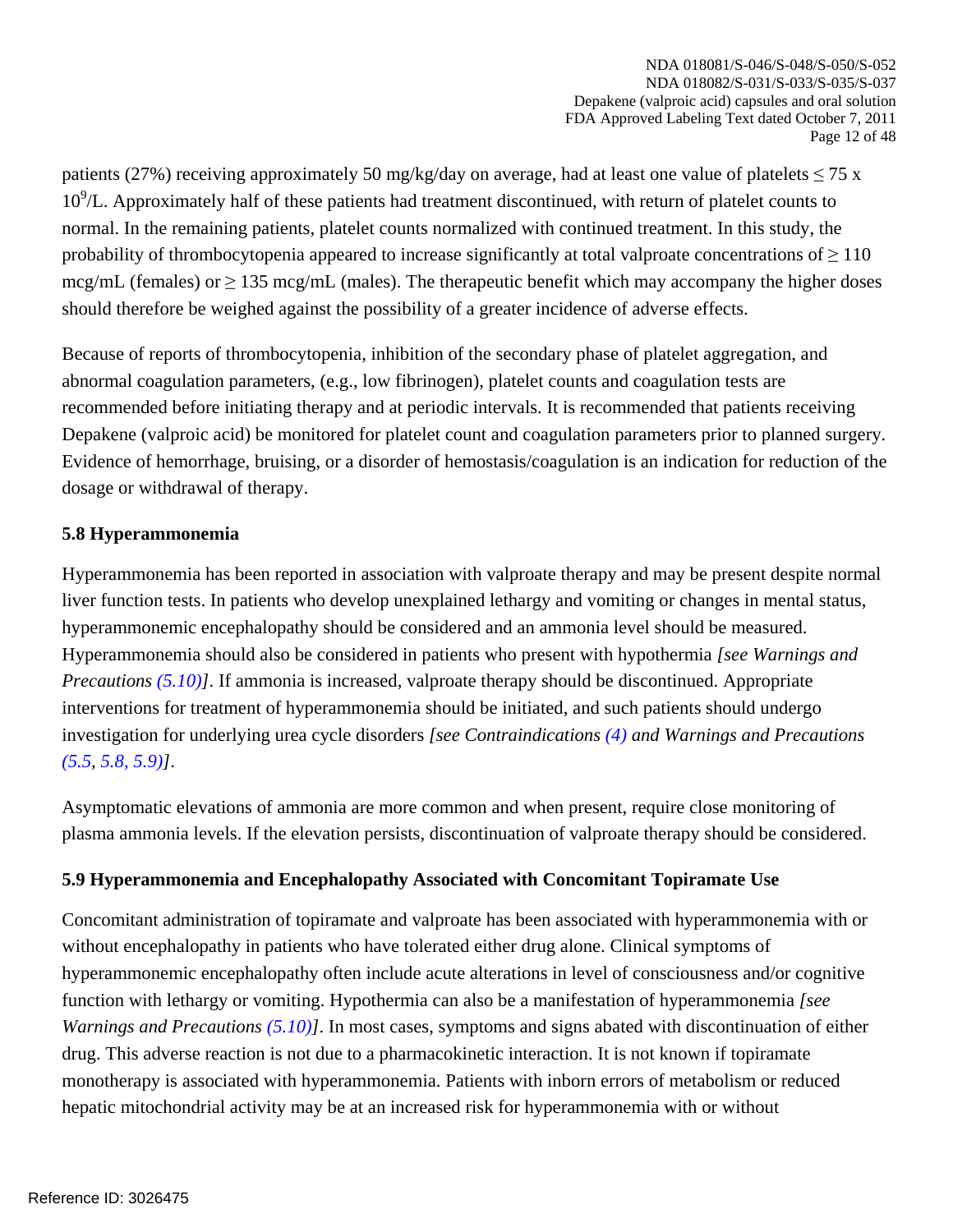Page 13 of 48 NDA 018081/S-046/S-048/S-050/S-052 NDA 018082/S-031/S-033/S-035/S-037 Depakene (valproic acid) capsules and oral solution FDA Approved Labeling Text dated October 7, 2011

encephalopathy. Although not studied, an interaction of topiramate and valproate may exacerbate existing defects or unmask deficiencies in susceptible persons. In patients who develop unexplained lethargy, vomiting, or changes in mental status, hyperammonemic encephalopathy should be considered and an ammonia level should be measured *[see Contraindications (4) and Warnings and Precautions (5.5, 5.8)]*.

# **5.10 Hypothermia**

Hypothermia, defined as an unintentional drop in body core temperature to <35°C (95°F), has been reported in association with valproate therapy both in conjunction with and in the absence of hyperammonemia. This adverse reaction can also occur in patients using concomitant topiramate with valproate after starting topiramate treatment or after increasing the daily dose of topiramate *[see Drug Interactions (7.3)]*. Consideration should be given to stopping valproate in patients who develop hypothermia, which may be manifested by a variety of clinical abnormalities including lethargy, confusion, coma, and significant alterations in other major organ systems such as the cardiovascular and respiratory systems. Clinical management and assessment should include examination of blood ammonia levels.

## **5.11 Multi-organ Hypersensitivity Reaction**

Multi-organ hypersensitivity reactions have been rarely reported in close temporal association to the initiation of valproate therapy in adult and pediatric patients (median time to detection 21 days: range 1 to 40 days). Although there have been a limited number of reports, many of these cases resulted in hospitalization and at least one death has been reported. Signs and symptoms of this disorder were diverse; however, patients typically, although not exclusively, presented with fever and rash associated with other organ system involvement. Other associated manifestations may include lymphadenopathy, hepatitis, liver function test abnormalities, hematological abnormalities (e.g., eosinophilia, thrombocytopenia, neutropenia), pruritus, nephritis, oliguria, hepato-renal syndrome, arthralgia, and asthenia. Because the disorder is variable in its expression, other organ system symptoms and signs, not noted here, may occur. If this reaction is suspected, valproate should be discontinued and an alternative treatment started. Although the existence of cross sensitivity with other drugs that produce this syndrome is unclear, the experience amongst drugs associated with multi-organ hypersensitivity would indicate this to be a possibility.

# **5.12 Interaction with Carbapenem Antibiotics**

Carbapenem antibiotics (for example, ertapenem, imipenem, meropenem; this is not a complete list) may reduce serum valproate concentrations to subtherapeutic levels, resulting in loss of seizure control. Serum valproate concentrations should be monitored frequently after initiating carbapenem therapy. Alternative antibacterial or anticonvulsant therapy should be considered if serum valproate concentrations drop significantly or seizure control deteriorates *[see Drug Interactions (7.1)]*.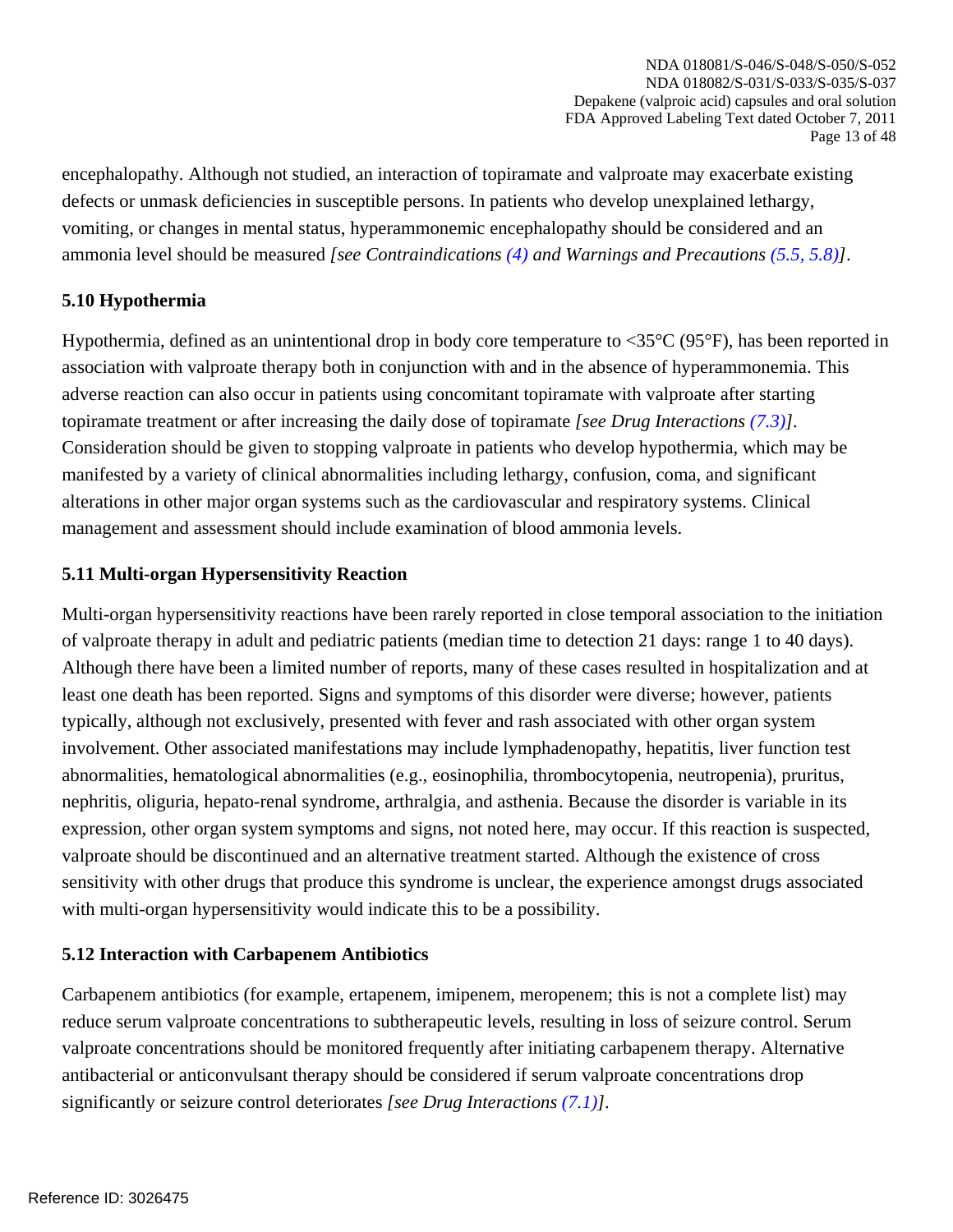Page 14 of 48 NDA 018081/S-046/S-048/S-050/S-052 NDA 018082/S-031/S-033/S-035/S-037 Depakene (valproic acid) capsules and oral solution FDA Approved Labeling Text dated October 7, 2011

### **5.13 Somnolence in the Elderly**

In a double-blind, multicenter trial of valproate in elderly patients with dementia (mean  $\alpha$ ge = 83 years), doses were increased by 125 mg/day to a target dose of 20 mg/kg/day. A significantly higher proportion of valproate patients had somnolence compared to placebo, and although not statistically significant, there was a higher proportion of patients with dehydration. Discontinuations for somnolence were also significantly higher than with placebo. In some patients with somnolence (approximately one-half), there was associated reduced nutritional intake and weight loss. There was a trend for the patients who experienced these events to have a lower baseline albumin concentration, lower valproate clearance, and a higher BUN. In elderly patients, dosage should be increased more slowly and with regular monitoring for fluid and nutritional intake, dehydration, somnolence, and other adverse reactions. Dose reductions or discontinuation of valproate should be considered in patients with decreased food or fluid intake and in patients with excessive somnolence *[see Dosage and Administration (2.2)]*.

## **5.14 Monitoring: Drug Plasma Concentration**

Since valproate may interact with concurrently administered drugs which are capable of enzyme induction, periodic plasma concentration determinations of valproate and concomitant drugs are recommended during the early course of therapy *[see Drug Interactions (7)]*.

## **5.15 Effect on Ketone and Thyroid Function Tests**

Valproate is partially eliminated in the urine as a keto-metabolite which may lead to a false interpretation of the urine ketone test.

There have been reports of altered thyroid function tests associated with valproate. The clinical significance of these is unknown.

## **5.16 Effect on HIV and CMV Viruses Replication**

There are *in vitro* studies that suggest valproate stimulates the replication of the HIV and CMV viruses under certain experimental conditions. The clinical consequence, if any, is not known. Additionally, the relevance of these *in vitro* findings is uncertain for patients receiving maximally suppressive antiretroviral therapy. Nevertheless, these data should be borne in mind when interpreting the results from regular monitoring of the viral load in HIV infected patients receiving valproate or when following CMV infected patients clinically.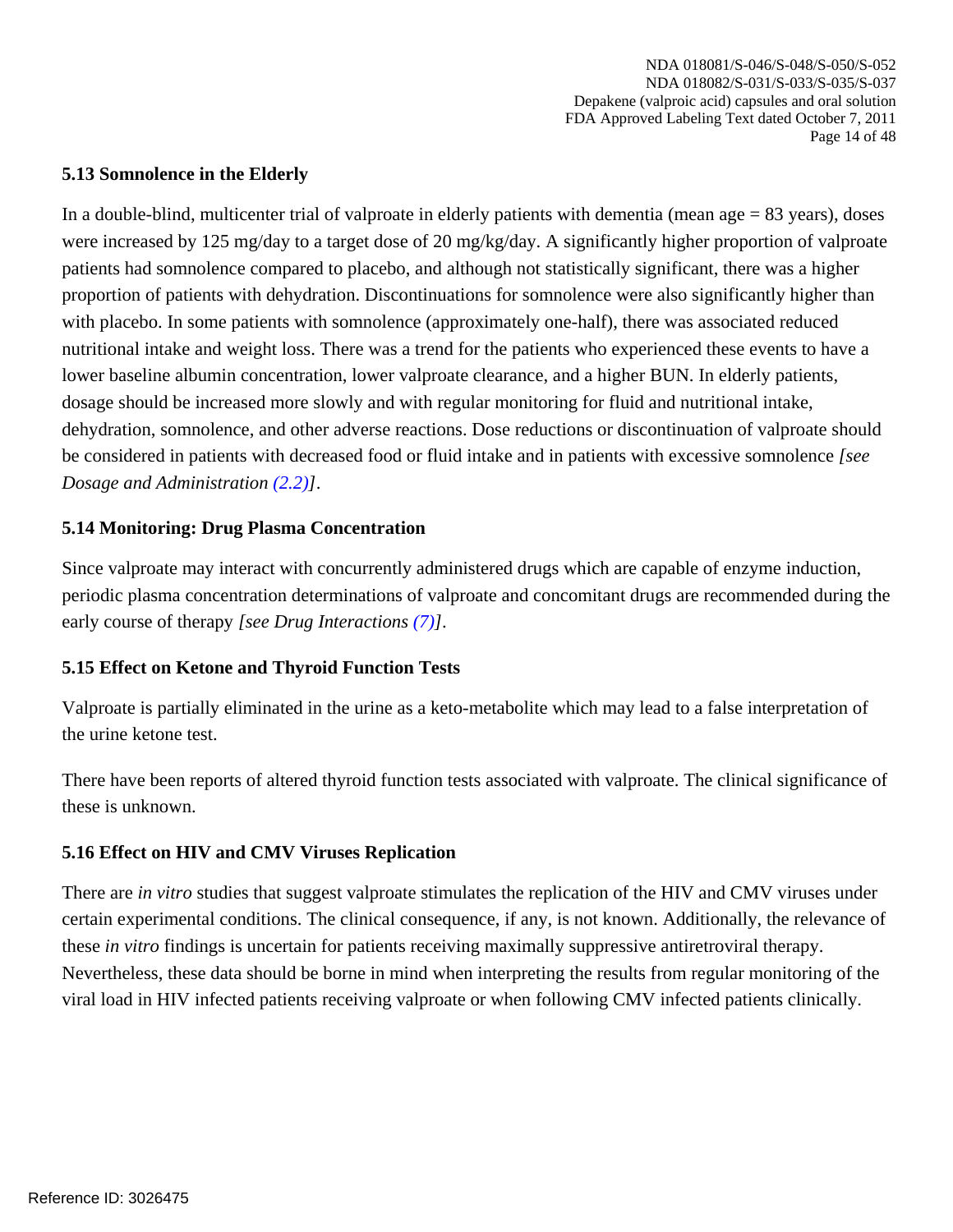Page 15 of 48 NDA 018081/S-046/S-048/S-050/S-052 NDA 018082/S-031/S-033/S-035/S-037 Depakene (valproic acid) capsules and oral solution FDA Approved Labeling Text dated October 7, 2011

#### **6 ADVERSE REACTIONS**

Because clinical studies are conducted under widely varying conditions, adverse reaction rates observed in the clinical studies of a drug cannot be directly compared to rates in the clinical studies of another drug and may not reflect the rates observed in practice.

## **6.1 Epilepsy**

The data described in the following section were obtained using Depakote (divalproex sodium) tablets.

Based on a placebo-controlled trial of adjunctive therapy for treatment of complex partial seizures, Depakote was generally well tolerated with most adverse reactions rated as mild to moderate in severity. Intolerance was the primary reason for discontinuation in the Depakote -treated patients (6%), compared to 1% of placebotreated patients.

Table 3 lists treatment-emergent adverse reactions which were reported by  $\geq$  5% of Depakote -treated patients and for which the incidence was greater than in the placebo group, in a placebo-controlled trial of adjunctive therapy for the treatment of complex partial seizures. Since patients were also treated with other antiepilepsy drugs, it is not possible, in most cases, to determine whether the following adverse reactions can be ascribed to Depakote alone, or the combination of Depakote and other antiepilepsy drugs.

| <b>Body System/Reaction</b>    | Depakote (%) | Placebo $(\% )$ |  |
|--------------------------------|--------------|-----------------|--|
|                                | $(n = 77)$   | $(n = 70)$      |  |
| <b>Body as a Whole</b>         |              |                 |  |
| Headache                       | 31           | 21              |  |
| Asthenia                       | 27           | 7               |  |
| Fever                          | 6            | 4               |  |
| <b>Gastrointestinal System</b> |              |                 |  |
| Nausea                         | 48           | 14              |  |
| Vomiting                       | 27           | 7               |  |
| Abdominal Pain                 | 23           | 6               |  |
| Diarrhea                       | 13           | 6               |  |
| Anorexia                       | 12           | $\theta$        |  |
| Dyspepsia                      | 8            | 4               |  |
| Constipation                   | 5            | 1               |  |
| <b>Nervous System</b>          |              |                 |  |
| Somnolence                     | 27           | 11              |  |
| Tremor                         | 25           | 6               |  |
| <b>Dizziness</b>               | 25           | 13              |  |
| Diplopia                       | 16           | 9               |  |
| Amblyopia/Blurred Vision       | 12           | 9               |  |

Table 3. Adverse Reactions Reported by  $\geq$  5% of Patients Treated with Depakote During Placebo-Controlled Trial of Adjunctive Therapy for Complex Partial Seizures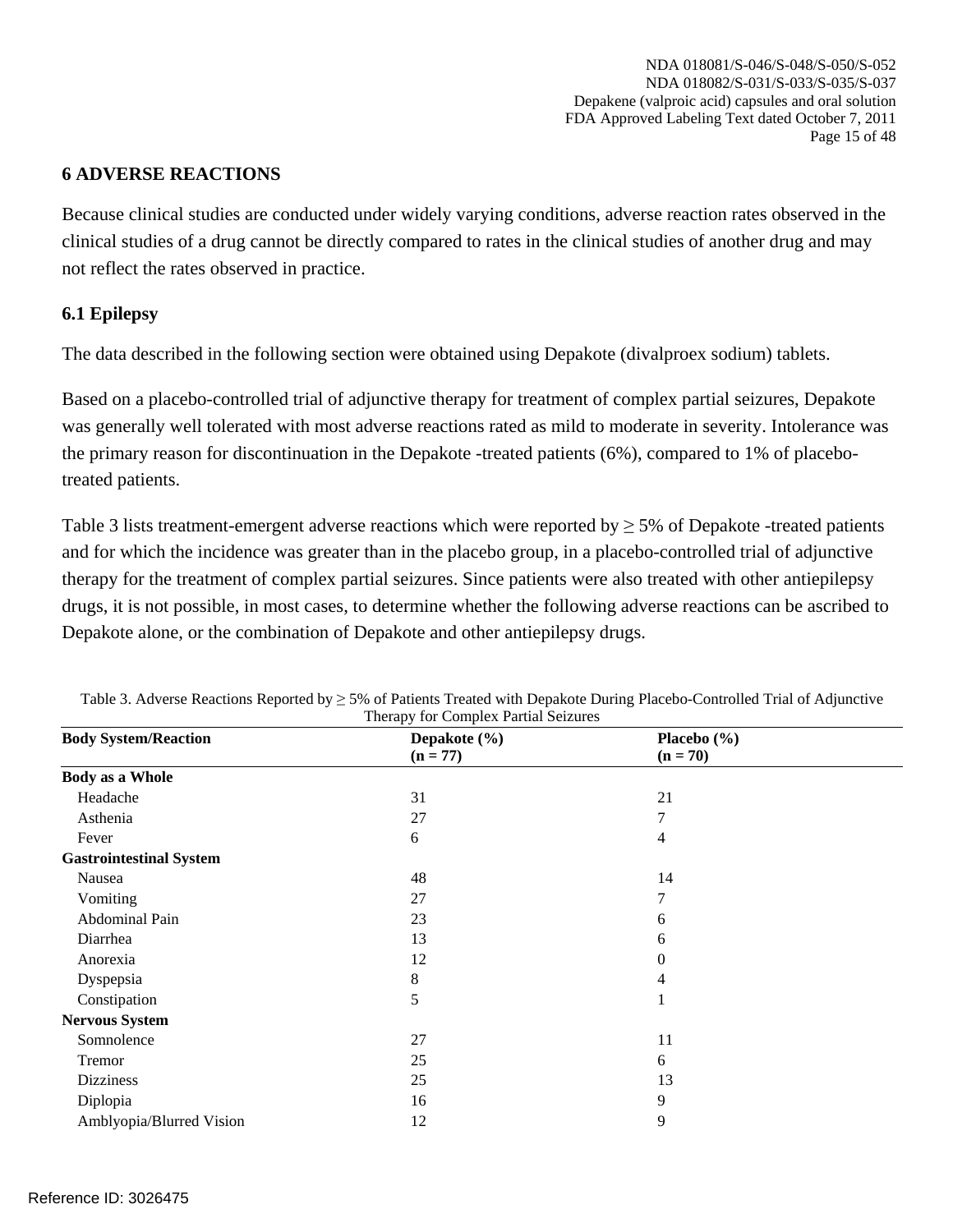| 8            |          |
|--------------|----------|
| 8            |          |
| 6            |          |
| <sub>0</sub> | 0        |
|              |          |
|              |          |
| 12           | 9        |
| 12           | 6        |
|              |          |
|              | 4        |
|              |          |
| 6            |          |
| 6            | $\theta$ |
|              |          |

Table 4 lists treatment-emergent adverse reactions which were reported by  $\geq$  5% of patients in the high dose Depakote group, and for which the incidence was greater than in the low dose group, in a controlled trial of Depakote monotherapy treatment of complex partial seizures. Since patients were being titrated off another antiepilepsy drug during the first portion of the trial, it is not possible, in many cases, to determine whether the following adverse reactions can be ascribed to Depakote alone, or the combination of Depakote and other antiepilepsy drugs.

| <b>Body System/Reaction</b>   | High Dose (%) | Low Dose $(\% )$ |
|-------------------------------|---------------|------------------|
|                               | $(n = 131)$   | $(n = 134)$      |
| <b>Body as a Whole</b>        |               |                  |
| Asthenia                      | 21            | 10               |
| <b>Digestive System</b>       |               |                  |
| Nausea                        | 34            | 26               |
| Diarrhea                      | 23            | 19               |
| Vomiting                      | 23            | 15               |
| Abdominal Pain                | 12            | 9                |
| Anorexia                      | 11            | 4                |
| Dyspepsia                     | 11            | 10               |
| <b>Hemic/Lymphatic System</b> |               |                  |
| Thrombocytopenia              | 24            | 1                |
| Ecchymosis                    | 5             | 4                |
| <b>Metabolic/Nutritional</b>  |               |                  |
| Weight Gain                   | 9             | 4                |
| Peripheral Edema              | 8             | 3                |
| <b>Nervous System</b>         |               |                  |
| Tremor                        | 57            | 19               |
| Somnolence                    | 30            | 18               |
| <b>Dizziness</b>              | 18            | 13               |

Table 4. Adverse Reactions Reported by ≥ 5% of Patients in the High Dose Group in the Controlled Trial of Depakote Monotherapy for Complex Partial Seizures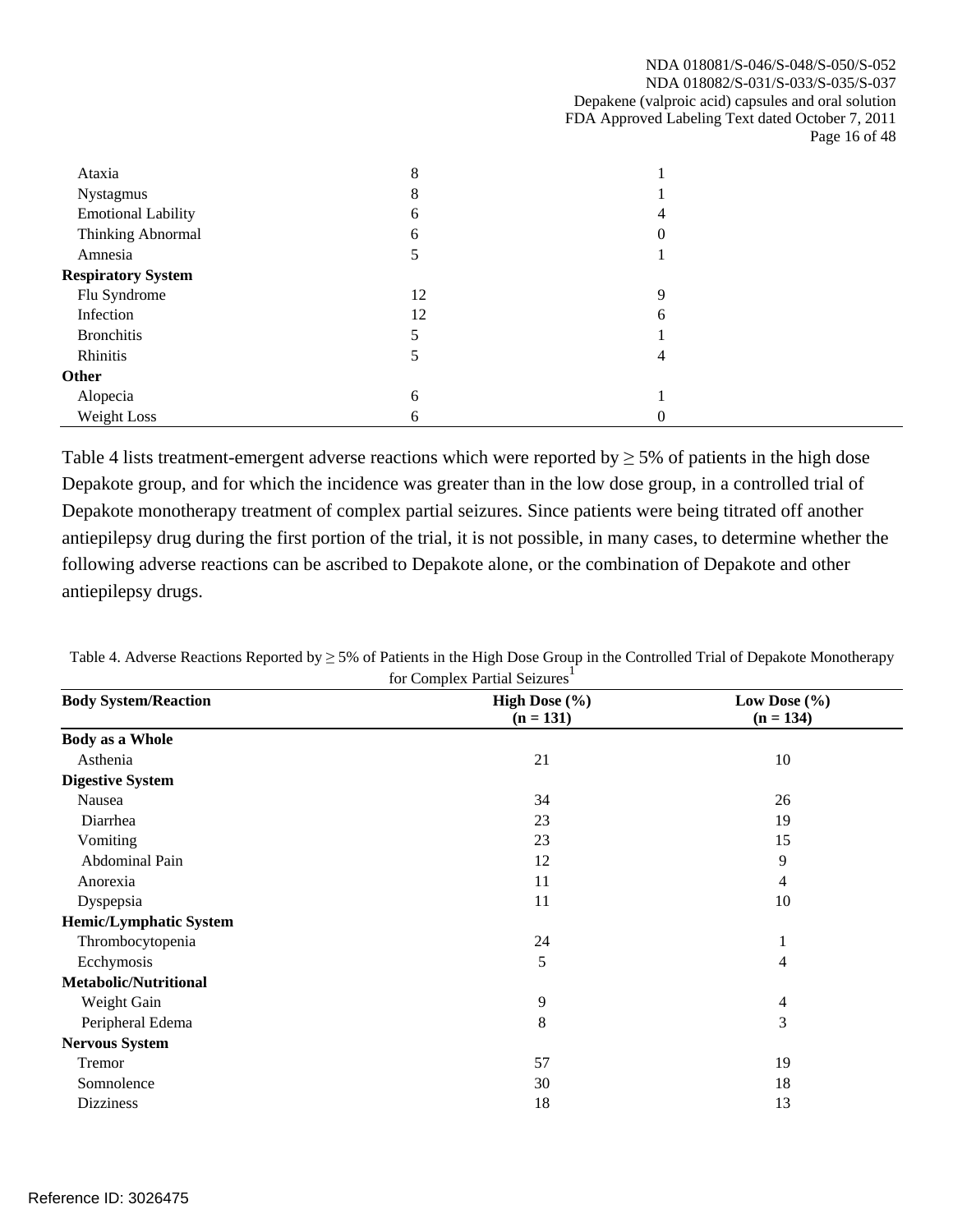| Insomnia                   | 15 | 9  |
|----------------------------|----|----|
| Nervousness                | 11 | 7  |
| Amnesia                    | ⇁  | 4  |
| Nystagmus                  |    |    |
| Depression                 | 5  | 4  |
| <b>Respiratory System</b>  |    |    |
| Infection                  | 20 | 13 |
| Pharyngitis                | 8  | 2  |
| Dyspnea                    | 5  |    |
| <b>Skin and Appendages</b> |    |    |
| Alopecia                   | 24 | 13 |
| <b>Special Senses</b>      |    |    |
| Amblyopia/Blurred Vision   | 8  | 4  |
| Tinnitus                   |    |    |

1 Headache was the only adverse reaction that occurred in  $\geq$  5% of patients in the high dose group and at an equal or greater incidence in the low dose group.

The following additional adverse reactions were reported by greater than 1% but less than 5% of the 358 patients treated with Depakote in the controlled trials of complex partial seizures:

Body as a Whole: Back pain, chest pain, malaise.

Cardiovascular System: Tachycardia, hypertension, palpitation.

Digestive System: Increased appetite, flatulence, hematemesis, eructation, pancreatitis, periodontal abscess.

Hemic and Lymphatic System: Petechia.

Metabolic and Nutritional Disorders: SGOT increased, SGPT increased.

Musculoskeletal System: Myalgia, twitching, arthralgia, leg cramps, myasthenia.

Nervous System: Anxiety, confusion, abnormal gait, paresthesia, hypertonia, incoordination, abnormal dreams, personality disorder.

Respiratory System: Sinusitis, cough increased, pneumonia, epistaxis.

Skin and Appendages: Rash, pruritus, dry skin.

Special Senses: Taste perversion, abnormal vision, deafness, otitis media.

Urogenital System: Urinary incontinence, vaginitis, dysmenorrhea, amenorrhea, urinary frequency.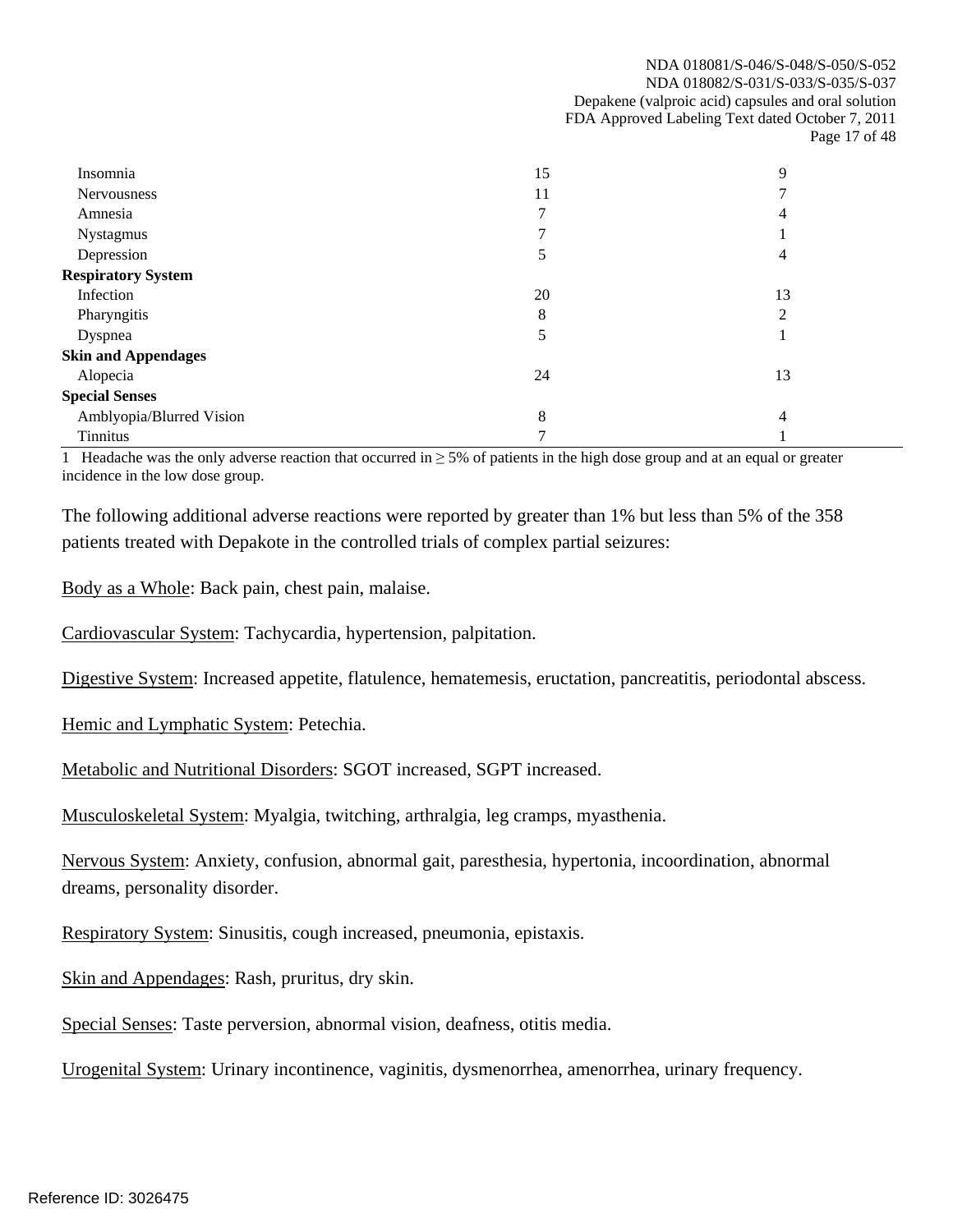#### **6.2 Mania**

Although Depakene has not been evaluated for safety and efficacy in the treatment of manic episodes associated with bipolar disorder, the following adverse reactions not listed above were reported by 1% or more of patients from two placebo-controlled clinical trials of Depakote tablets.

Body as a Whole: Chills, neck pain, neck rigidity.

Cardiovascular System: Hypotension, postural hypotension, vasodilation.

Digestive System: Fecal incontinence, gastroenteritis, glossitis.

Musculoskeletal System: Arthrosis.

Nervous System: Agitation, catatonic reaction, hypokinesia, reflexes increased, tardive dyskinesia, vertigo.

Skin and Appendages: Furunculosis, maculopapular rash, seborrhea.

Special Senses: Conjunctivitis, dry eyes, eye pain.

Urogenital System: Dysuria.

#### **6.3 Migraine**

Although Depakene has not been evaluated for safety and efficacy in the treatment of prophylaxis of migraine headaches, the following adverse reactions not listed above were reported by 1% or more of patients from two placebo-controlled clinical trials of Depakote tablets.

Body as a Whole: Face edema.

Digestive System: Dry mouth, stomatitis.

Urogenital System: Cystitis, metrorrhagia, and vaginal hemorrhage.

#### **6.4 Other Patient Populations**

Adverse reactions that have been reported with all dosage forms of valproate from epilepsy trials, spontaneous reports, and other sources are listed below by body system.

Gastrointestinal: The most commonly reported side effects at the initiation of therapy are nausea, vomiting, and indigestion. These effects are usually transient and rarely require discontinuation of therapy. Diarrhea, abdominal cramps, and constipation have been reported. Both anorexia with some weight loss and increased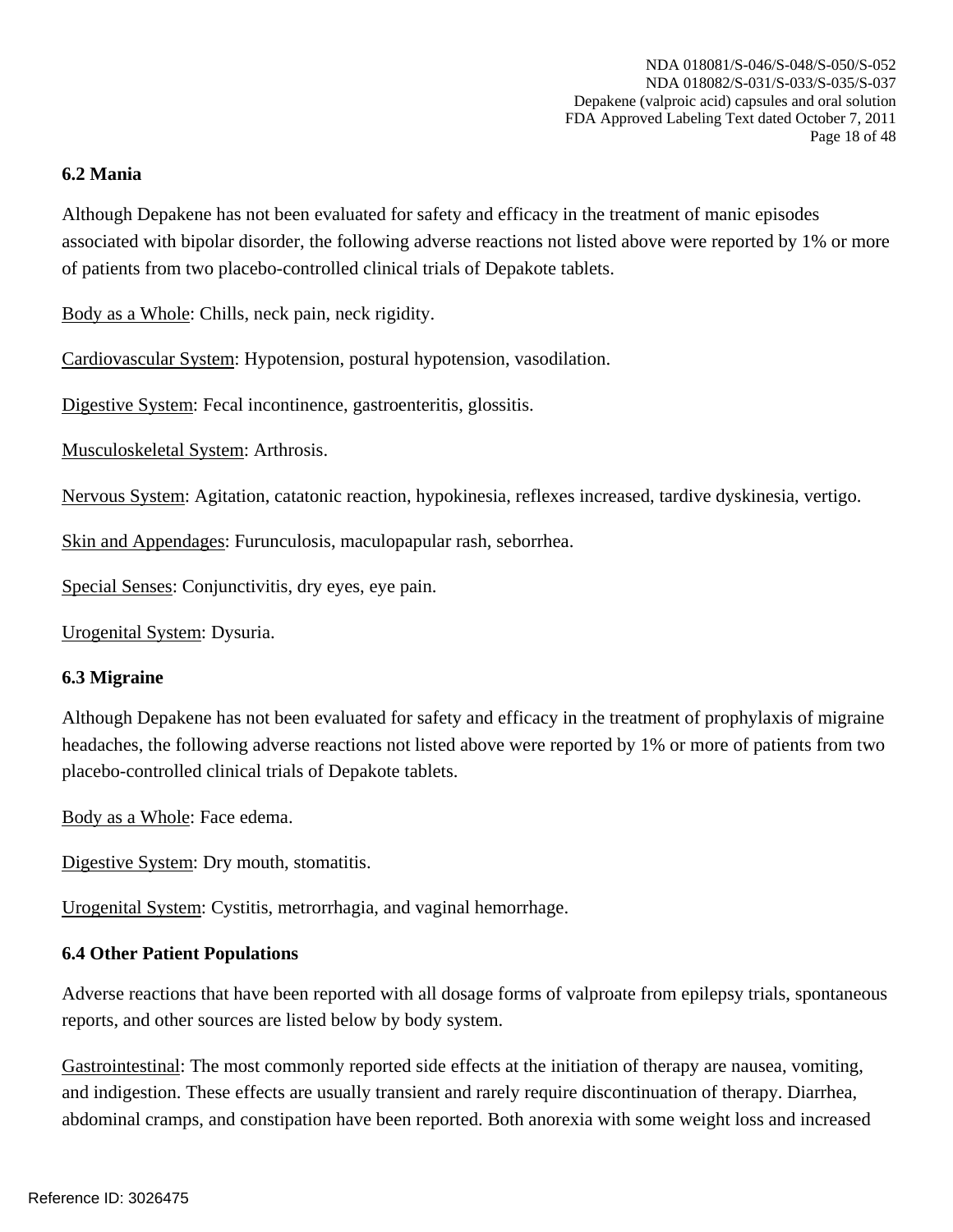appetite with weight gain have also been reported. The administration of delayed-release divalproex sodium may result in reduction of gastrointestinal side effects in some patients.

CNS Effects: Sedative effects have occurred in patients receiving valproate alone but occur most often in patients receiving combination therapy. Sedation usually abates upon reduction of other antiepileptic medication. Tremor (may be dose-related), hallucinations, ataxia, headache, nystagmus, diplopia, asterixis, "spots before eyes", dysarthria, dizziness, confusion, hypesthesia, vertigo, incoordination, and Parkinsonism have been reported with the use of valproate. Rare cases of coma have occurred in patients receiving valproate alone or in conjunction with phenobarbital. In rare instances encephalopathy with or without fever has developed shortly after the introduction of valproate monotherapy without evidence of hepatic dysfunction or inappropriately high plasma valproate levels. Although recovery has been described following drug withdrawal, there have been fatalities in patients with hyperammonemic encephalopathy, particularly in patients with underlying urea cycle disorders *[see Warnings and Precautions (5.5)]*.

Several reports have noted reversible cerebral atrophy and dementia in association with valproate therapy.

Dermatologic: Transient hair loss, skin rash, photosensitivity, generalized pruritus, erythema multiforme, and Stevens-Johnson syndrome. Rare cases of toxic epidermal necrolysis have been reported including a fatal case in a 6 month old infant taking valproate and several other concomitant medications. An additional case of toxic epidermal necrosis resulting in death was reported in a 35 year old patient with AIDS taking several concomitant medications and with a history of multiple cutaneous drug reactions. Serious skin reactions have been reported with concomitant administration of lamotrigine and valproate *[see Drug Interactions (7)]*.

Psychiatric: Emotional upset, depression, psychosis, aggression, hyperactivity, hostility, and behavioral deterioration.

## Musculoskeletal: Weakness.

Hematologic: Thrombocytopenia and inhibition of the secondary phase of platelet aggregation may be reflected in altered bleeding time, petechiae, bruising, hematoma formation, epistaxis, and frank hemorrhage *[see Warnings and Precautions (5.7) and Drug Interactions (7)]*. Relative lymphocytosis, macrocytosis, hypofibrinogenemia, leucopenia, eosinophilia, anemia including macrocytic with or without folate deficiency, bone marrow suppression, pancytopenia, aplastic anemia, agranulocytosis, and acute intermittent porphyria.

Hepatic: Minor elevations of transaminases (e.g., SGOT and SGPT) and LDH are frequent and appear to be dose-related. Occasionally, laboratory test results include increases in serum bilirubin and abnormal changes in other liver function tests. These results may reflect potentially serious hepatotoxicity *[see Warnings and Precautions (5.1)]*.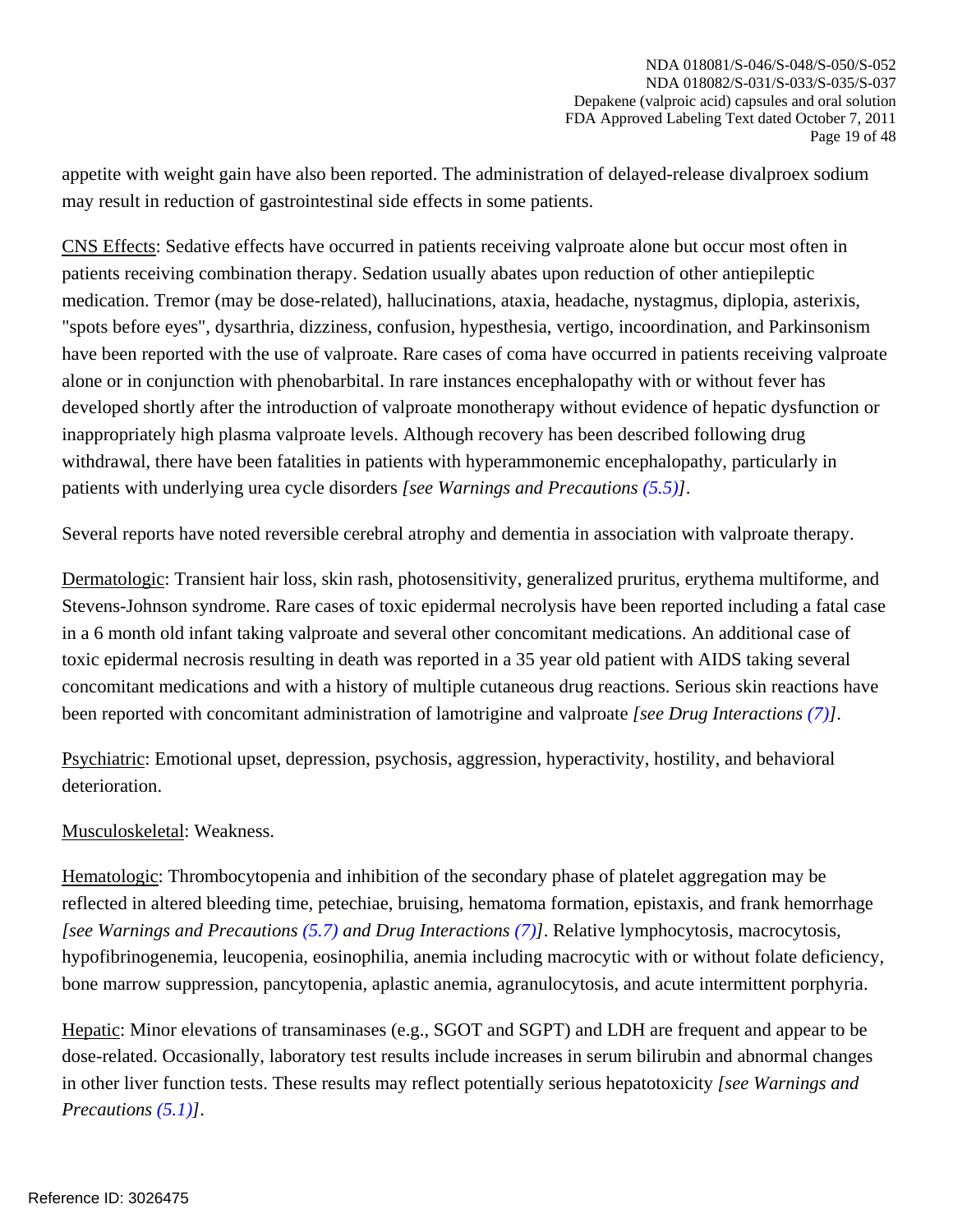Endocrine: Irregular menses, secondary amenorrhea, breast enlargement, galactorrhea, and parotid gland swelling. Abnormal thyroid function tests *[see Warnings and Precautions (5.15)]*.

There have been rare spontaneous reports of polycystic ovary disease. A cause and effect relationship has not been established.

Pancreatic: Acute pancreatitis, including fatalities *[see Warnings and Precautions (5.4)]*.

Metabolic: Hyperammonemia *[see Warnings and Precautions (5.8)]*, hyponatremia, and inappropriate ADH secretion.

There have been rare reports of Fanconi's syndrome occurring chiefly in children.

Decreased carnitine concentrations have been reported although the clinical relevance is undetermined.

Hyperglycinemia has occurred and was associated with a fatal outcome in a patient with preexistent nonketotic hyperglycinemia.

Genitourinary: Enuresis and urinary tract infection.

Special Senses: Hearing loss, either reversible or irreversible, has been reported; however, a cause and effect relationship has not been established. Ear pain has also been reported.

Other: Allergic reaction, anaphylaxis, edema of the extremities, lupus erythematosus, bone pain, cough increased, pneumonia, otitis media, bradycardia, cutaneous vasculitis, fever, and hypothermia.

There have been reports of developmental delay, autism and/or autism spectrum disorder in the offspring of women exposed to valproate during pregnancy.

# **7 DRUG INTERACTIONS**

# **7.1 Effects of Co-Administered Drugs on Valproate Clearance**

Drugs that affect the level of expression of hepatic enzymes, particularly those that elevate levels of glucuronosyltransferases, may increase the clearance of valproate. For example, phenytoin, carbamazepine, and phenobarbital (or primidone) can double the clearance of valproate. Thus, patients on monotherapy will generally have longer half-lives and higher concentrations than patients receiving polytherapy with antiepilepsy drugs.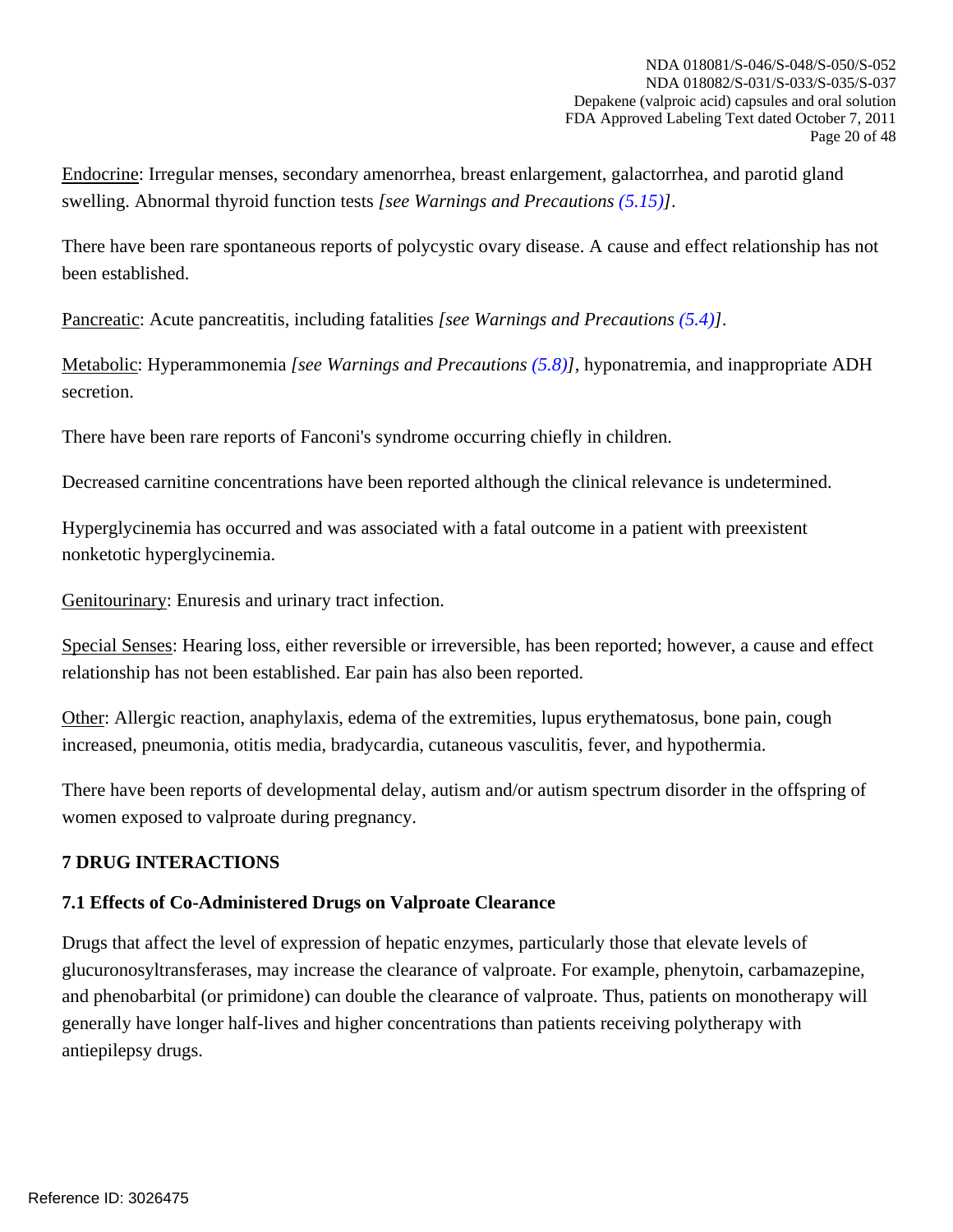In contrast, drugs that are inhibitors of cytochrome P450 isozymes, e.g., antidepressants, may be expected to have little effect on valproate clearance because cytochrome P450 microsomal mediated oxidation is a relatively minor secondary metabolic pathway compared to glucuronidation and beta-oxidation.

Because of these changes in valproate clearance, monitoring of valproate and concomitant drug concentrations should be increased whenever enzyme inducing drugs are introduced or withdrawn.

The following list provides information about the potential for an influence of several commonly prescribed medications on valproate pharmacokinetics. The list is not exhaustive nor could it be, since new interactions are continuously being reported.

### Drugs for which a potentially important interaction has been observed

### *Aspirin*

A study involving the co-administration of aspirin at antipyretic doses (11 to 16 mg/kg) with valproate to pediatric patients  $(n = 6)$  revealed a decrease in protein binding and an inhibition of metabolism of valproate. Valproate free fraction was increased 4-fold in the presence of aspirin compared to valproate alone. The βoxidation pathway consisting of 2-E-valproic acid, 3-OH-valproic acid, and 3-keto valproic acid was decreased from 25% of total metabolites excreted on valproate alone to 8.3% in the presence of aspirin. Caution should be observed if valproate and aspirin are to be co-administered.

## *Carbapenem Antibiotics*

A clinically significant reduction in serum valproic acid concentration has been reported in patients receiving carbapenem antibiotics (for example, ertapenem, imipenem, meropenem; this is not a complete list) and may result in loss of seizure control. The mechanism of this interaction is not well understood. Serum valproic acid concentrations should be monitored frequently after initiating carbapenem therapy. Alternative antibacterial or anticonvulsant therapy should be considered if serum valproic acid concentrations drop significantly or seizure control deteriorates *[see Warnings and Precautions (5.12)]*.

## *Felbamate*

A study involving the co-administration of 1200 mg/day of felbamate with valproate to patients with epilepsy  $(n = 10)$  revealed an increase in mean valproate peak concentration by 35% (from 86 to 115 mcg/mL) compared to valproate alone. Increasing the felbamate dose to 2400 mg/day increased the mean valproate peak concentration to 133 mcg/mL (another 16% increase). A decrease in valproate dosage may be necessary when felbamate therapy is initiated.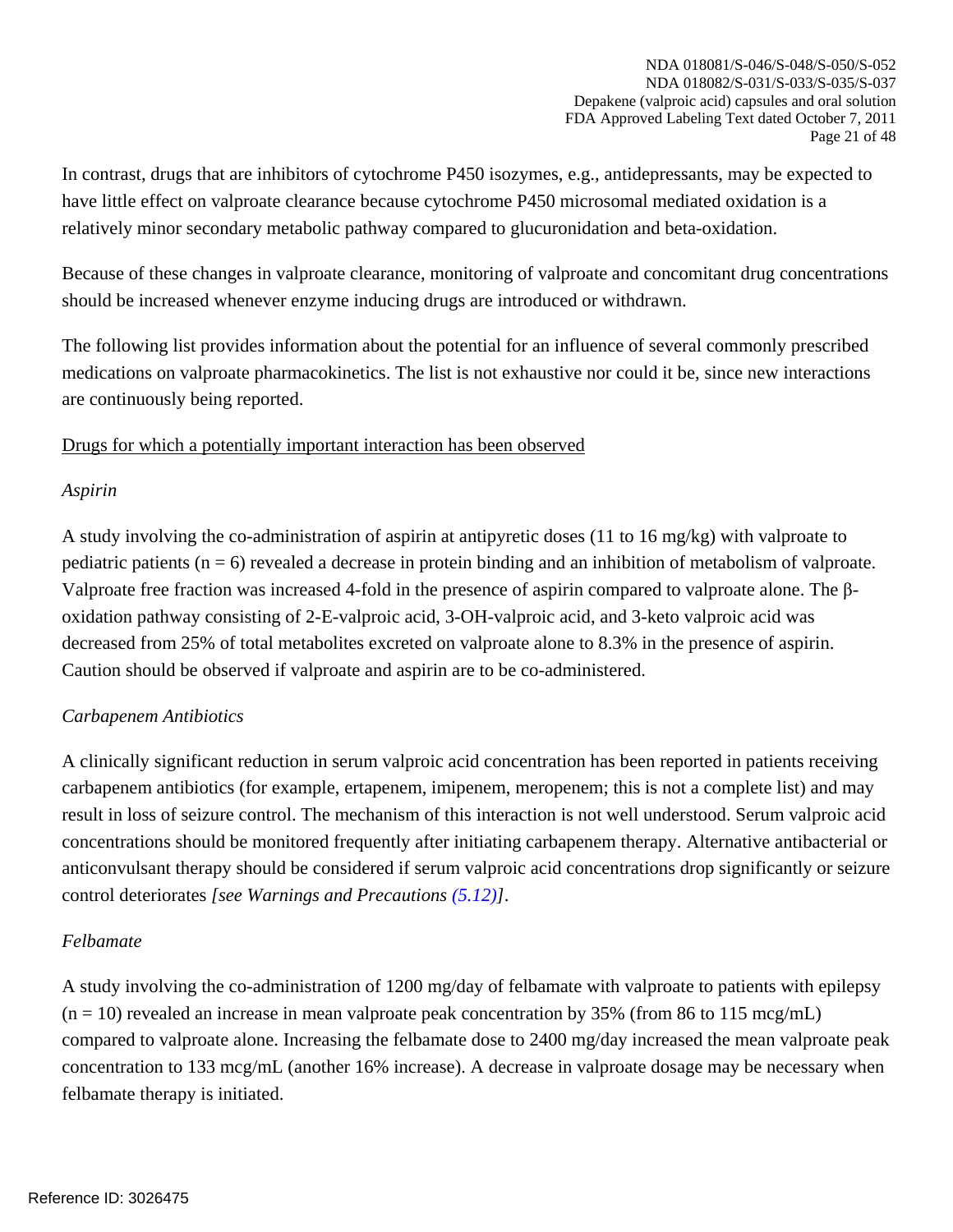## *Rifampin*

A study involving the administration of a single dose of valproate (7 mg/kg) 36 hours after 5 nights of daily dosing with rifampin (600 mg) revealed a 40% increase in the oral clearance of valproate. Valproate dosage adjustment may be necessary when it is co-administered with rifampin.

## Drugs for which either no interaction or a likely clinically unimportant interaction has been observed

## *Antacids*

A study involving the co-administration of valproate 500 mg with commonly administered antacids (Maalox, Trisogel, and Titralac - 160 mEq doses) did not reveal any effect on the extent of absorption of valproate.

## *Chlorpromazine*

A study involving the administration of 100 to 300 mg/day of chlorpromazine to schizophrenic patients already receiving valproate (200 mg BID) revealed a 15% increase in trough plasma levels of valproate.

## *Haloperidol*

A study involving the administration of 6 to 10 mg/day of haloperidol to schizophrenic patients already receiving valproate (200 mg BID) revealed no significant changes in valproate trough plasma levels.

## *Cimetidine and Ranitidine*

Cimetidine and ranitidine do not affect the clearance of valproate.

## **7.2 Effects of Valproate on Other Drugs**

Valproate has been found to be a weak inhibitor of some P450 isozymes, epoxide hydrase, and glucuronyltransferases.

The following list provides information about the potential for an influence of valproate co-administration on the pharmacokinetics or pharmacodynamics of several commonly prescribed medications. The list is not exhaustive, since new interactions are continuously being reported.

## Drugs for which a potentially important valproate interaction has been observed

*Amitriptyline/Nortriptyline*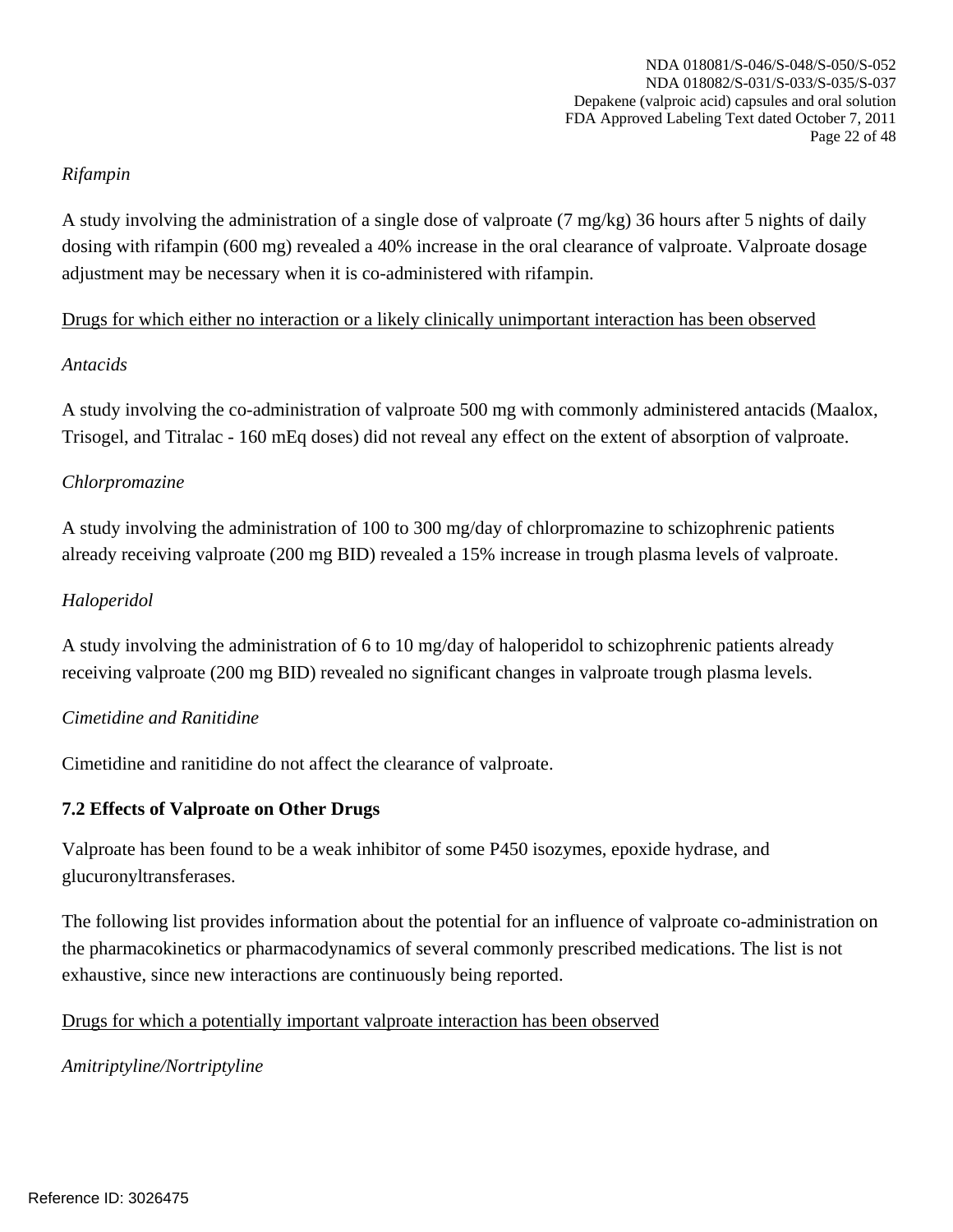Administration of a single oral 50 mg dose of amitriptyline to 15 normal volunteers (10 males and 5 females) who received valproate (500 mg BID) resulted in a 21% decrease in plasma clearance of amitriptyline and a 34% decrease in the net clearance of nortriptyline. Rare postmarketing reports of concurrent use of valproate and amitriptyline resulting in an increased amitriptyline level have been received. Concurrent use of valproate and amitriptyline has rarely been associated with toxicity. Monitoring of amitriptyline levels should be considered for patients taking valproate concomitantly with amitriptyline. Consideration should be given to lowering the dose of amitriptyline/nortriptyline in the presence of valproate.

# *Carbamazepine/carbamazepine-10,11-Epoxide*

Serum levels of carbamazepine (CBZ) decreased 17% while that of carbamazepine-10,11-epoxide (CBZ-E) increased by 45% upon co-administration of valproate and CBZ to epileptic patients.

## *Clonazepam*

The concomitant use of valproate and clonazepam may induce absence status in patients with a history of absence type seizures.

## *Diazepam*

Valproate displaces diazepam from its plasma albumin binding sites and inhibits its metabolism. Coadministration of valproate (1500 mg daily) increased the free fraction of diazepam (10 mg) by 90% in healthy volunteers ( $n = 6$ ). Plasma clearance and volume of distribution for free diazepam were reduced by 25% and 20%, respectively, in the presence of valproate. The elimination half-life of diazepam remained unchanged upon addition of valproate.

# *Ethosuximide*

Valproate inhibits the metabolism of ethosuximide. Administration of a single ethosuximide dose of 500 mg with valproate (800 to 1600 mg/day) to healthy volunteers ( $n = 6$ ) was accompanied by a 25% increase in elimination half-life of ethosuximide and a 15% decrease in its total clearance as compared to ethosuximide alone. Patients receiving valproate and ethosuximide, especially along with other anticonvulsants, should be monitored for alterations in serum concentrations of both drugs.

## *Lamotrigine*

In a steady-state study involving 10 healthy volunteers, the elimination half-life of lamotrigine increased from 26 to 70 hours with valproate co-administration (a 165% increase). The dose of lamotrigine should be reduced when co-administered with valproate. Serious skin reactions (such as Stevens-Johnson Syndrome and toxic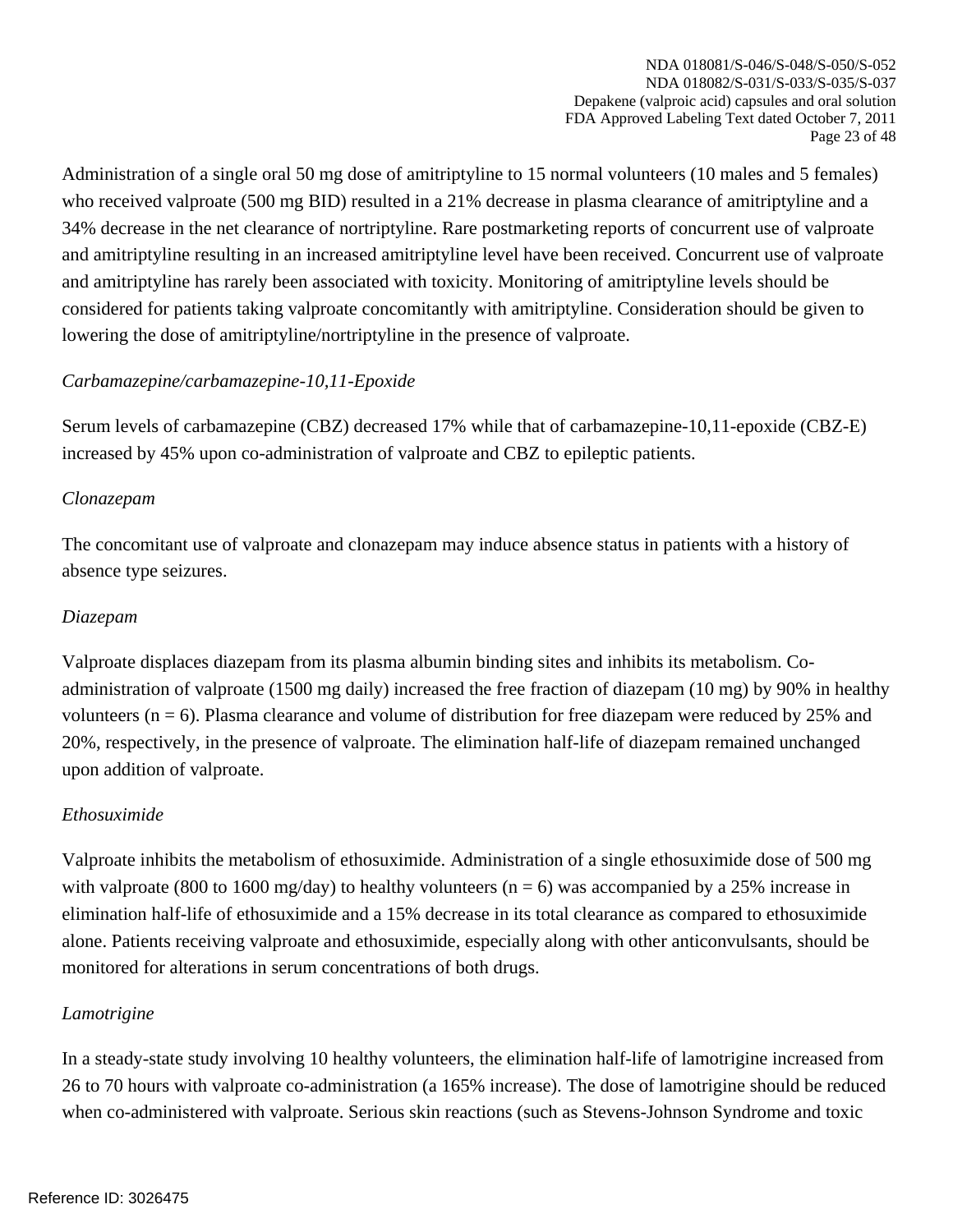epidermal necrolysis) have been reported with concomitant lamotrigine and valproate administration. See lamotrigine package insert for details on lamotrigine dosing with concomitant valproate administration.

## *Phenobarbital*

Valproate was found to inhibit the metabolism of phenobarbital. Co-administration of valproate (250 mg BID for 14 days) with phenobarbital to normal subjects ( $n = 6$ ) resulted in a 50% increase in half-life and a 30% decrease in plasma clearance of phenobarbital (60 mg single-dose). The fraction of phenobarbital dose excreted unchanged increased by 50% in presence of valproate.

There is evidence for severe CNS depression, with or without significant elevations of barbiturate or valproate serum concentrations. All patients receiving concomitant barbiturate therapy should be closely monitored for neurological toxicity. Serum barbiturate concentrations should be obtained, if possible, and the barbiturate dosage decreased, if appropriate.

Primidone, which is metabolized to a barbiturate, may be involved in a similar interaction with valproate.

## *Phenytoin*

Valproate displaces phenytoin from its plasma albumin binding sites and inhibits its hepatic metabolism. Coadministration of valproate (400 mg TID) with phenytoin (250 mg) in normal volunteers ( $n = 7$ ) was associated with a 60% increase in the free fraction of phenytoin. Total plasma clearance and apparent volume of distribution of phenytoin increased 30% in the presence of valproate. Both the clearance and apparent volume of distribution of free phenytoin were reduced by 25%.

In patients with epilepsy, there have been reports of breakthrough seizures occurring with the combination of valproate and phenytoin. The dosage of phenytoin should be adjusted as required by the clinical situation.

## *Tolbutamide*

From *in vitro* experiments, the unbound fraction of tolbutamide was increased from 20% to 50% when added to plasma samples taken from patients treated with valproate. The clinical relevance of this displacement is unknown.

# *Warfarin*

In an *in vitro* study, valproate increased the unbound fraction of warfarin by up to 32.6%. The therapeutic relevance of this is unknown; however, coagulation tests should be monitored if valproate therapy is instituted in patients taking anticoagulants.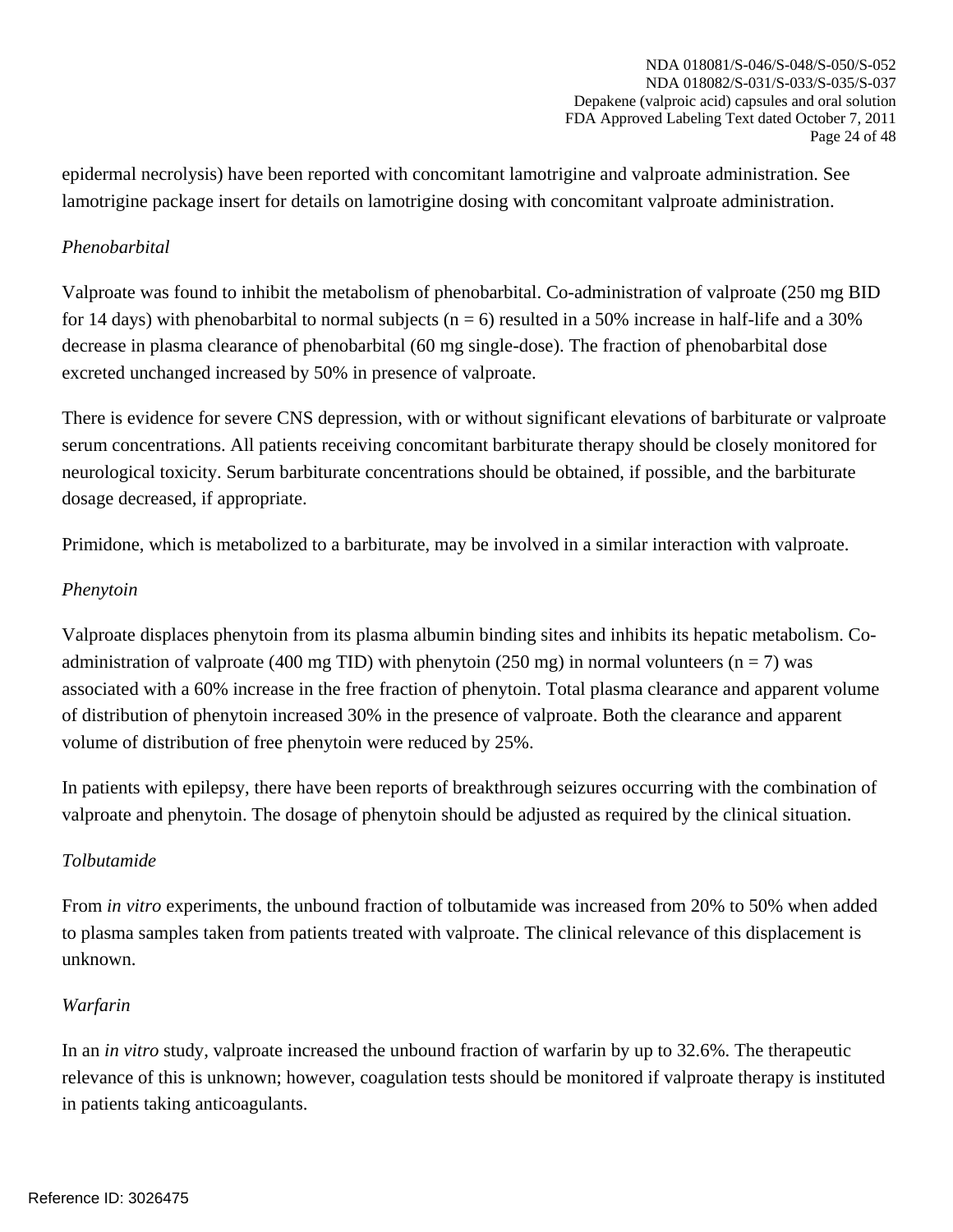## *Zidovudine*

In six patients who were seropositive for HIV, the clearance of zidovudine (100 mg q8h) was decreased by 38% after administration of valproate (250 or 500 mg q8h); the half-life of zidovudine was unaffected.

Drugs for which either no interaction or a likely clinically unimportant interaction has been observed

## *Acetaminophen*

Valproate had no effect on any of the pharmacokinetic parameters of acetaminophen when it was concurrently administered to three epileptic patients.

### *Clozapine*

In psychotic patients  $(n = 11)$ , no interaction was observed when valproate was co-administered with clozapine.

### *Lithium*

 $(n = 16)$  had no effect on the steady-state kinetics of lithium. Co-administration of valproate (500 mg BID) and lithium carbonate (300 mg TID) to normal male volunteers

## *Lorazepam*

Concomitant administration of valproate (500 mg BID) and lorazepam (1 mg BID) in normal male volunteers  $(n = 9)$  was accompanied by a 17% decrease in the plasma clearance of lorazepam.

## *Oral Contraceptive Steroids*

Administration of a single-dose of ethinyloestradiol (50 mcg)/levonorgestrel (250 mcg) to 6 women on valproate (200 mg BID) therapy for 2 months did not reveal any pharmacokinetic interaction.

#### **7.3 Topiramate**

Concomitant administration of valproate and topiramate has been associated with hyperammonemia with and without encephalopathy *[see Contraindications (4) and Warnings and Precautions (5.5, 5.8, 5.9)]*. Concomitant administration of topiramate with valproate has also been associated with hypothermia in patients who have tolerated either drug alone. It may be prudent to examine blood ammonia levels in patients in whom the onset of hypothermia has been reported *[see Warnings and Precautions (5.8, 5.10)]*.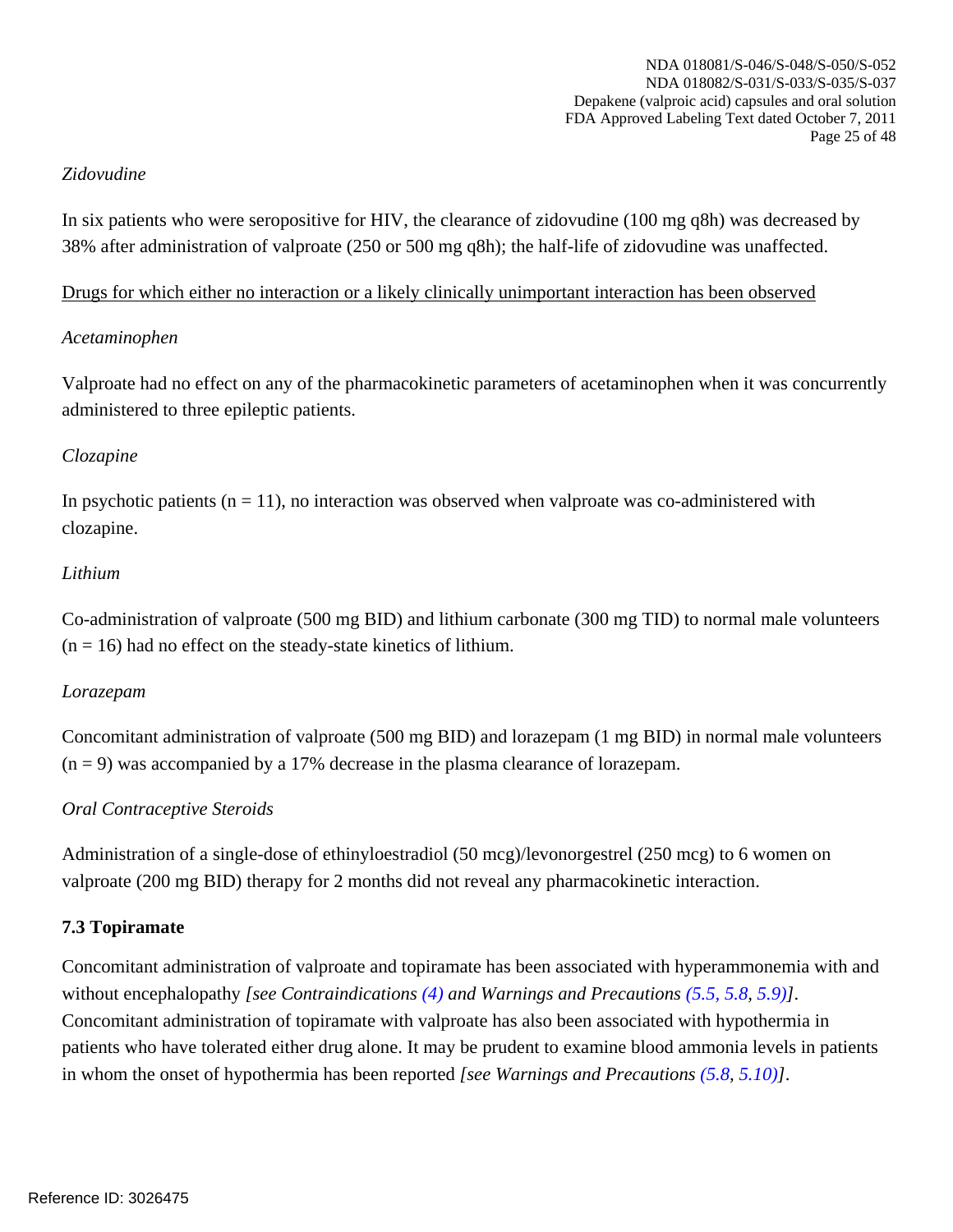## **8 USE IN SPECIFIC POPULATIONS**

#### **8.1 Pregnancy**

Pregnancy Category D *[see Warnings and Precautions (5.3)]*.

### Pregnancy Registry

To collect information on the effects of in utero exposure to Depakene, physicians should encourage pregnant patients taking Depakene to enroll in the NAAED Pregnancy Registry. This can be done by calling toll free 1 888-233-2334, and must be done by the patients themselves. Information on the registry can also be found at the website, http://www.aedpregnancyregistry.org/.

### Fetal Risk Summary

All pregnancies have a background risk of birth defects (about 3%), pregnancy loss (about 15%), or other adverse outcomes regardless of drug exposure. Maternal valproate use during pregnancy for any indication increases the risk of congenital malformations, particularly neural tube defects, but also malformations involving other body systems (e.g., craniofacial defects, cardiovascular malformations). The risk of major structural abnormalities is greatest during the first trimester; however, other serious developmental effects can occur with valproate use throughout pregnancy. The rate of congenital malformations among babies born to epileptic mothers who used valproate during pregnancy has been shown to be about four times higher than the rate among babies born to epileptic mothers who used other anti-seizure monotherapies.

Several published epidemiological studies have indicated that children exposed to valproate in utero have lower cognitive test scores than children exposed to either another antiepileptic drug in utero or to no antiepileptic drugs in utero. *[see Warnings and Precautions (5.3)]*.

In animal studies, offspring had structural malformations similar to those seen in humans and demonstrated behavioral deficits.

#### Clinical Considerations

• Neural tube defects are the congenital malformation most strongly associated with maternal valproate use. The risk of spina bifida following in utero valproate exposure is generally estimated as 1-2%, compared to an estimated general population risk for spina bifida of about 0.06 to 0.07% (6 to 7 in 10,000 births).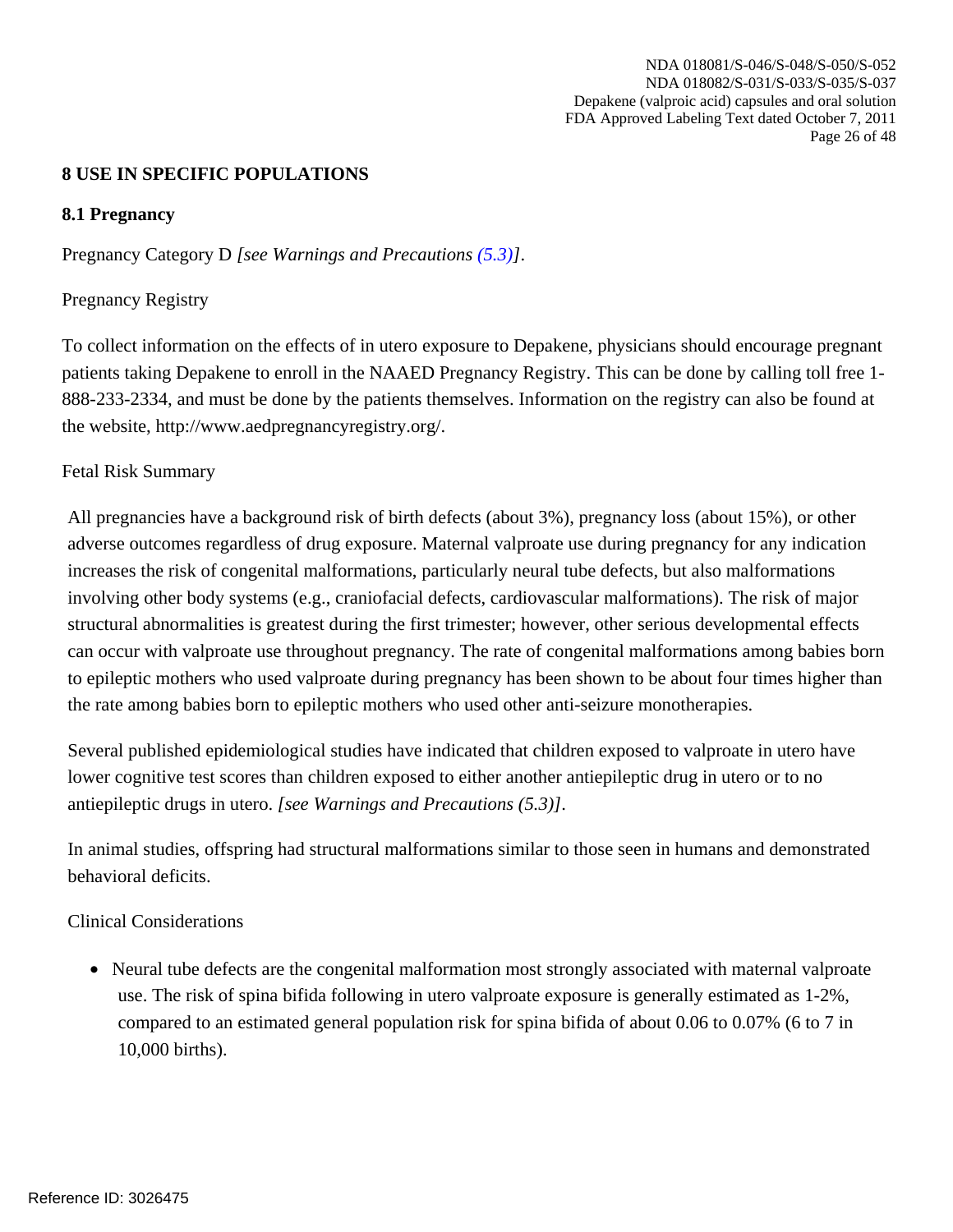- To prevent major seizures, women with epilepsy should not discontinue Depakene abruptly, as this can precipitate status epilepticus with resulting maternal and fetal hypoxia and threat to life. Even minor seizures may pose some hazard to the developing embryo or fetus. However, discontinuation of the drug may be considered prior to and during pregnancy in individual cases if the seizure disorder severity and frequency do not pose a serious threat to the patient.
- Available prenatal diagnostic testing to detect neural tube and other defects should be offered to pregnant women using valproate.
- Evidence suggests that folic acid supplementation prior to conception and during the first trimester of pregnancy decreases the risk for congenital neural tube defects in the general population. It is not known whether the risk of neural tube defects in the offspring of women receiving valproate is reduced by folic acid supplementation. Dietary folic acid supplementation both prior to conception and during pregnancy should be routinely recommended for patients using valproate.
- Patients taking valproate may develop clotting abnormalities *[see Warnings and Precautions (5.7)]*. A patient who had low fibrinogen when taking multiple anticonvulsants including valproate gave birth to an infant with afibrinogenemia who subsequently died of hemorrhage. If valproate is used in pregnancy, the clotting parameters should be monitored carefully.
- • Patients taking valproate may develop hepatic failure *[see Boxed Warning and Warnings and Precautions (5.1)]*. Fatal cases of hepatic failure in infants exposed to valproate in utero have also been reported following maternal use of valproate during pregnancy.

Data

## Human

There is an extensive body of evidence demonstrating that exposure to valproate in utero increases the risk of neural tube defects and other structural abnormalities. Based on published data from the CDC's National Birth Defects Prevention Network, the risk of spina bifida in the general population is about 0.06 to 0.07%. The risk of spina bifida following in utero valproate exposure has been estimated to be approximately 1 to 2%.

In one study using NAAED Pregnancy Registry data, 16 cases of major malformations following prenatal valproate exposure were reported among offspring of 149 enrolled women who used valproate during pregnancy. Three of the 16 cases were neural tube defects; the remaining cases included craniofacial defects, cardiovascular malformations and malformations of varying severity involving other body systems.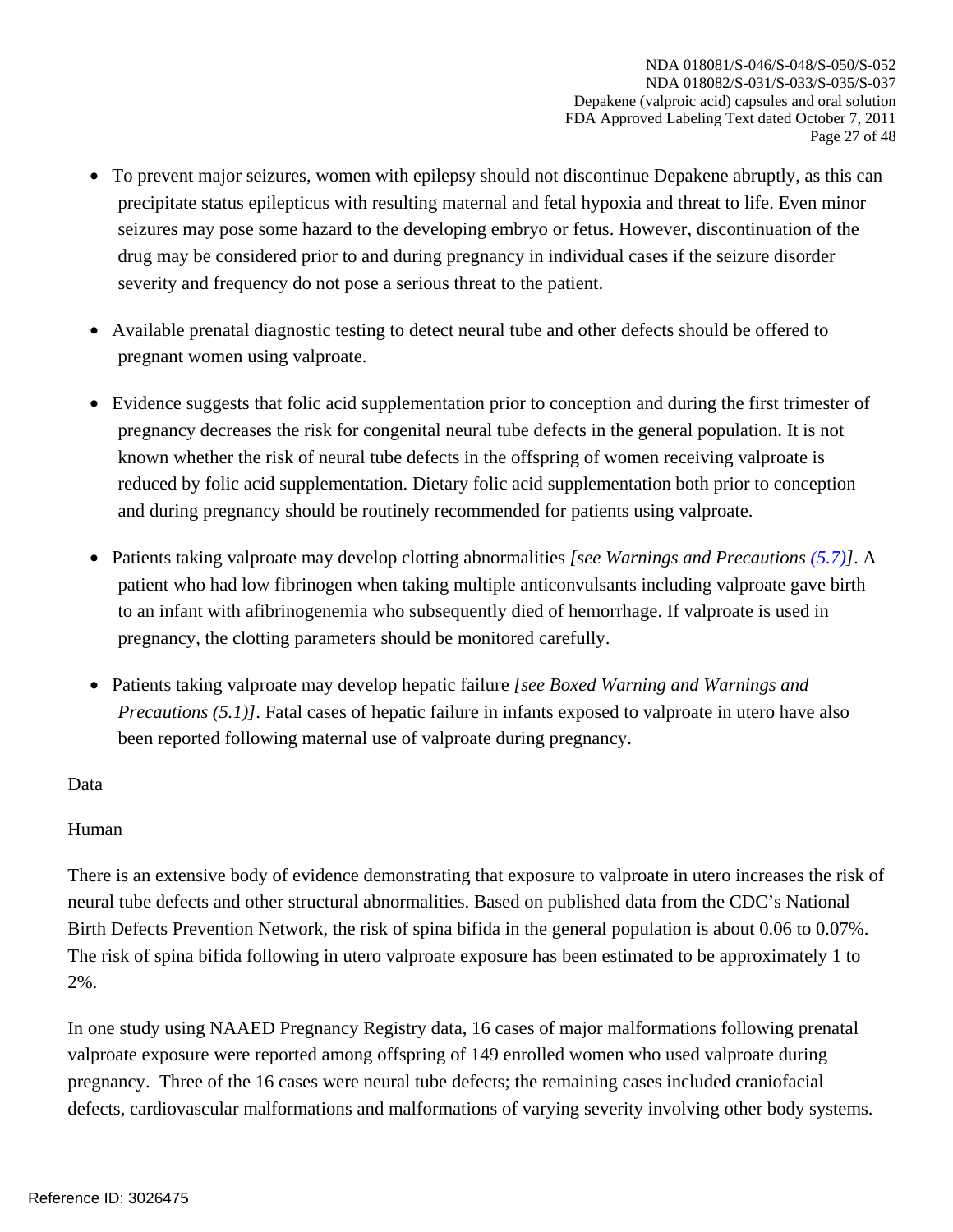The NAAED Pregnancy Registry has reported a major malformation rate of 10.7% (95% C.I. 6.3% – 16.9%) in the offspring of women exposed to an average of 1,000 mg/day of valproate monotherapy during pregnancy (dose range 500 – 2000 mg/day). The major malformation rate among the internal comparison group of 1,048 epileptic women who received any other antiepileptic drug monotherapy during pregnancy was 2.9% (95% CI 2.0% to 4.1%). These data show a four-fold increased risk for any major malformation (Odds Ratio 4.0; 95% CI 2.1 to 7.4) following valproate exposure in utero compared to the risk following exposure in utero to any other antiepileptic drug monotherapy.

Several published epidemiological studies have indicated that children exposed to valproate in utero have lower cognitive test scores than children exposed to either another antiepileptic drug in utero or to no antiepileptic drugs in utero. The largest of these studies is a prospective cohort study conducted in the United States and United Kingdom that found that children with prenatal exposure to valproate had lower Differential Ability Scale (D.A.S.) scores at age 3 (92 [95% C.I. 88-97]) than children with prenatal exposure to the other anti-epileptic drug monotherapy treatments evaluated: lamotrigine (101 [95% C.I. 98 104]), carbamazepine (98 [95% C.I. 95-102]) and phenytoin (99 [95% C.I. 94-104]). The D.A.S., which has a mean score of 100 (SD = 15), is a battery of cognitive tests designed for children ages 2.5 to 17 years. The D.A.S. is a measure of neurobehavioral development performed when children are too young to undergo IQ testing and generally correlates with IQ scores later in childhood.

Although all of the available studies have methodological limitations, the weight of the evidence supports a causal association between valproate exposure in utero and subsequent adverse effects on cognitive development.

There are published case reports of fatal hepatic failure in offspring of women who used valproate during pregnancy.

## Animal

In developmental toxicity studies conducted in mice, rats, rabbits, and monkeys, increased rates of fetal structural abnormalities, intrauterine growth retardation, and embryo-fetal death occurred following treatment of pregnant animals with valproate during organogenesis at clinically relevant doses (calculated on a body surface area basis). Valproate induced malformations of multiple organ systems, including skeletal, cardiac, and urogenital defects. In mice, in addition to other malformations, fetal neural tube defects have been reported following valproate administration during critical periods of organogenesis, and the teratogenic response correlated with peak maternal drug levels. Behavioral abnormalities (including cognitive, locomotor, and social interaction deficits) and brain histopathological changes have also been reported in mice and rat offspring exposed prenatally to clinically relevant doses of valproate.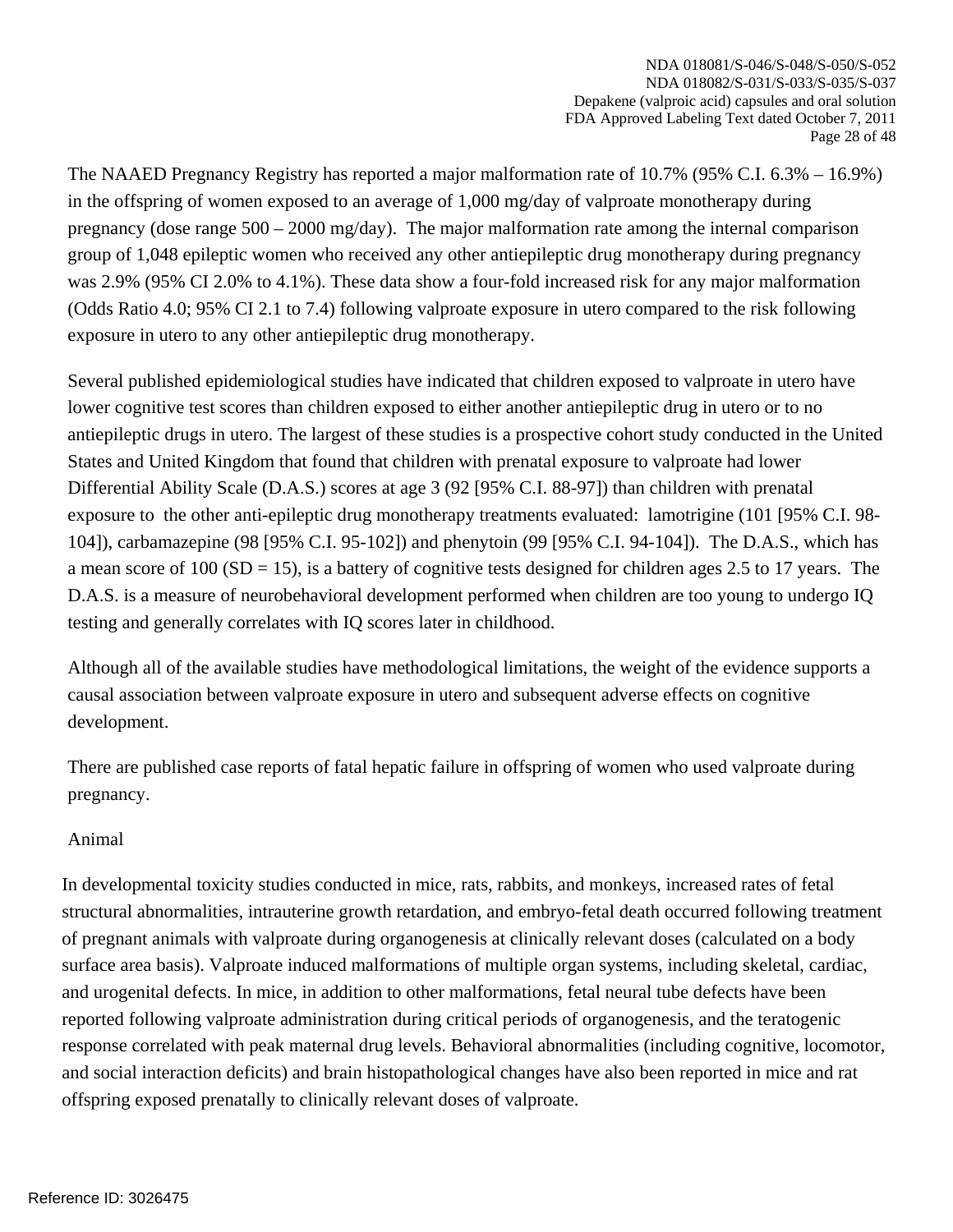Page 29 of 48 NDA 018081/S-046/S-048/S-050/S-052 NDA 018082/S-031/S-033/S-035/S-037 Depakene (valproic acid) capsules and oral solution FDA Approved Labeling Text dated October 7, 2011

### **8.3 Nursing Mothers**

Valproate is excreted in human milk. Caution should be exercised when valproate is administered to a nursing woman.

## **8.4 Pediatric Use**

Experience has indicated that pediatric patients under the age of two years are at a considerably increased risk of developing fatal hepatotoxicity, especially those with the aforementioned conditions *[see Boxed Warning]*. When Depakene is used in this patient group, it should be used with extreme caution and as a sole agent. The benefits of therapy should be weighed against the risks. Above the age of 2 years, experience in epilepsy has indicated that the incidence of fatal hepatotoxicity decreases considerably in progressively older patient groups.

Younger children, especially those receiving enzyme-inducing drugs, will require larger maintenance doses to attain targeted total and unbound valproic acid concentrations. Pediatric patients (i.e., between 3 months and 10 years) have 50% higher clearances expressed on weight (i.e., mL/min/kg) than do adults. Over the age of 10 years, children have pharmacokinetic parameters that approximate those of adults.

The variability in free fraction limits the clinical usefulness of monitoring total serum valproic acid concentrations. Interpretation of valproic acid concentrations in children should include consideration of factors that affect hepatic metabolism and protein binding.

## Pediatric Clinical Trials

One twelve-month study was conducted to evaluate the safety of Depakote Sprinkle Capsules in the indication of partial seizures (169 patients aged 3 to 10 years). The safety and tolerability of Depakote in pediatric patients were shown to be comparable to those in adults *[see Adverse Reactions (6)]*.

## Nonclinical Developmental Toxicology

In studies of valproate in immature animals, toxic effects not observed in adult animals included retinal dysplasia in rats treated during the neonatal period (from postnatal day 4) and nephrotoxicity in rats treated during the neonatal and juvenile (from postnatal day 14) periods. The no-effect dose for these findings was less than the maximum recommended human dose on a mg/m<sup>2</sup> basis.

## **8.5 Geriatric Use**

No patients above the age of 65 years were enrolled in double-blind prospective clinical trials of mania associated with bipolar illness. In a case review study of 583 patients, 72 patients (12%) were greater than 65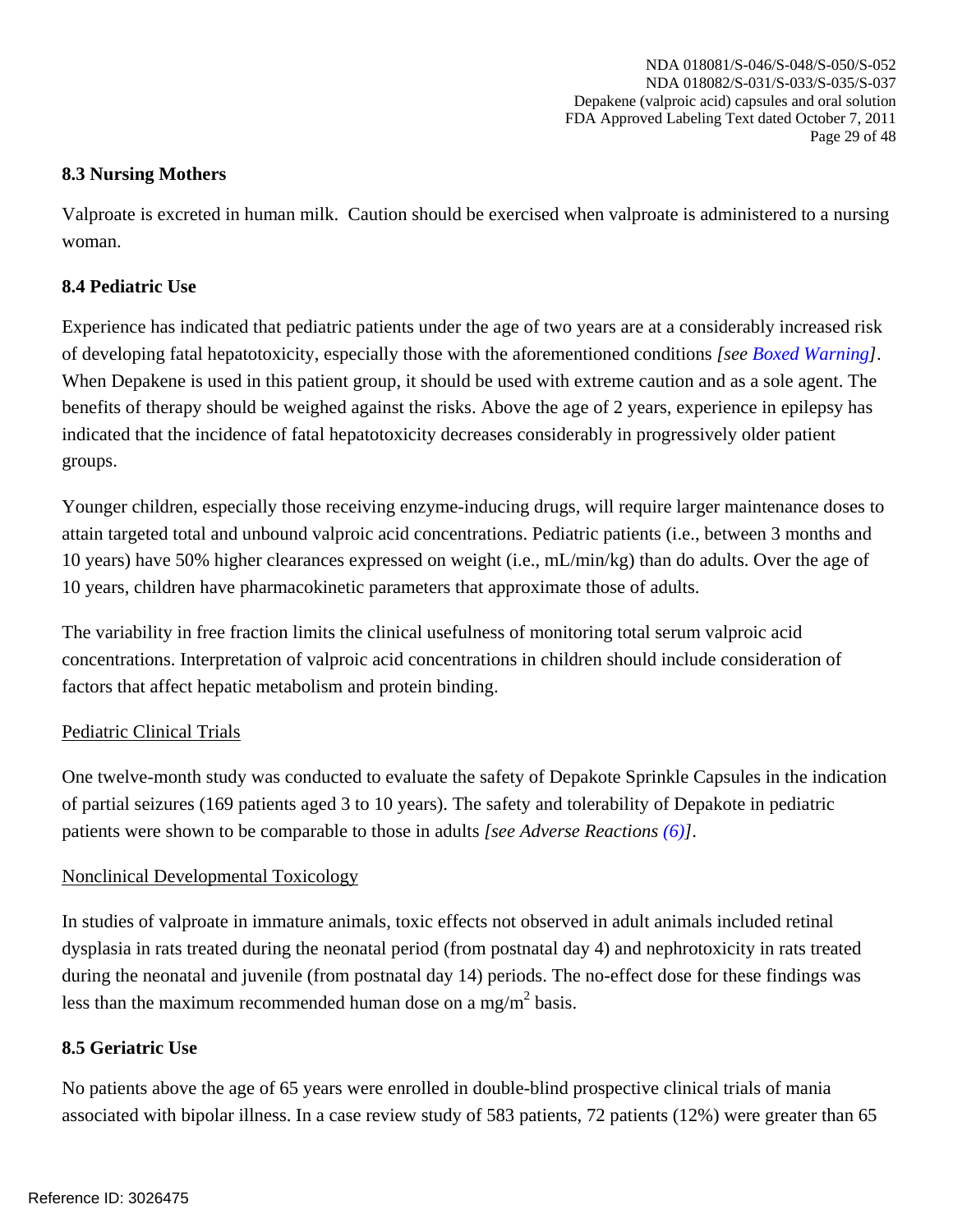years of age. A higher percentage of patients above 65 years of age reported accidental injury, infection, pain, somnolence, and tremor.

Discontinuation of valproate was occasionally associated with the latter two events. It is not clear whether these events indicate additional risk or whether they result from preexisting medical illness and concomitant medication use among these patients.

A study of elderly patients with dementia revealed drug related somnolence and discontinuation for somnolence *[see Warnings and Precautions (5.13)]*. The starting dose should be reduced in these patients, and dosage reductions or discontinuation should be considered in patients with excessive somnolence *[see Dosage and Administration (2.2)]*.

# **10 OVERDOSAGE**

Overdosage with valproate may result in somnolence, heart block, and deep coma. Fatalities have been reported; however, patients have recovered from valproate levels as high as 2120 mcg/mL.

In overdose situations, the fraction of drug not bound to protein is high and hemodialysis or tandem hemodialysis plus hemoperfusion may result in significant removal of drug. The benefit of gastric lavage or emesis will vary with the time since ingestion. General supportive measures should be applied with particular attention to the maintenance of adequate urinary output.

Naloxone has been reported to reverse the CNS depressant effects of valproate overdosage. Because naloxone could theoretically also reverse the antiepileptic effects of valproate, it should be used with caution in patients with epilepsy.

# **11 DESCRIPTION**

Depakene (valproic acid) is a carboxylic acid designated as 2-propylpentanoic acid. It is also known as dipropylacetic acid. Valproic acid has the following structure: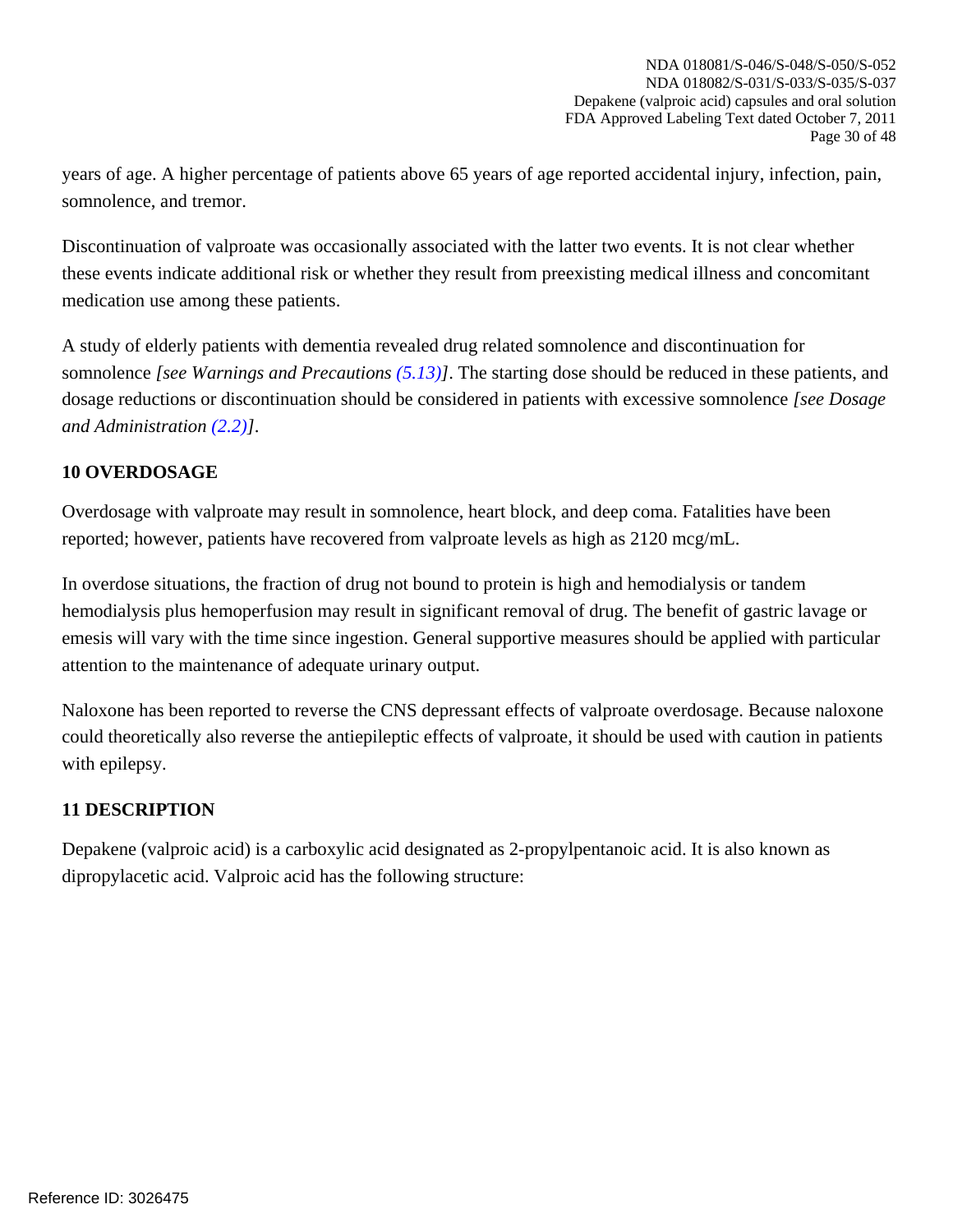Page 31 of 48 NDA 018081/S-046/S-048/S-050/S-052 NDA 018082/S-031/S-033/S-035/S-037 Depakene (valproic acid) capsules and oral solution FDA Approved Labeling Text dated October 7, 2011



Valproic acid (pKa 4.8) has a molecular weight of 144 and occurs as a colorless liquid with a characteristic odor. It is slightly soluble in water (1.3 mg/mL) and very soluble in organic solvents.

Depakene capsules and syrup are antiepileptics for oral administration. Each soft elastic capsule contains 250 mg valproic acid. The syrup contains the equivalent of 250 mg valproic acid per 5 mL as the sodium salt.

### Inactive Ingredients

250 mg capsules: corn oil, FD&C Yellow No. 6, gelatin, glycerin, iron oxide, methylparaben, propylparaben, and titanium dioxide.

Oral Solution: FD&C Red No. 40, glycerin, methylparaben, propylparaben, sorbitol, sucrose, water, and natural and artificial flavors.

# **12 CLINICAL PHARMACOLOGY**

#### **12.1 Mechanism of Action**

Valproic acid dissociates to the valproate ion in the gastrointestinal tract. The mechanisms by which valproate exerts its antiepileptic effects have not been established. It has been suggested that its activity in epilepsy is related to increased brain concentrations of gamma-aminobutyric acid (GABA).

## **12.2 Pharmacodynamics**

The relationship between plasma concentration and clinical response is not well documented. One contributing factor is the nonlinear, concentration dependent protein binding of valproate which affects the clearance of the drug. Thus, monitoring of total serum valproate cannot provide a reliable index of the bioactive valproate species.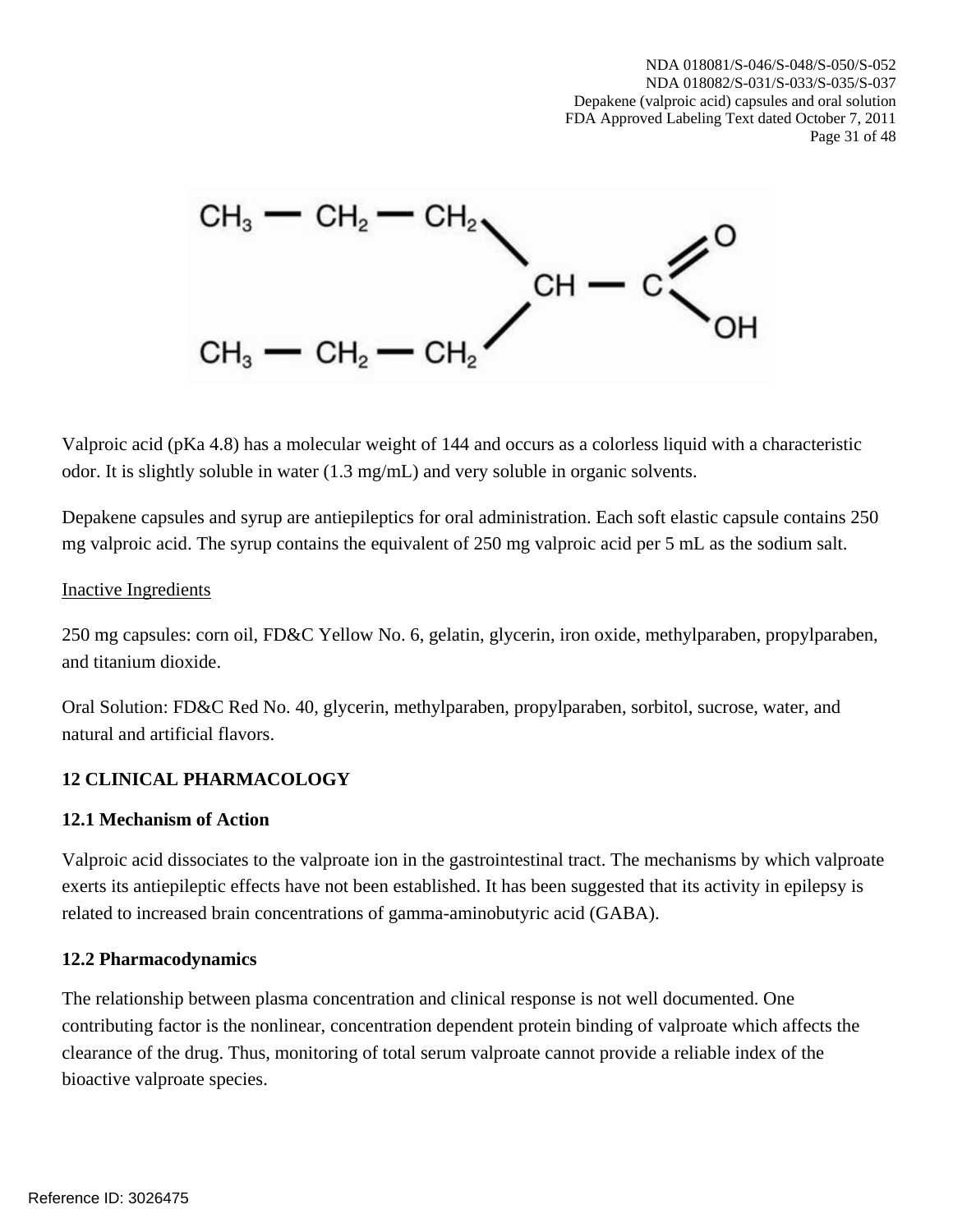For example, because the plasma protein binding of valproate is concentration dependent, the free fraction increases from approximately 10% at 40 mcg/mL to 18.5% at 130 mcg/mL. Higher than expected free fractions occur in the elderly, in hyperlipidemic patients, and in patients with hepatic and renal diseases.

# Epilepsy

The therapeutic range is commonly considered to be 50 to 100 mcg/mL of total valproate, although some patients may be controlled with lower or higher plasma concentrations.

## **12.3 Pharmacokinetics**

## Absorption/Bioavailability

Equivalent oral doses of Depakote (divalproex sodium) products and Depakene (valproic acid) capsules deliver equivalent quantities of valproate ion systemically. Although the rate of valproate ion absorption may vary with the formulation administered (liquid, solid, or sprinkle), conditions of use (e.g., fasting or postprandial) and the method of administration (e.g., whether the contents of the capsule are sprinkled on food or the capsule is taken intact), these differences should be of minor clinical importance under the steady state conditions achieved in chronic use in the treatment of epilepsy.

However, it is possible that differences among the various valproate products in  $T_{\text{max}}$  and  $C_{\text{max}}$  could be important upon initiation of treatment. For example, in single dose studies, the effect of feeding had a greater influence on the rate of absorption of the Depakote tablet (increase in  $T_{\text{max}}$  from 4 to 8 hours) than on the absorption of the Depakote sprinkle capsules (increase in  $T_{\text{max}}$  from 3.3 to 4.8 hours).

While the absorption rate from the G.I. tract and fluctuation in valproate plasma concentrations vary with dosing regimen and formulation, the efficacy of valproate as an anticonvulsant in chronic use is unlikely to be affected. Experience employing dosing regimens from once-a-day to four-times-a-day, as well as studies in primate epilepsy models involving constant rate infusion, indicate that total daily systemic bioavailability (extent of absorption) is the primary determinant of seizure control and that differences in the ratios of plasma peak to trough concentrations between valproate formulations are inconsequential from a practical clinical standpoint.

Co-administration of oral valproate products with food and substitution among the various Depakote and Depakene formulations should cause no clinical problems in the management of patients with epilepsy *[see Dosage and Administration (2.1)]*. Nonetheless, any changes in dosage administration, or the addition or discontinuance of concomitant drugs should ordinarily be accompanied by close monitoring of clinical status and valproate plasma concentrations.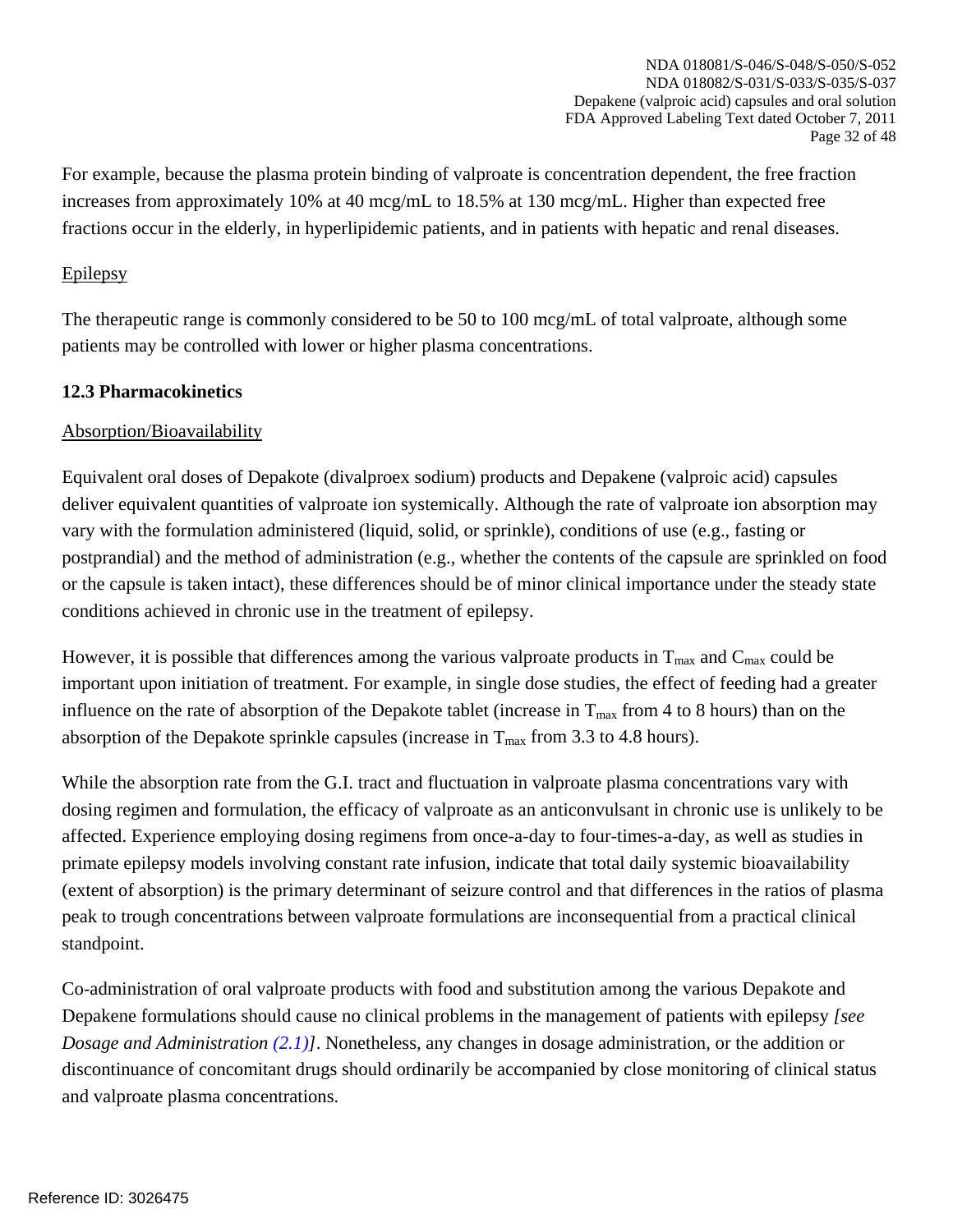#### Distribution

### *Protein Binding*

The plasma protein binding of valproate is concentration dependent and the free fraction increases from approximately 10% at 40 mcg/mL to 18.5% at 130 mcg/mL. Protein binding of valproate is reduced in the elderly, in patients with chronic hepatic diseases, in patients with renal impairment, and in the presence of other drugs (e.g., aspirin). Conversely, valproate may displace certain protein-bound drugs (e.g., phenytoin, carbamazepine, warfarin, and tolbutamide). *(See Drug Interactions (7.2)* for more detailed information on the pharmacokinetic interactions of valproate with other drugs.)

### *CNS Distribution*

Valproate concentrations in cerebrospinal fluid (CSF) approximate unbound concentrations in plasma (about 10% of total concentration).

### Metabolism

Valproate is metabolized almost entirely by the liver. In adult patients on monotherapy, 30-50% of an administered dose appears in urine as a glucuronide conjugate. Mitochondrial β-oxidation is the other major metabolic pathway, typically accounting for over 40% of the dose. Usually, less than 15-20% of the dose is eliminated by other oxidative mechanisms. Less than 3% of an administered dose is excreted unchanged in urine.

The relationship between dose and total valproate concentration is nonlinear; concentration does not increase proportionally with the dose, but rather, increases to a lesser extent due to saturable plasma protein binding. The kinetics of unbound drug are linear.

#### Elimination

Mean plasma clearance and volume of distribution for total valproate are 0.56 L/hr/1.73 m<sup>2</sup> and 11 L/1.73 m<sup>2</sup>, respectively. Mean plasma clearance and volume of distribution for free valproate are 4.6 L/hr/1.73 m<sup>2</sup> and 92  $L/1.73$  m<sup>2</sup>. Mean terminal half-life for valproate monotherapy ranged from 9 to 16 hours following oral dosing regimens of 250 to 1000 mg.

The estimates cited apply primarily to patients who are not taking drugs that affect hepatic metabolizing enzyme systems. For example, patients taking enzyme-inducing antiepileptic drugs (carbamazepine, phenytoin, and phenobarbital) will clear valproate more rapidly. Because of these changes in valproate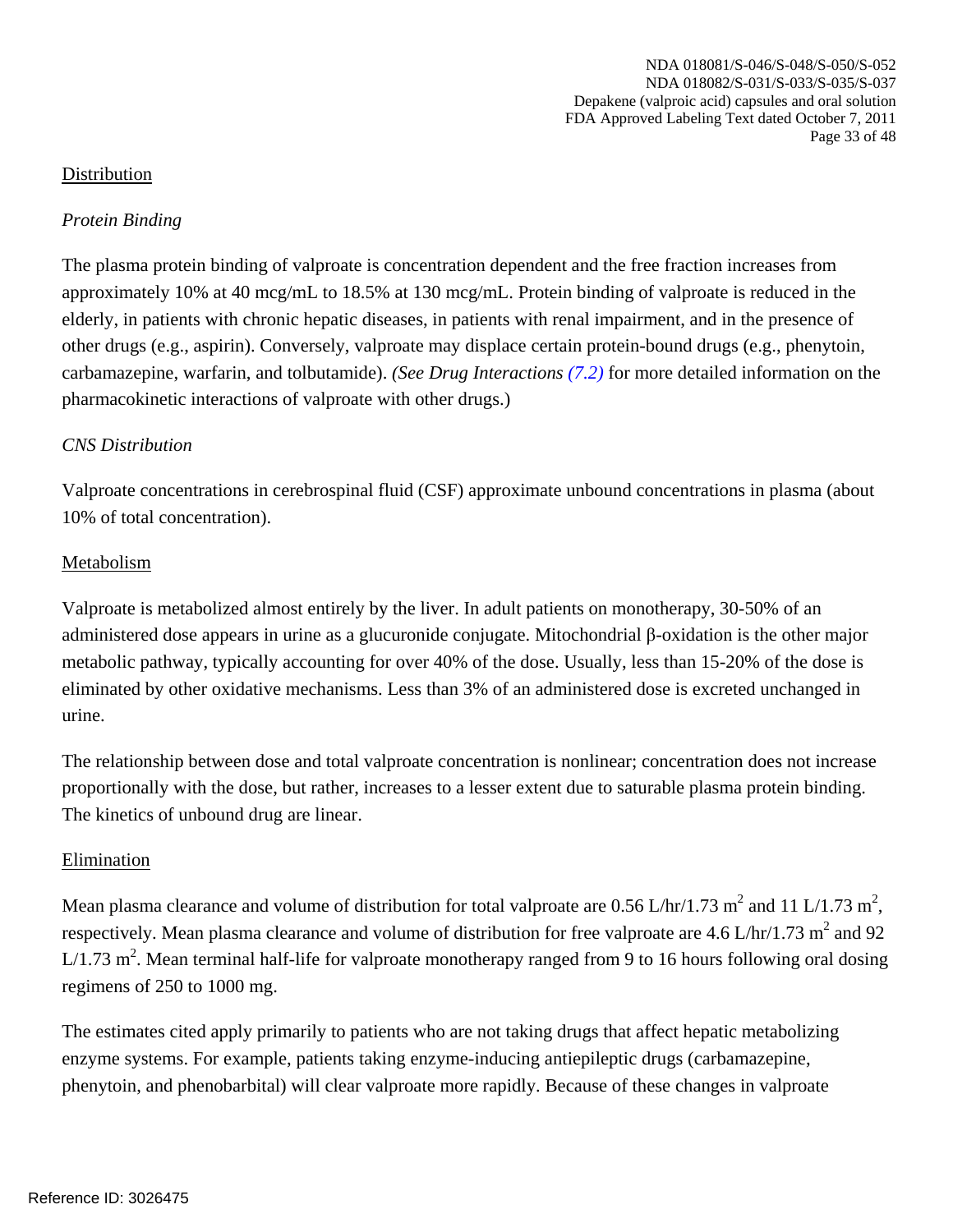clearance, monitoring of antiepileptic concentrations should be intensified whenever concomitant antiepileptics are introduced or withdrawn.

## Special Populations

*Effect of Age* 

## **Neonates**

Children within the first two months of life have a markedly decreased ability to eliminate valproate compared to older children and adults. This is a result of reduced clearance (perhaps due to delay in development of glucuronosyltransferase and other enzyme systems involved in valproate elimination) as well as increased volume of distribution (in part due to decreased plasma protein binding). For example, in one study, the halflife in children under 10 days ranged from 10 to 67 hours compared to a range of 7 to 13 hours in children greater than 2 months.

## Children

Pediatric patients (i.e., between 3 months and 10 years) have 50% higher clearances expressed on weight (i.e., mL/min/kg) than do adults. Over the age of 10 years, children have pharmacokinetic parameters that approximate those of adults.

# Elderly

The capacity of elderly patients (age range: 68 to 89 years) to eliminate valproate has been shown to be reduced compared to younger adults (age range: 22 to 26). Intrinsic clearance is reduced by 39%; the free fraction is increased by 44%. Accordingly, the initial dosage should be reduced in the elderly *[see Dosage and Administration (2.2)]*.

# *Effect of Sex*

There are no differences in the body surface area adjusted unbound clearance between males and females (4.8  $\pm$  0.17 and 4.7  $\pm$  0.07 L/hr per 1.73 m<sup>2</sup>, respectively).

# *Effect of Race*

The effects of race on the kinetics of valproate have not been studied.

# *Effect of Disease*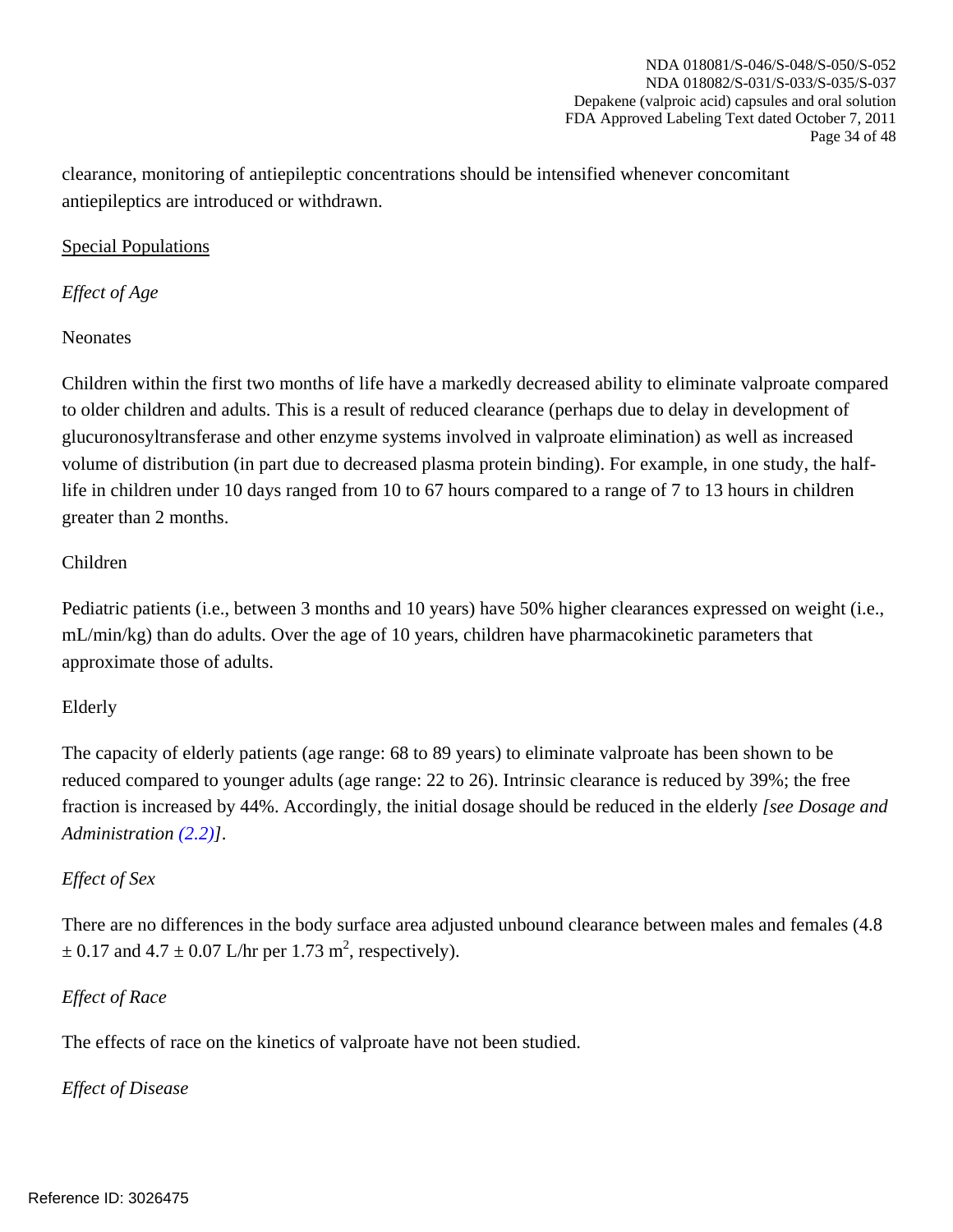#### Liver Disease

*[See Boxed Warning, Contraindications (4), and Warnings and Precautions (5.3)]*. Liver disease impairs the capacity to eliminate valproate. In one study, the clearance of free valproate was decreased by 50% in 7 patients with cirrhosis and by 16% in 4 patients with acute hepatitis, compared with 6 healthy subjects. In that study, the half-life of valproate was increased from 12 to 18 hours. Liver disease is also associated with decreased albumin concentrations and larger unbound fractions (2 to 2.6 fold increase) of valproate. Accordingly, monitoring of total concentrations may be misleading since free concentrations may be substantially elevated in patients with hepatic disease whereas total concentrations may appear to be normal.

### Renal Disease

A slight reduction (27%) in the unbound clearance of valproate has been reported in patients with renal failure (creatinine clearance < 10 mL/minute); however, hemodialysis typically reduces valproate concentrations by about 20%. Therefore, no dosage adjustment appears to be necessary in patients with renal failure. Protein binding in these patients is substantially reduced; thus, monitoring total concentrations may be misleading.

## **13 NONCLINICAL TOXICOLOGY**

## **13.1 Carcinogenesis and Mutagenesis and Impairment of Fertility**

#### **Carcinogenesis**

Valproate was administered orally to rats and mice at doses of 80 and 170 mg/kg/day (less than the maximum recommended human dose on a mg/m<sup>2</sup> basis) for two years. The primary findings were an increase in the incidence of subcutaneous fibrosarcomas in high-dose male rats receiving valproate and a dose-related trend for benign pulmonary adenomas in male mice receiving valproate. The significance of these findings for humans is unknown.

#### Mutagenesis

Valproate was not mutagenic in an *in vitro* bacterial assay (Ames test), did not produce dominant lethal effects in mice, and did not increase chromosome aberration frequency in an *in vivo* cytogenetic study in rats. Increased frequencies of sister chromatid exchange (SCE) have been reported in a study of epileptic children taking valproate, but this association was not observed in another study conducted in adults. There is some evidence that increased SCE frequencies may be associated with epilepsy. The biological significance of an increase in SCE frequency is not known.

## **Fertility**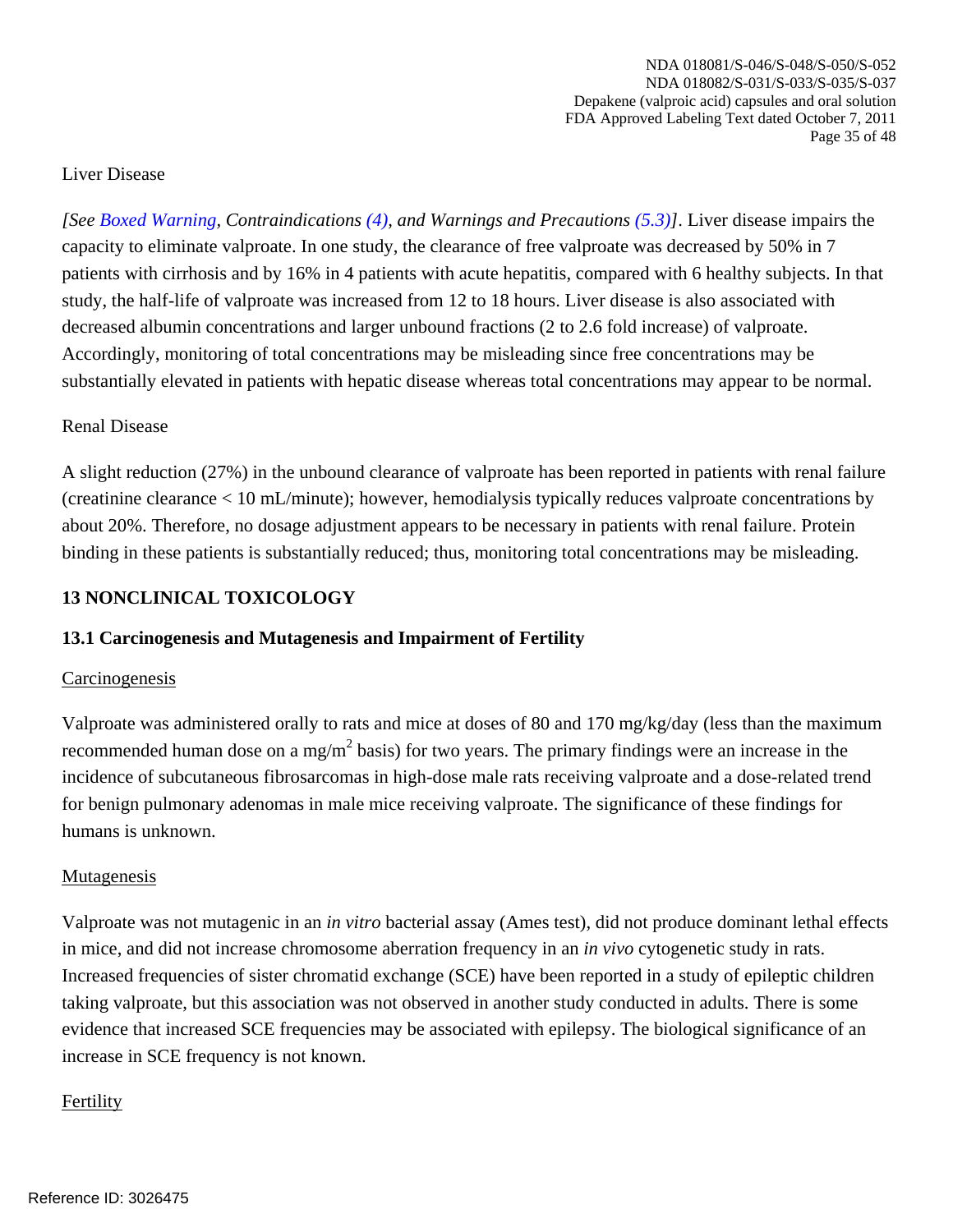Chronic toxicity studies of valproate in juvenile and adult rats and dogs demonstrated reduced spermatogenesis and testicular atrophy at oral doses of 400 mg/kg/day or greater in rats (approximately equivalent to or greater than the maximum recommended human dose (MRHD) on a mg/m<sup>2</sup> basis) and 150 mg/kg/day or greater in dogs (approximately 1.4 times the MRHD or greater on a mg/m<sup>2</sup> basis). Fertility studies in rats have shown no effect on fertility at oral doses of valproate up to 350 mg/kg/day (approximately equal to the MRHD on a mg/m<sup>2</sup> basis) for 60 days. The effect of valproate on testicular development and on sperm production and fertility in humans is unknown.

# **14 CLINICAL STUDIES**

The studies described in the following section were conducted using Depakote (divalproex sodium) tablets.

## **14.1 Epilepsy**

The efficacy of Depakote in reducing the incidence of complex partial seizures (CPS) that occur in isolation or in association with other seizure types was established in two controlled trials.

In one, multi-clinic, placebo controlled study employing an add-on design (adjunctive therapy), 144 patients who continued to suffer eight or more CPS per 8 weeks during an 8 week period of monotherapy with doses of either carbamazepine or phenytoin sufficient to assure plasma concentrations within the "therapeutic range" were randomized to receive, in addition to their original antiepilepsy drug (AED), either Depakote or placebo. Randomized patients were to be followed for a total of 16 weeks. The following Table presents the findings.

| Table 5: Adjunctive Therapy Study Median Incidence of CPS per 8 Weeks |                           |                           |                               |
|-----------------------------------------------------------------------|---------------------------|---------------------------|-------------------------------|
| <b>Add-on Treatment</b>                                               | <b>Number of Patients</b> | <b>Baseline Incidence</b> | <b>Experimental Incidence</b> |
| Depakote                                                              |                           | 16.0                      | $8Q*$                         |
| Placebo                                                               | 69                        | 14.5                      |                               |

\* Reduction from baseline statistically significantly greater for Depakote than placebo at  $p \le 0.05$  level.

Figure 1 presents the proportion of patients (X axis) whose percentage reduction from baseline in complex partial seizure rates was at least as great as that indicated on the Y axis in the adjunctive therapy study. A positive percent reduction indicates an improvement (i.e., a decrease in seizure frequency), while a negative percent reduction indicates worsening. Thus, in a display of this type, the curve for an effective treatment is shifted to the left of the curve for placebo. This Figure shows that the proportion of patients achieving any particular level of improvement was consistently higher for Depakote than for placebo. For example, 45% of patients treated with Depakote had a  $\geq$  50% reduction in complex partial seizure rate compared to 23% of patients treated with placebo.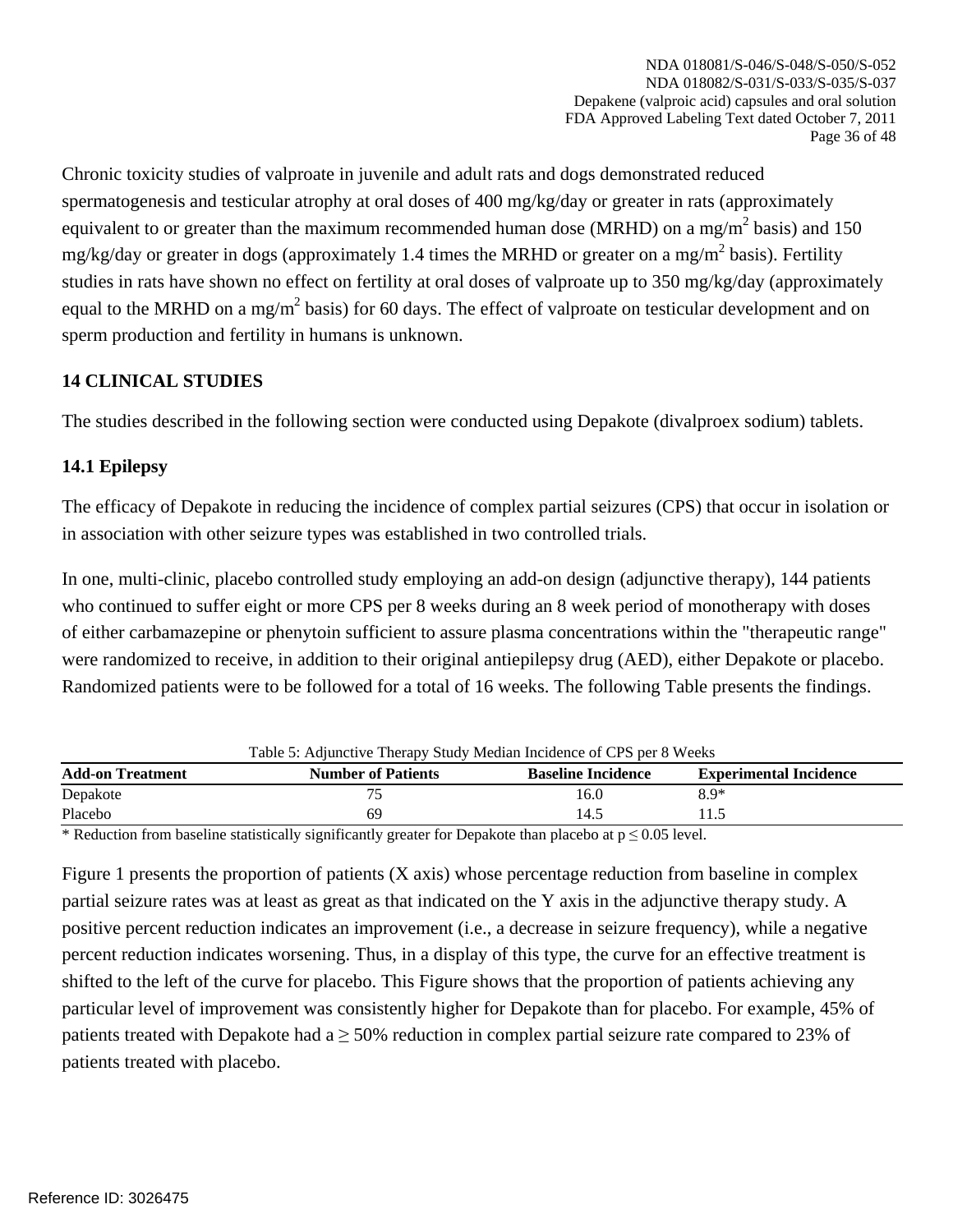Page 37 of 48 NDA 018081/S-046/S-048/S-050/S-052 NDA 018082/S-031/S-033/S-035/S-037 Depakene (valproic acid) capsules and oral solution FDA Approved Labeling Text dated October 7, 2011



The second study assessed the capacity of Depakote to reduce the incidence of CPS when administered as the sole AED. The study compared the incidence of CPS among patients randomized to either a high or low dose treatment arm. Patients qualified for entry into the randomized comparison phase of this study only if 1) they continued to experience 2 or more CPS per 4 weeks during an 8 to 12 week long period of monotherapy with adequate doses of an AED (i.e., phenytoin, carbamazepine, phenobarbital, or primidone) and 2) they made a successful transition over a two week interval to Depakote. Patients entering the randomized phase were then brought to their assigned target dose, gradually tapered off their concomitant AED and followed for an interval as long as 22 weeks. Less than 50% of the patients randomized, however, completed the study. In patients converted to Depakote monotherapy, the mean total valproate concentrations during monotherapy were 71 and 123 mcg/mL in the low dose and high dose groups, respectively.

The following Table presents the findings for all patients randomized who had at least one post-randomization assessment.

| Table 6: Monotherapy Study Median Incidence of CPS per 8 Weeks |                           |                           |                                   |  |
|----------------------------------------------------------------|---------------------------|---------------------------|-----------------------------------|--|
| <b>Treatment</b>                                               | <b>Number of Patients</b> | <b>Baseline Incidence</b> | <b>Randomized Phase Incidence</b> |  |
| High dose Depakote                                             |                           |                           | $10.7*$                           |  |
| Low dose Depakote                                              | 134                       | 14.2                      | l 3.8                             |  |

\* Reduction from baseline statistically significantly greater for high dose than low dose at  $p \le 0.05$  level.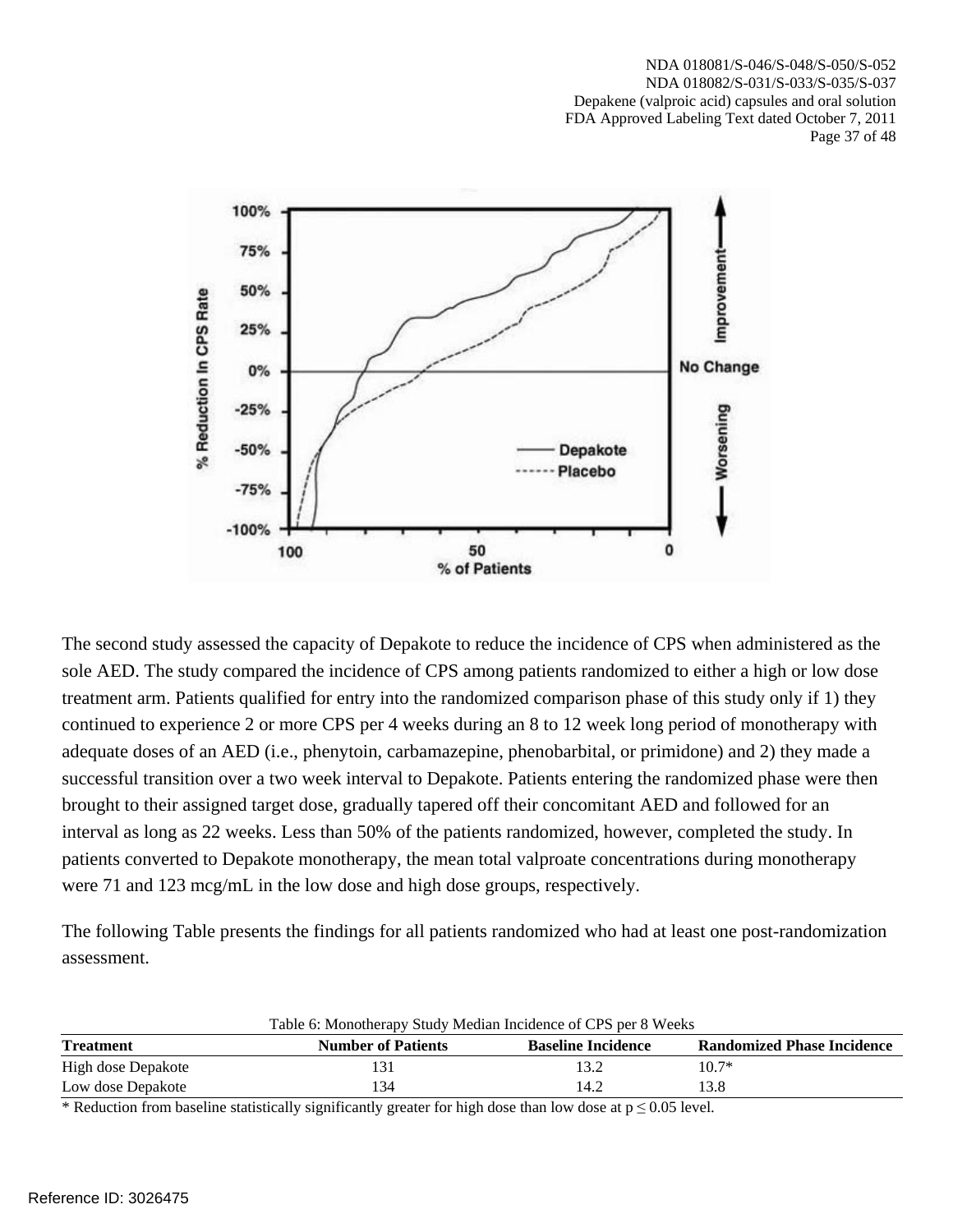Figure 2 presents the proportion of patients (X axis) whose percentage reduction from baseline in complex partial seizure rates was at least as great as that indicated on the Y axis in the monotherapy study. A positive percent reduction indicates an improvement (i.e., a decrease in seizure frequency), while a negative percent reduction indicates worsening. Thus, in a display of this type, the curve for a more effective treatment is shifted to the left of the curve for a less effective treatment. This Figure shows that the proportion of patients achieving any particular level of reduction was consistently higher for high dose Depakote than for low dose Depakote. For example, when switching from carbamazepine, phenytoin, phenobarbital or primidone monotherapy to high dose Depakote monotherapy, 63% of patients experienced no change or a reduction in complex partial seizure rates compared to 54% of patients receiving low dose Depakote.



## **16 HOW SUPPLIED/STORAGE AND HANDLING**

Depakene (valproic acid) is available as orange-colored soft gelatin capsules of 250 mg valproic acid, bearing the trademark Depakene for product identification, in bottles of 100 capsules (**NDC** 0074-5681-13), and as a red Oral Solution containing the equivalent of 250 mg valproic acid per 5 mL as the sodium salt in bottles of 16 ounces (**NDC** 0074-5682-16).

Store capsules at 59-77°F (15-25°C). Store Oral Solution below 86°F (30°C).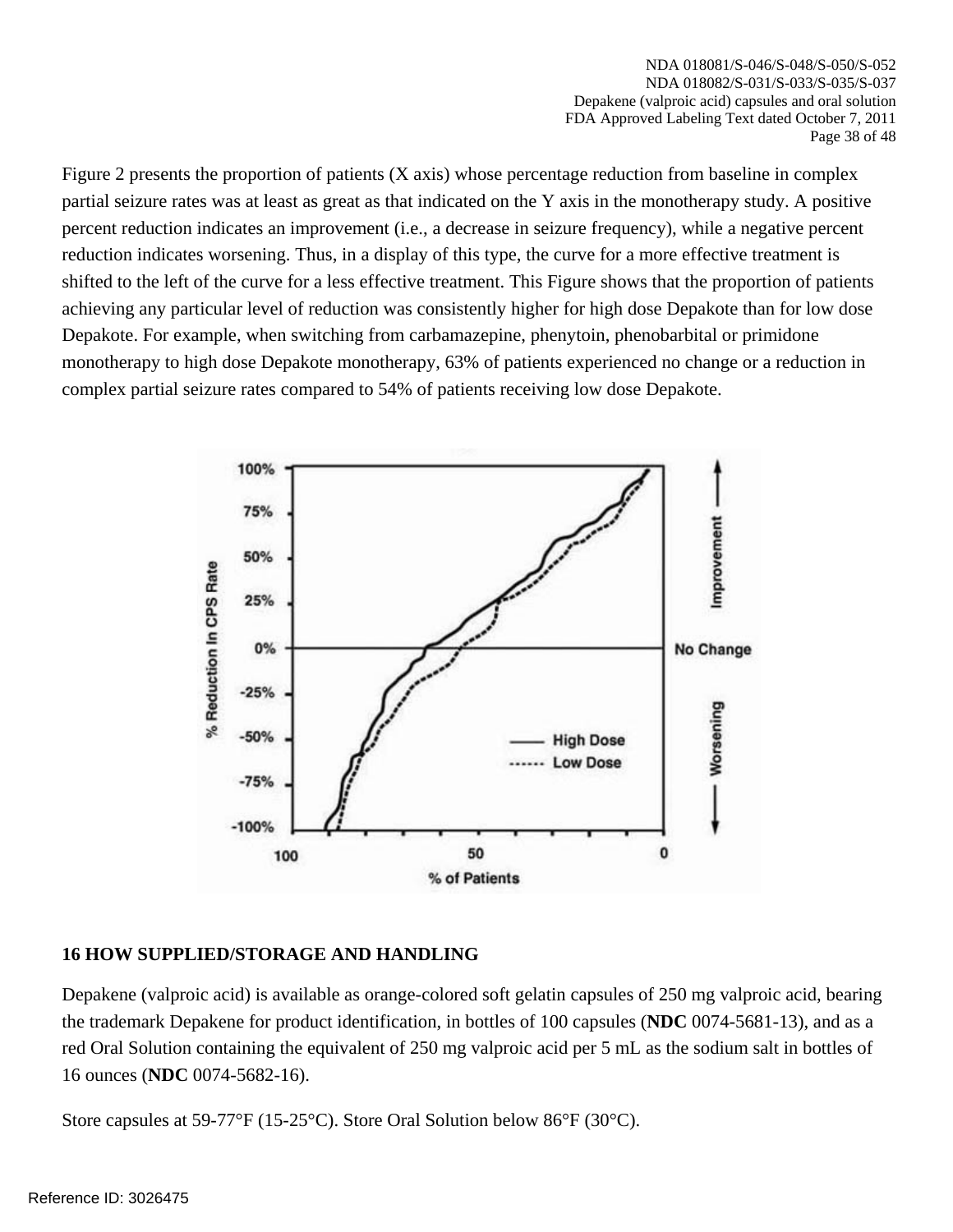## **17 PATIENT COUNSELING INFORMATION**

See FDA-Approved Medication Guide

### **17.1 Hepatotoxicity**

Patients and guardians should be warned that nausea, vomiting, abdominal pain, anorexia, diarrhea, asthenia, and/or jaundice can be symptoms of hepatotoxicity and, therefore, require further medical evaluation promptly *[see Warnings and Precautions (5.1)]*.

### **17.2 Pancreatitis**

Patients and guardians should be warned that abdominal pain, nausea, vomiting, and/or anorexia can be symptoms of pancreatitis and, therefore, require further medical evaluation promptly *[see Warnings and Precautions (5.4)]*.

### **17.3 Birth Defects and Neurobehavioral Development Adverse Effects**

Prescribers should inform pregnant women and women of childbearing potential that use of Depakene during pregnancy increases the risk of birth defects and adverse effects on neurobehavioral development. Prescribers should advise women to use effective contraception while using valproate. When appropriate, prescribers should counsel these patients about alternative therapeutic options. This is particularly important when valproate use is considered for a condition not usually associated with permanent injury or death (e.g., migraine). Patients should read the Medication Guide, which appears as the last section of the labeling *[see Warnings and Precautions (5.3) and Use in Specific Populations (8.1)]*.

Patients should be encouraged to enroll in the North American Antiepileptic Drug (NAAED) Pregnancy Registry if they become pregnant. This registry is collecting information about the safety of antiepileptic drugs during pregnancy. To enroll, patients can call the toll free number 1-888-233-2334 *[see Use in Specific Populations (8.1)]*.

## **17.4 Suicidal Thinking and Behavior**

Patients, their caregivers, and families should be counseled that AEDs, including Depakene, may increase the risk of suicidal thoughts and behavior and should be advised of the need to be alert for the emergence or worsening of symptoms of depression, any unusual changes in mood or behavior, or the emergence of suicidal thoughts, behavior, or thoughts about self-harm. Behaviors of concern should be reported immediately to the healthcare providers *[see Warnings and Precautions (5.6)*].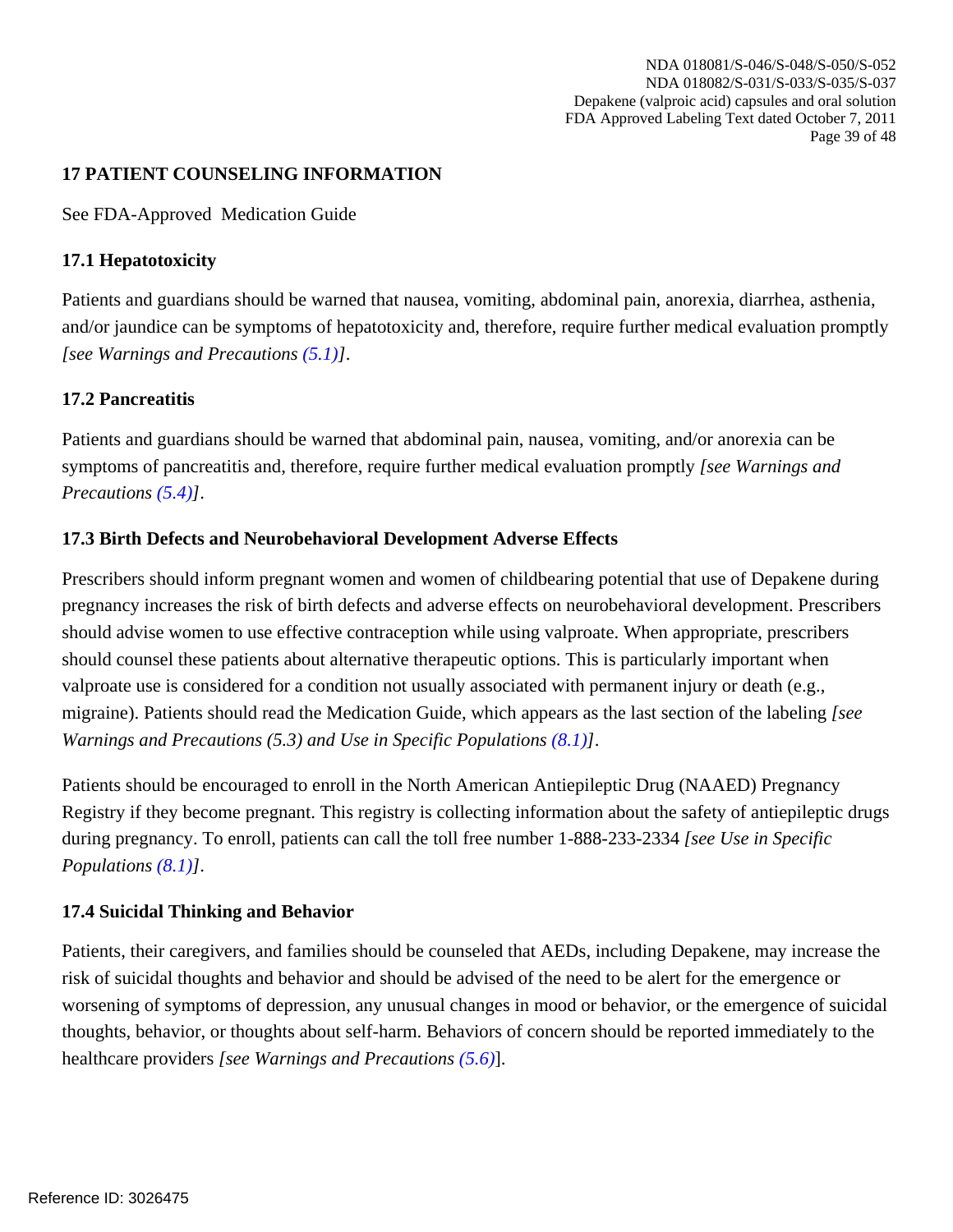Page 40 of 48 NDA 018081/S-046/S-048/S-050/S-052 NDA 018082/S-031/S-033/S-035/S-037 Depakene (valproic acid) capsules and oral solution FDA Approved Labeling Text dated October 7, 2011

### **17.5 Hyperammonemia**

Patients should be informed of the signs and symptoms associated with hyperammonemic encephalopathy and be told to inform the prescriber if any of these symptoms occur *[see Warnings and Precautions (5.8, 5.9)]*.

## **17.6 CNS depression**

Since valproate products may produce CNS depression, especially when combined with another CNS depressant (e.g., alcohol), patients should be advised not to engage in hazardous activities, such as driving an automobile or operating dangerous machinery, until it is known that they do not become drowsy from the drug.

## **17.7 Multi-organ Hypersensitivity Reaction**

Patients should be instructed that a fever associated with other organ system involvement (rash, lymphadenopathy, etc.) may be drug-related and should be reported to the physician immediately *[see Warnings and Precautions (5.11)]*.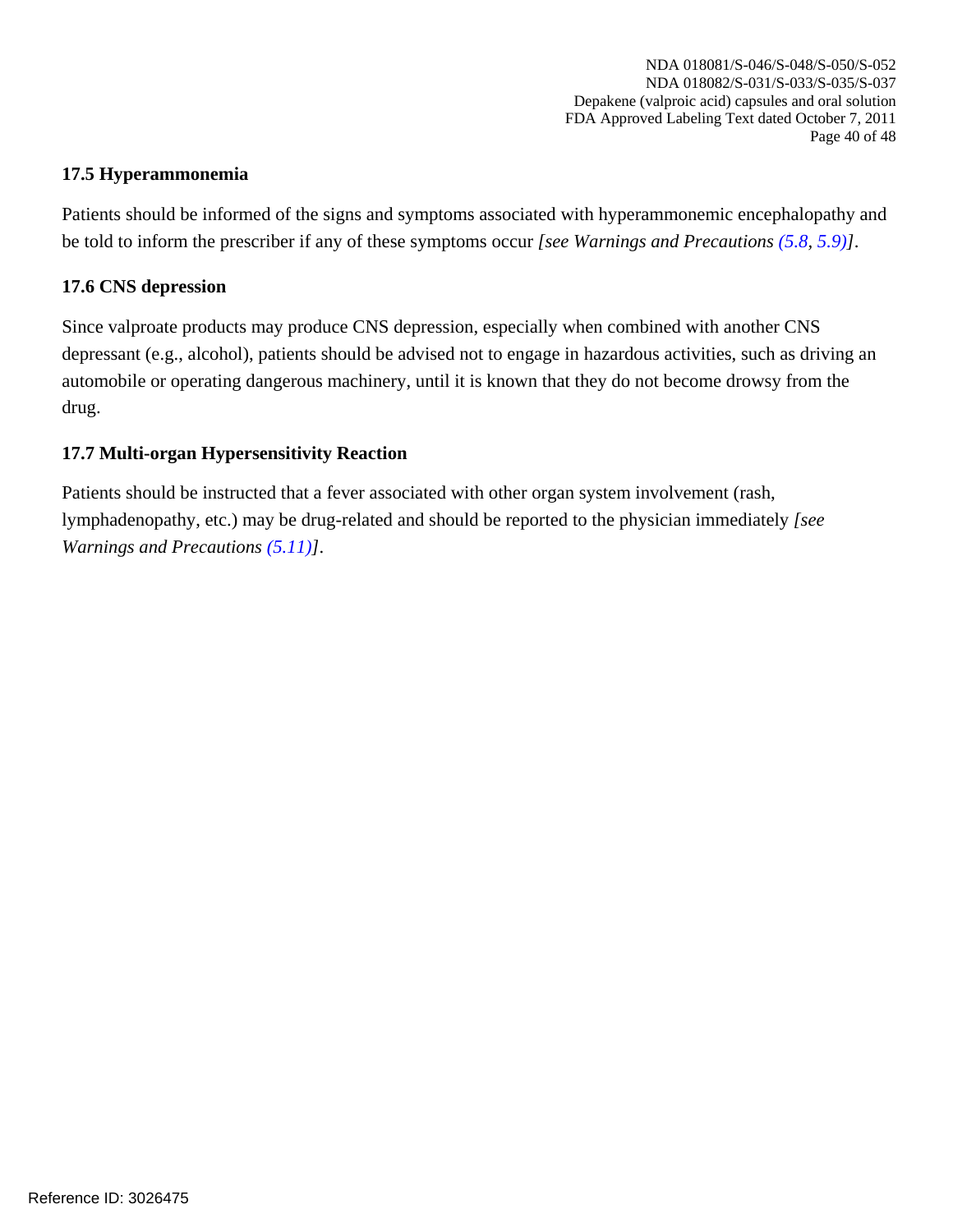## **MEDICATION GUIDE**

## **DEPAKOTE ER** (dep-a-kOte)

(divalproex sodium)

Extended Release Tablets

## **DEPAKOTE** (dep-a-kOte)

(divalproex sodium)

Tablets

### **DEPAKOTE** (dep-a-kOte)

(divalproex sodium)

Sprinkle Capsules

#### **DEPAKENE** (dep-a-keen)

(valproic acid)

#### Capsules and Oral Solution

Read this Medication Guide before you start taking Depakote or Depakene and each time you get a refill. There may be new information. This information does not take the place of talking to your healthcare provider about your medical condition or treatment.

#### **What is the most important information I should know about Depakote and Depakene?**

#### **Do not stop taking Depakote or Depakene without first talking to your healthcare provider.**

Stopping Depakote or Depakene suddenly can cause serious problems.

#### **Depakote and Depakene can cause serious side effects, including:**

#### 1. **Serious liver damage that can cause death, especially in children younger than 2 years old.**

The risk of getting this serious liver damage is more likely to happen within the first 6 months of treatment.

#### **Call your healthcare provider right away if you get any of the following symptoms:**

- o nausea or vomiting that does not go away
- o loss of appetite
- o pain on the right side of your stomach (abdomen)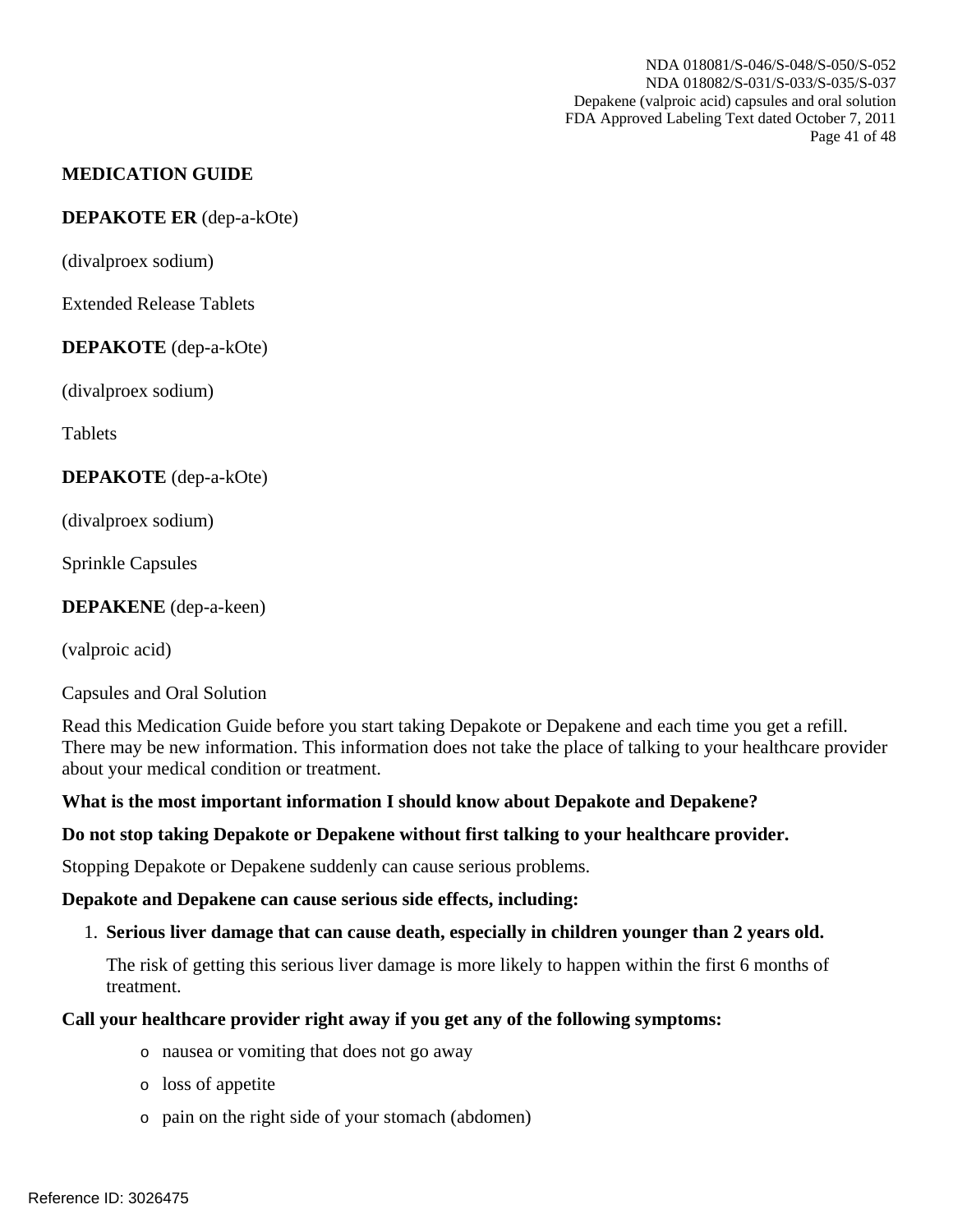- $\circ$  dark urine
- o swelling of your face
- o yellowing of your skin or the whites of your eyes

In some cases, liver damage may continue despite stopping the drug.

### 2. **Depakote or Depakene may harm your unborn baby.**

- o If you take Depakote or Depakene during pregnancy for any medical condition, your baby is at risk for serious birth defects. The most common birth defects with Depakote or Depakene affect the brain and spinal cord and are called spina bifida or neural tube defects. These defects occur in 1 to 2 out of every 100 babies born to mothers who use this medicine during pregnancy. These defects can begin in the first month, even before you know you are pregnant. Other birth defects can happen.
- o Birth defects may occur even in children born to women who are not taking any medicines and do not have other risk factors.
- o Taking folic acid supplements before getting pregnant and during early pregnancy can lower the chance of having a baby with a neural tube defect.
- $\circ$  If you take Depakote or Depakene during pregnancy for any medical condition, your child is at risk for having a lower IQ.
- o There may be other medicines to treat your condition that have a lower chance of birth defects.
- o **All women of child-bearing age should talk to their healthcare provider about using other possible treatments instead of Depakote or Depakene. If the decision is made to use Depakote or Depakene, you should use effective birth control (contraception) unless you are planning to become pregnant.**
- o Tell your healthcare provider right away if you become pregnant while taking Depakote or Depakene. You and your healthcare provider should decide if you will continue to take Depakote or Depakene while you are pregnant.
- o **Pregnancy Registry**: If you become pregnant while taking Depakote or Depakene, talk to your healthcare provider about registering with the North American Antiepileptic Drug Pregnancy Registry. You can enroll in this registry by calling 1-888-233-2334. The purpose of this registry is to collect information about the safety of antiepileptic drugs during pregnancy.
- 3. **Inflammation of your pancreas that can cause death.**

## **Call your healthcare provider right away if you have any of these symptoms:**

- severe stomach pain that you may also feel in your back
- nausea or vomiting that does not go away

## **4. Like other antiepileptic drugs, Depakote or Depakene may cause suicidal thoughts or actions in a very small number of people, about 1 in 500.**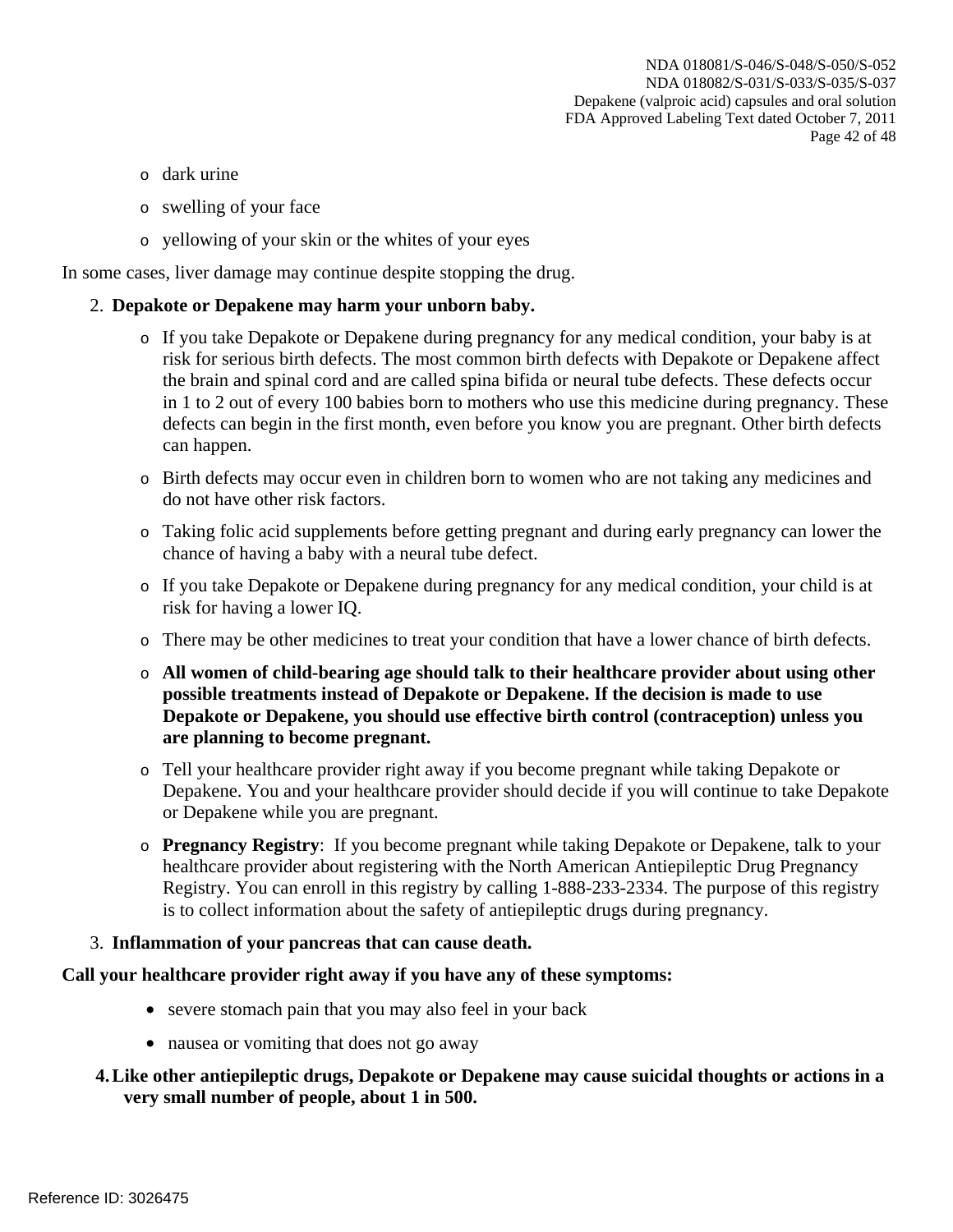## **Call a healthcare provider right away if you have any of these symptoms, especially if they are new, worse, or worry you:**

- o thoughts about suicide or dying
- o attempts to commit suicide
- o new or worse depression
- o new or worse anxiety
- o feeling agitated or restless
- o panic attacks
- o trouble sleeping (insomnia)
- o new or worse irritability
- o acting aggressive, being angry, or violent
- o acting on dangerous impulses
- o an extreme increase in activity and talking (mania)
- o other unusual changes in behavior or mood

#### **How can I watch for early symptoms of suicidal thoughts and actions?**

- o Pay attention to any changes, especially sudden changes in mood, behaviors, thoughts, or feelings.
- o Keep all follow-up visits with your healthcare provider as scheduled.

Call your healthcare provider between visits as needed, especially if you are worried about symptoms.

epilepsy can cause seizures that do not stop (status epilepticus). **Do not stop Depakote or Depakene without first talking to a healthcare provider.** Stopping Depakote or Depakene suddenly can cause serious problems. Stopping a seizure medicine suddenly in a patient who has

Suicidal thoughts or actions can be caused by things other than medicines. If you have suicidal thoughts or actions, your healthcare provider may check for other causes.

## **What are Depakote and Depakene?**

Depakote and Depakene come in different dosage forms with different usages.

*Depakote Tablets and Depakote Extended Release Tablets* are prescription medicines used:

- to treat manic episodes associated with bipolar disorder.
- alone or with other medicines to treat:
	- o complex partial seizures in adults and children 10 years of age and older
	- o simple and complex absence seizures, with or without other seizure types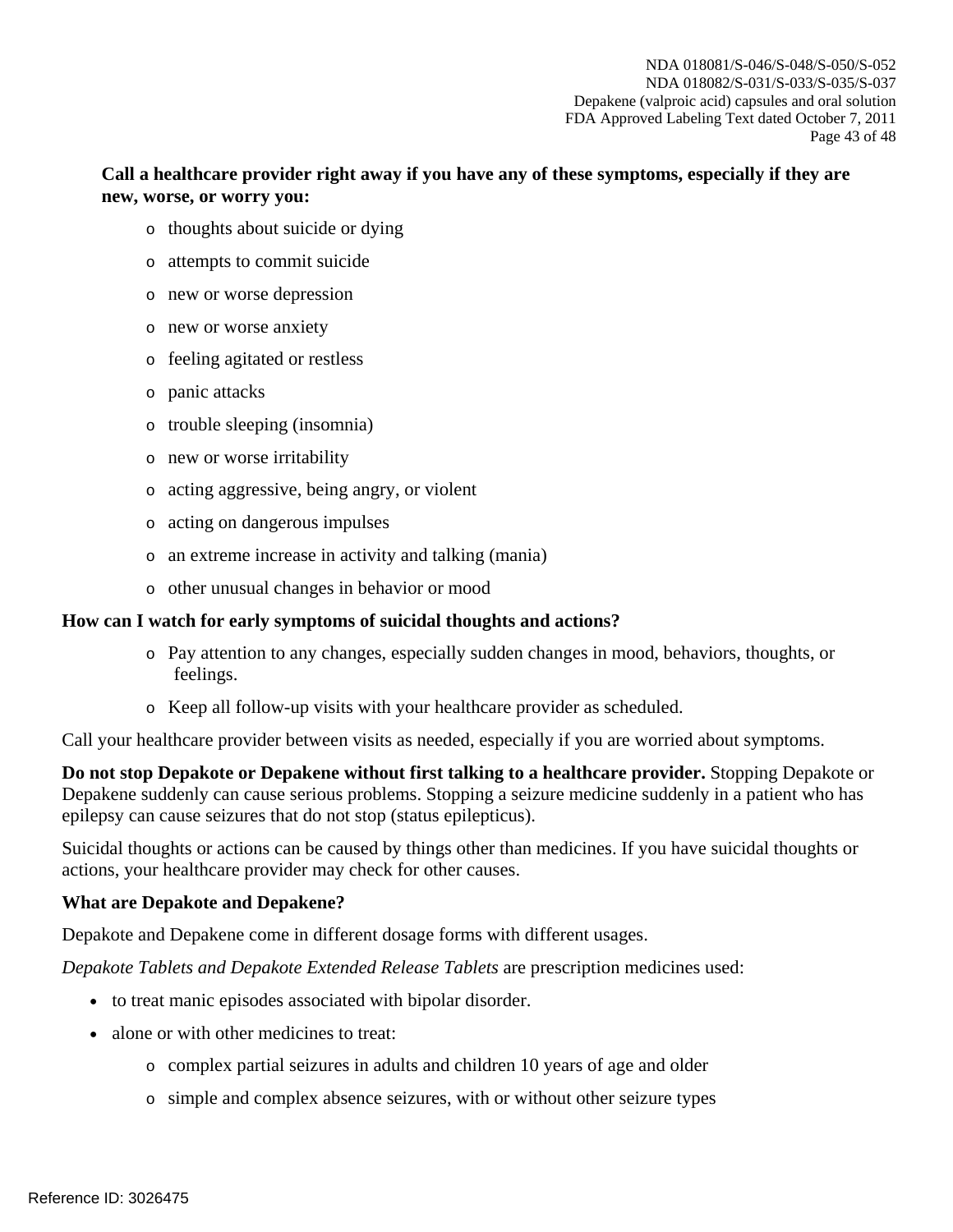• to prevent migraine headaches

*Depakene (solution and liquid capsules) and Depakote Sprinkles* are prescription medicines used alone or with other medicines, to treat:

- complex partial seizures in adults and children 10 years of age and older
- simple and complex absence seizures, with or without other seizure types

## **Who should not take Depakote or Depakene?**

Do not take Depakote or Depakene if you:

- have liver problems
- are allergic to divalproex sodium, valproic acid, sodium valproate, or any of the ingredients in Depakote or Depakene. See the end of this leaflet for a complete list of ingredients in Depakote and Depakene.
- have a genetic problem called urea cycle disorder

# **What should I tell my healthcare provider before taking Depakote or Depakene?**

Before you take Depakote or Depakene, tell your healthcare provider if you:

- drink alcohol
- are pregnant or breastfeeding. Depakote or Depakene can pass into breast milk. Talk to your healthcare provider about the best way to feed your baby if you take Depakote or Depakene.
- have or have had depression, mood problems, or suicidal thoughts or behavior
- have any other medical conditions

**Tell your healthcare provider about all the medicines you take,** including prescription and nonprescription medicines, vitamins, herbal supplements and medicines that you take for a short period of time.

Taking Depakote or Depakene with certain other medicines can cause side effects or affect how well they work. Do not start or stop other medicines without talking to your healthcare provider.

Know the medicines you take. Keep a list of them and show it to your healthcare provider and pharmacist each time you get a new medicine.

## **How should I take Depakote or Depakene?**

- Take Depakote or Depakene exactly as your healthcare provider tells you. Your healthcare provider will tell you how much Depakote or Depakene to take and when to take it.
- Your healthcare provider may change your dose.
- Do not change your dose of Depakote or Depakene without talking to your healthcare provider.
- • **Do not stop taking Depakote or Depakene without first talking to your healthcare provider**. Stopping Depakote or Depakene suddenly can cause serious problems.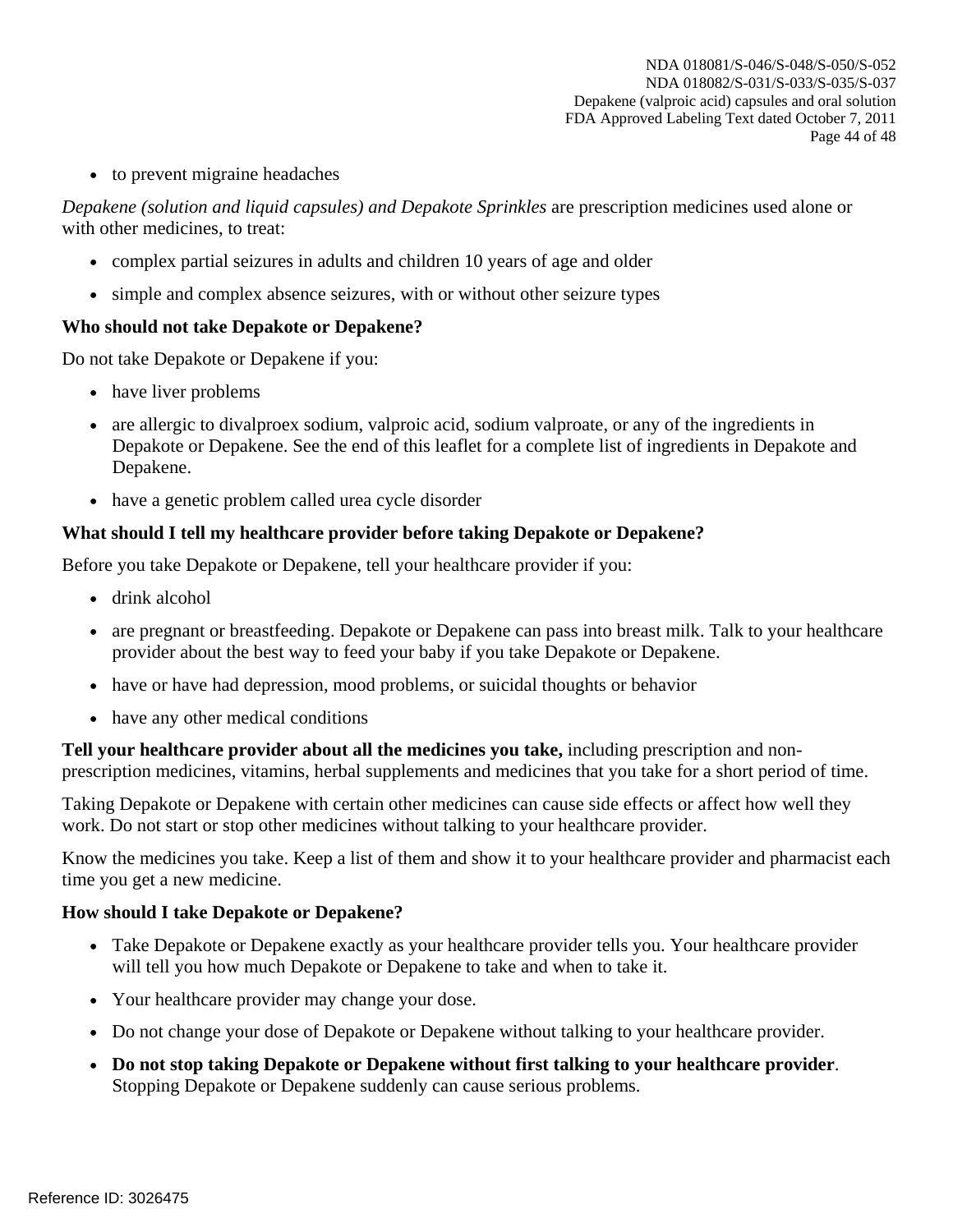- Swallow Depakote tablets, Depakote ER tablets or Depakene capsules whole. Do not crush or chew Depakote tablets, Depakote ER tablets, or Depakene capsules. Tell your healthcare provider if you can not swallow Depakote or Depakene whole. You may need a different medicine.
- Depakote sprinkle capsules may be swallowed whole, or they may be opened and the contents may be sprinkled on a small amount of soft food, such as applesauce or pudding. See the Patient Instructions for Use at the end of this Medication Guide for detailed instructions on how to use Depakote Sprinkle capsules.
- If you take too much Depakote or Depakene, call your healthcare provider or local Poison Control Center right away.

### **What should I avoid while taking Depakote or Depakene?**

- Depakote and Depakene can cause drowsiness and dizziness. Do not drink alcohol or take other medicines that make you sleepy or dizzy while taking Depakote or Depakene, until you talk with your doctor. Taking Depakote or Depakene with alcohol or drugs that cause sleepiness or dizziness may make your sleepiness or dizziness worse.
- Do not drive a car or operate dangerous machinery until you know how Depakote or Depakene affect you. Depakote and Depakene can slow your thinking and motor skills.

### **What are the possible side effects of Depakote or Depakene?**

• **See "What is the most important information I should know about Depakote or Depakene?"** 

Depakote or Depakene may cause other serious side effects including:

- Low blood count: red or purple spots on your skin, bruising, bleeding from your mouth, teeth or nose.
- • **High ammonia levels in your blood:** feeling tired, vomiting, changes in mental status.
- Low body temperature (hypothermia): drop in your body temperature to less than  $95^\circ F$ , feeling tired, confusion, coma.
- • **Allergic (hypersensitivity) reactions:** fever, skin rash, hives, sores in your mouth, skin blistering and peeling of your skin, swelling of your lymph nodes, swelling of your face, eyes, lips, tongue, or throat, trouble swallowing or breathing.
- Drowsiness or sleepiness in the elderly. This extreme drowsiness may cause you to eat or drink less than you normally would. Tell your doctor if you are not able to eat or drink as you normally do. Your doctor may start you at a lower dose of Depakote or Depakene.

#### **Call your healthcare provider right away, if you have any of the symptoms listed above.**

#### **The common side effects of Depakote and Depakene include:**

- • nausea
- • headache
- sleepiness
- vomiting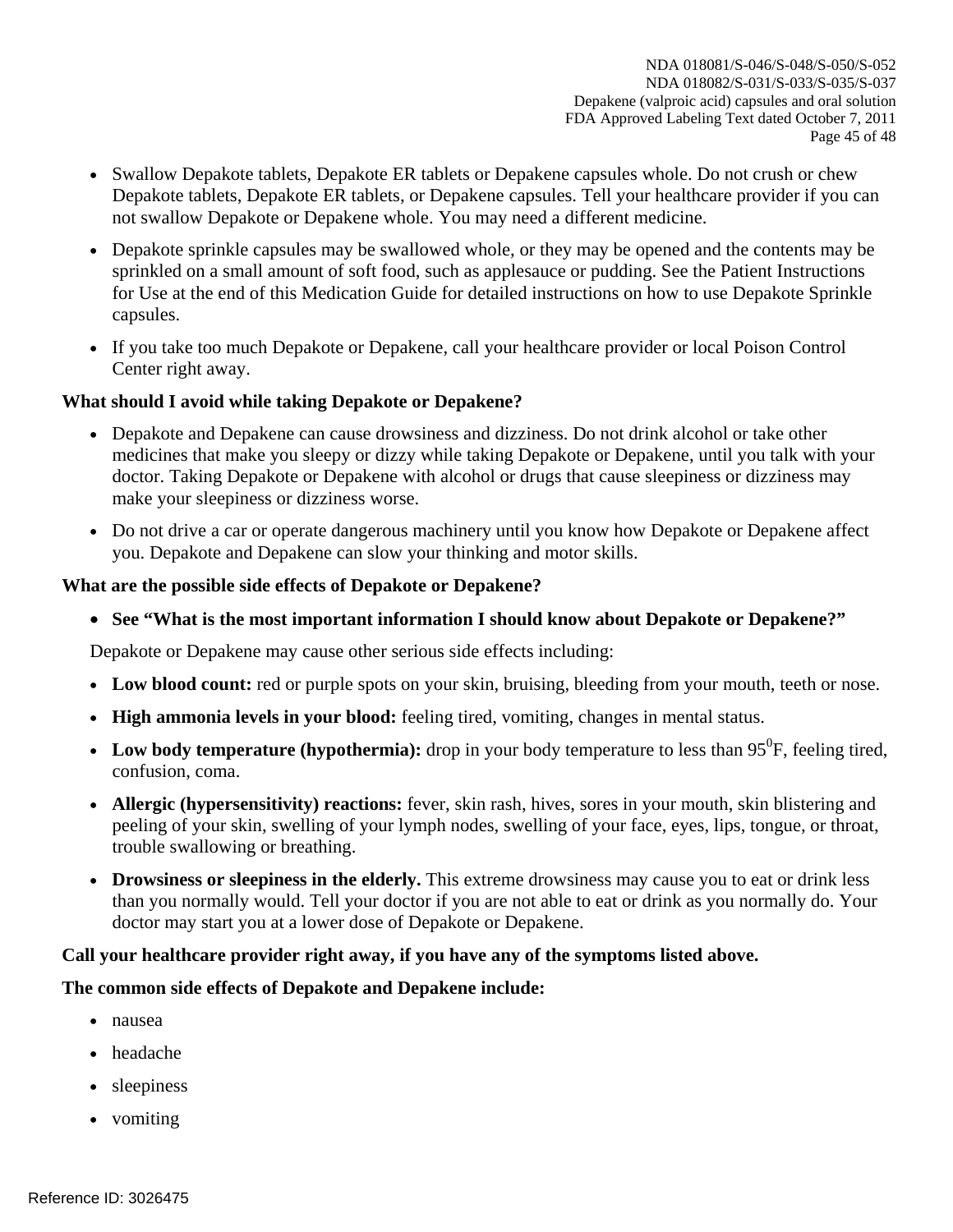- weakness
- tremor
- dizziness
- stomach pain
- blurry vision
- double vision
- diarrhea
- increased appetite
- weight gain
- hair loss
- loss of appetite
- problems with walking or coordination

These are not all of the possible side effects of **Depakote or Depakene**. For more information, ask your healthcare provider or pharmacist.

Tell your healthcare provider if you have any side effect that bothers you or that does not go away.

### **Call your doctor for medical advice about side effects. You may report side effects to FDA at 1-800- FDA-1088.**

#### **How should I store Depakote or Depakene?**

- Store Depakote Extended Release Tablets between 59°F to 86°F (15°C to 30°C).
- Store Depakote Delayed Release Tablets below 86°F (30°C).
- Store Depakote Sprinkle Capsules below 77°F (25°C).
- Store Depakene Capsules at 59°F to 77°F (15°C to 25°C).
- Store Depakene Oral Solution below 86°F (30°C).

#### **Keep Depakote or Depakene and all medicines out of the reach of children.**

#### **General information about the safe and effective use of Depakote or Depakene**

Medicines are sometimes prescribed for purposes other than those listed in a Medication Guide. Do not use Depakote or Depakene for a condition for which it was not prescribed. Do not give Depakote or Depakene to other people, even if they have the same symptoms that you have. It may harm them.

This Medication Guide summarizes the most important information about Depakote or Depakene. If you would like more information, talk with your healthcare provider. You can ask your pharmacist or healthcare provider for information about Depakote or Depakene that is written for health professionals.

For more information, go to www.rxabbott.com or call 1-800-633-9110.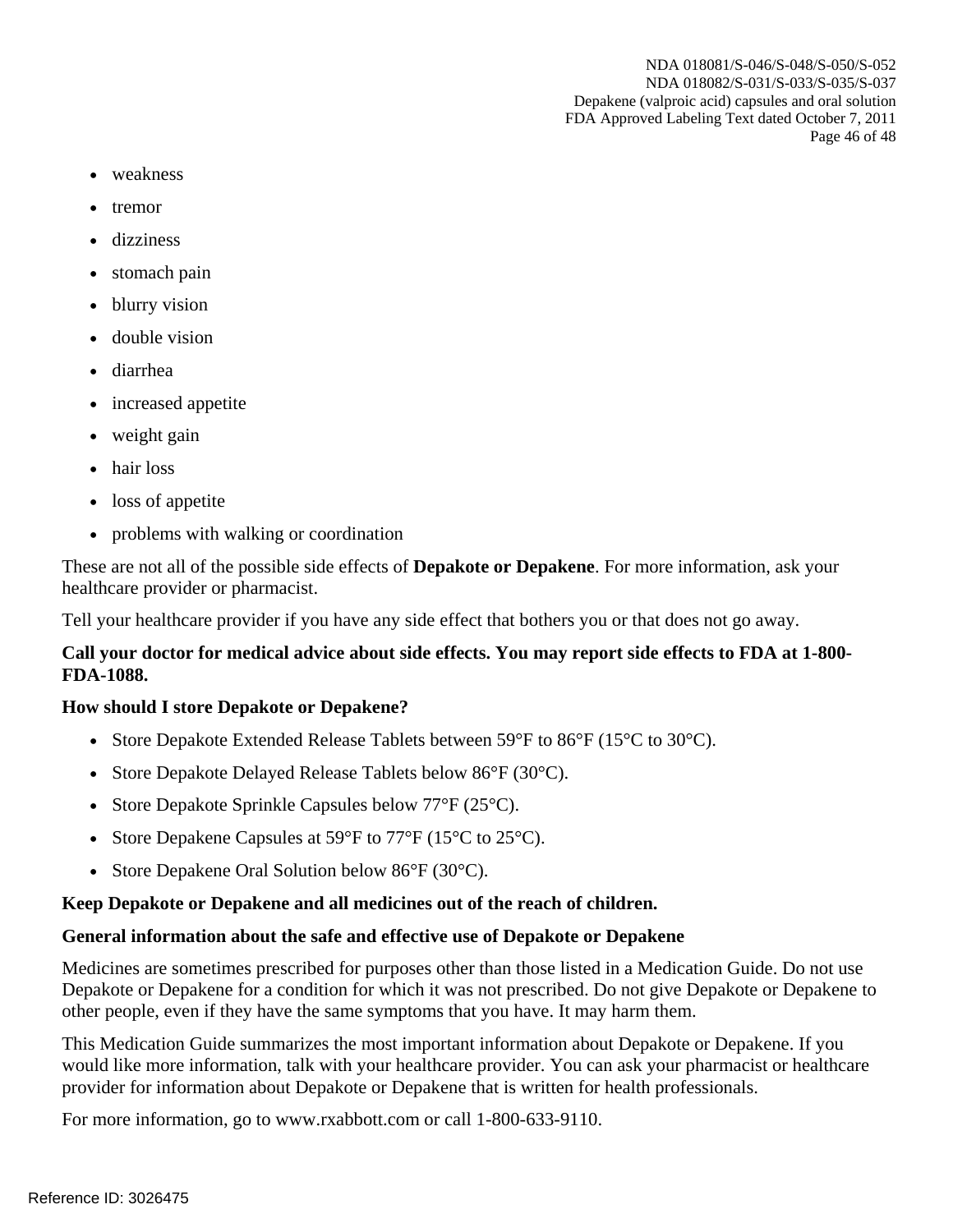## **What are the ingredients in Depakote or Depakene?**

#### **Depakote**

Active ingredient: divalproex sodium

Inactive ingredients:

- • **Depakote Extended Release Tablets:** FD&C Blue No. 1, hypromellose, lactose, microcrystalline cellulose, polyethylene glycol, potassium sorbate, propylene glycol, silicon dioxide, titanium dioxide, and triacetin. The 500 mg tablets also contain iron oxide and polydextrose.
- • **Depakote Tablets:** cellulosic polymers, diacetylated monoglycerides, povidone, pregelatinized starch (contains corn starch), silica gel, talc, titanium dioxide, and vanillin.

Individual tablets also contain:

**125 mg tablets**: FD&C Blue No. 1 and FD&C Red No. 40,

**250 mg tablets:** FD&C Yellow No. 6 and iron oxide,

**500 mg tablets:** D&C Red No. 30, FD&C Blue No. 2, and iron oxide.

• **Depakote Sprinkle Capsules:** cellulosic polymers, D&C Red No. 28, FD&C Blue No. 1 gelatin, iron oxide, magnesium stearate, silica gel, titanium dioxide, and triethyl citrate.

#### **Depakene**

Active ingredient: valproic acid

Inactive ingredients:

- **Depakene Capsules:** corn oil, FD&C Yellow No. 6, gelatin, glycerin, iron oxide, methylparaben, propylparaben, and titanium dioxide.
- • **Depakene Oral Solution:** FD&C Red No. 40, glycerin, methylparaben, propylparaben, sorbitol, sucrose, water, and natural and artificial flavors.

#### **Depakote ER**

**250 mg** is Mfd. by Abbott Pharmaceuticals PR Ltd., Barceloneta, PR 00617

**500 mg** is Mfd. By Abbott Laboratories, North Chicago, IL 60064 U.S.A. or

Abbott Pharmaceuticals PR Ltd., Barceloneta, PR 00617

For Abbott Laboratories, North Chicago, IL 60064 U.S.A.

#### **Depakote Tablets**

Mfd. by Abbott Pharmaceuticals PR Ltd., Barceloneta, PR 00617

For Abbott Laboratories, North Chicago, IL 60064, U.S.A.

#### **Depakote Sprinkle Capsules**

Abbott Laboratories, North Chicago, IL 60064, U.S.A.**Depakene Capsules**